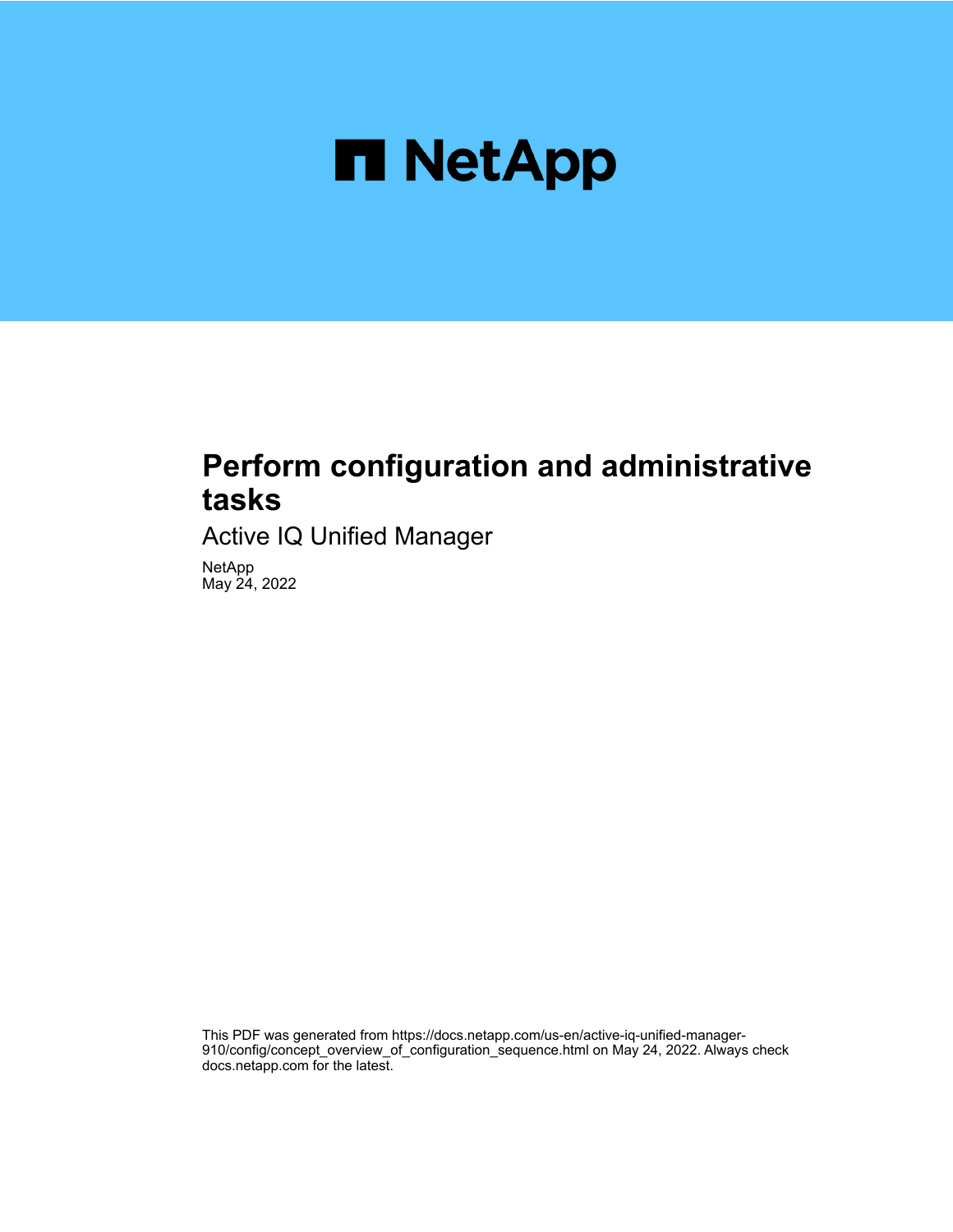# **Table of Contents**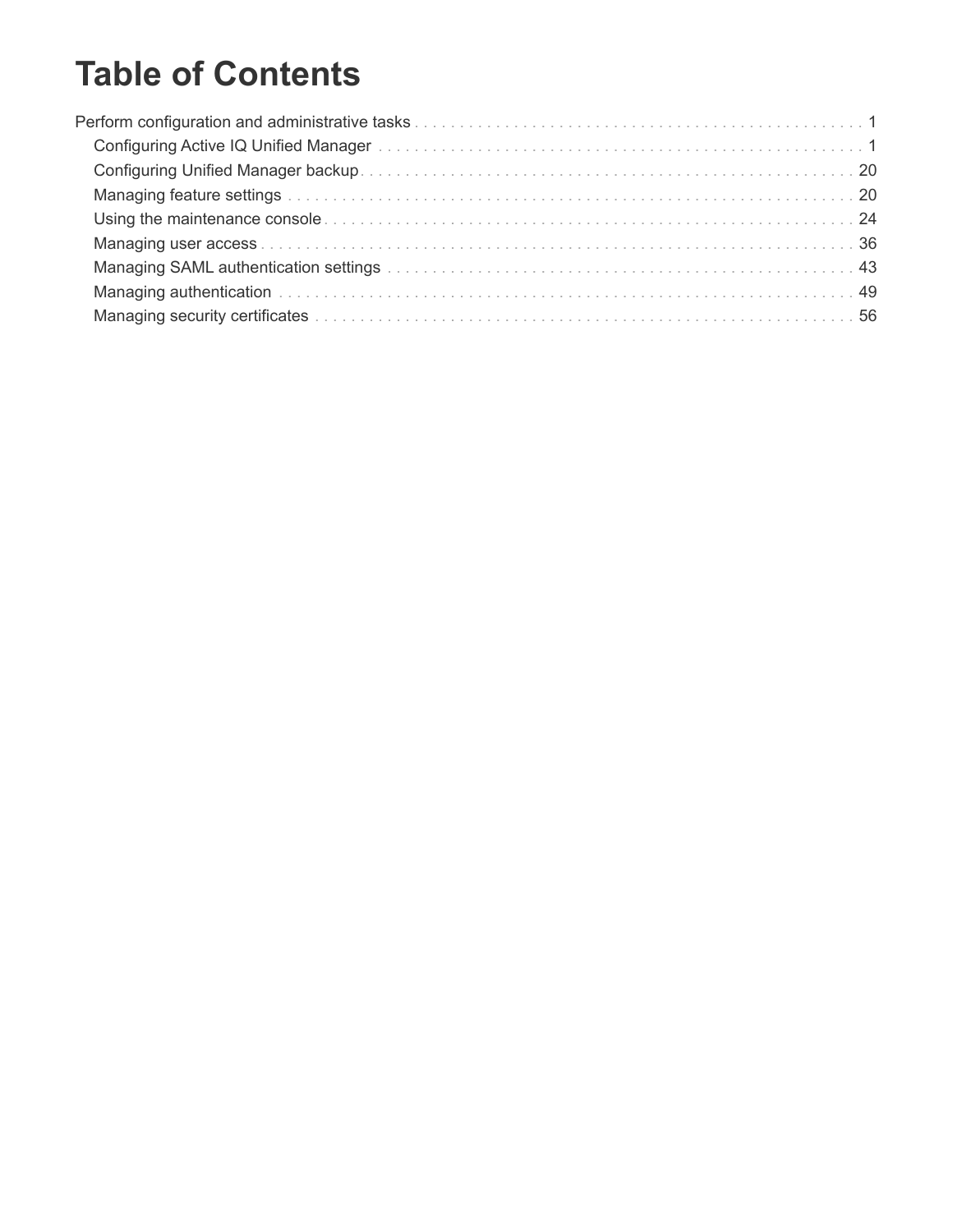# <span id="page-2-0"></span>**Perform configuration and administrative tasks**

# <span id="page-2-1"></span>**Configuring Active IQ Unified Manager**

After installing Active IQ Unified Manager (formerly OnCommand Unified Manager) you must complete the initial setup (also called the first experience wizard) to access the web UI. Then you can perform additional configuration tasks, such as adding clusters, configuring remote authentication, adding users, and adding alerts.

Some of the procedures described in this manual are required to complete the initial setup of your Unified Manager instance. Other procedures are recommended configuration settings that are helpful to set up on your new instance, or that are good to know about before you start the regular monitoring of your ONTAP systems.

# **Overview of the configuration sequence**

The configuration workflow describes the tasks that you must perform before you can use Unified Manager.



# **Accessing the Unified Manager web UI**

After you have installed Unified Manager, you can access the web UI to set up Unified Manager so that you can begin monitoring your ONTAP systems.

## **What you'll need**

- If this is the first time you are accessing the web UI, you must log in as the maintenance user (or umadmin user for Linux installations).
- If you plan to allow users to access Unified Manager using the short name instead of using the fully qualified domain name (FQDN) or IP address, then your network configuration has to resolve this short name to a valid FQDN.
- If the server uses a self-signed digital certificate, the browser might display a warning indicating that the certificate is not trusted. You can either acknowledge the risk to continue the access or install a Certificate Authority (CA) signed digital certificate for server authentication.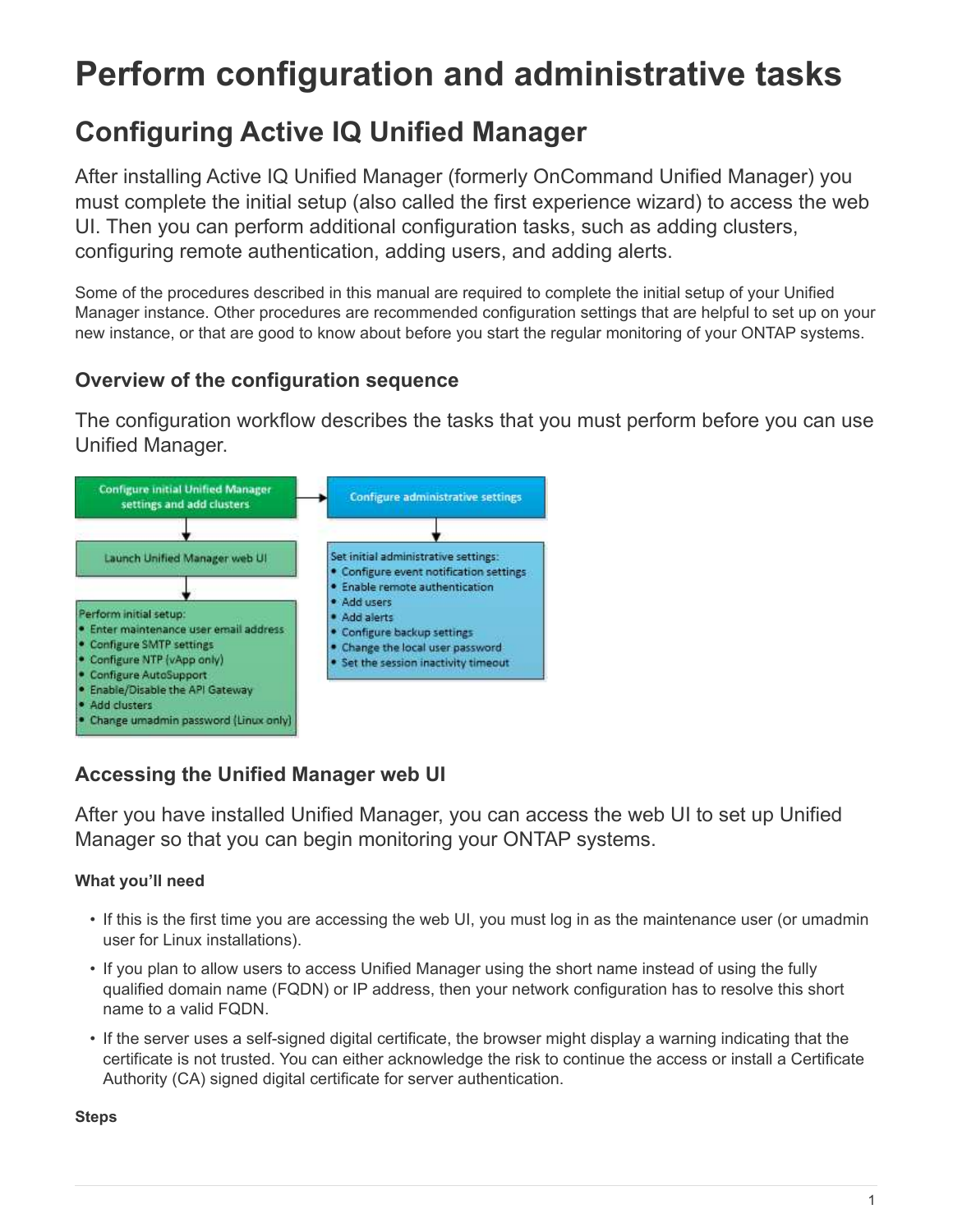1. Start the Unified Manager web UI from your browser by using the URL displayed at the end of the installation. The URL is the IP address or fully qualified domain name (FQDN) of the Unified Manager server.

The link is in the following format: https://URL.

2. Log in to the Unified Manager web UI using your maintenance user credentials.



If you make three consecutive unsuccessful attempts to log into the web UI within an hour, you will be locked out of the system, and will need to contact your system administrator. This is applicable for only local users.

## **Performing the initial setup of the Unified Manager web UI**

To use Unified Manager, you must first configure the initial setup options, including the NTP server, the maintenance user email address, the SMTP server host, and adding ONTAP clusters.

## **What you'll need**

You must have performed the following operations:

- Launched the Unified Manager web UI using the URL provided after installation
- Logged in using the maintenance user name and password (umadmin user for Linux installations) created during installation

The Active IQ Unified ManagerGetting Started page appears only when you first access the web UI. The page below is from an installation on VMware.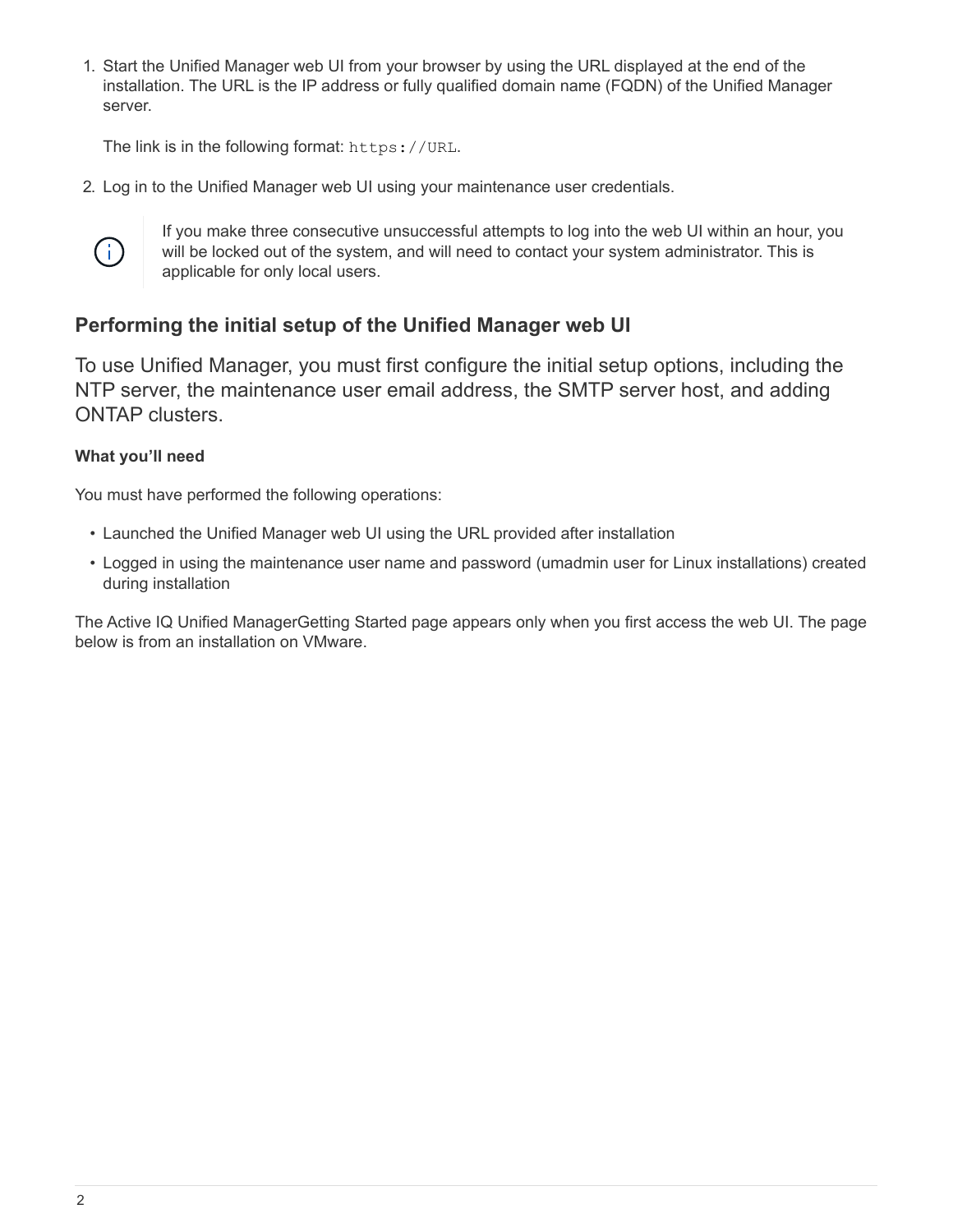| <b>Getting Started</b> |                                                                                                                |             |                    |        |
|------------------------|----------------------------------------------------------------------------------------------------------------|-------------|--------------------|--------|
|                        |                                                                                                                |             |                    |        |
| Email                  | AutoSupport                                                                                                    | AFI Gateway | Add ONTAP Clusters | Finish |
| <b>Notifications</b>   |                                                                                                                |             |                    |        |
|                        | Configure your email server to allow Active IQ Unified Manager to assist in the event of a forgotten password. |             |                    |        |
|                        | <b>Maintenance User Email</b>                                                                                  |             |                    |        |
|                        | Email                                                                                                          |             |                    |        |
| <b>SMTP Server</b>     |                                                                                                                |             |                    |        |
|                        | Host Name or IP Address                                                                                        |             |                    |        |
|                        | Port<br>25                                                                                                     |             |                    |        |
|                        | User Name                                                                                                      |             |                    |        |
|                        | Password                                                                                                       |             |                    |        |
|                        | <b>OUTE START / TLS</b>                                                                                        |             |                    |        |
|                        | Use SSL                                                                                                        |             |                    |        |

If you want to change any of these options later, you can select your choice from the General options in the Unified Manager left-navigation pane. Note that the NTP setting is only for VMware installations, and it can be changed later using the Unified Manager maintenance console.

#### **Steps**

- 1. In the Active IQ Unified Manager Initial Setup page, enter the maintenance user email address, the SMTP server host name and any additional SMTP options, and the NTP server (VMware installations only). Then click **Continue**.
- 2. In the AutoSupport page click **Agree and Continue** to enable the sending of AutoSupport messages from Unified Manager to NetAppActive IQ.

If you need to designate a proxy to provide internet access in order to send AutoSupport content, or if you want to disable AutoSupport, use the **General** > **AutoSupport** option from the web UI.

- 3. On Red Hat and CentOS systems you can change the umadmin user password from the default "admin" string to a personalized string.
- 4. In the Set up API Gateway page, select whether you want to use the API Gateway feature that allows Unified Manager to manage the ONTAP clusters you are planning to monitor using ONTAP REST APIs. Then click **Continue**.

You can enable or disable this setting later in the web UI from **General** > **Feature Settings** > **API Gateway**. For more information about the APIs, see the [Active IQ Unified Manager API Developer's Guide](https://docs.netapp.com/us-en/active-iq-unified-manager-910/api-automation/concept_get_started_with_um_apis.html).

5. Add the clusters that you want Unified Manager to manage, and then click **Next**. For each cluster you plan to manage, you must have the host name or cluster management IP address (IPv4 or IPv6) along with the user name and password credentials - the user must have the "admin" role.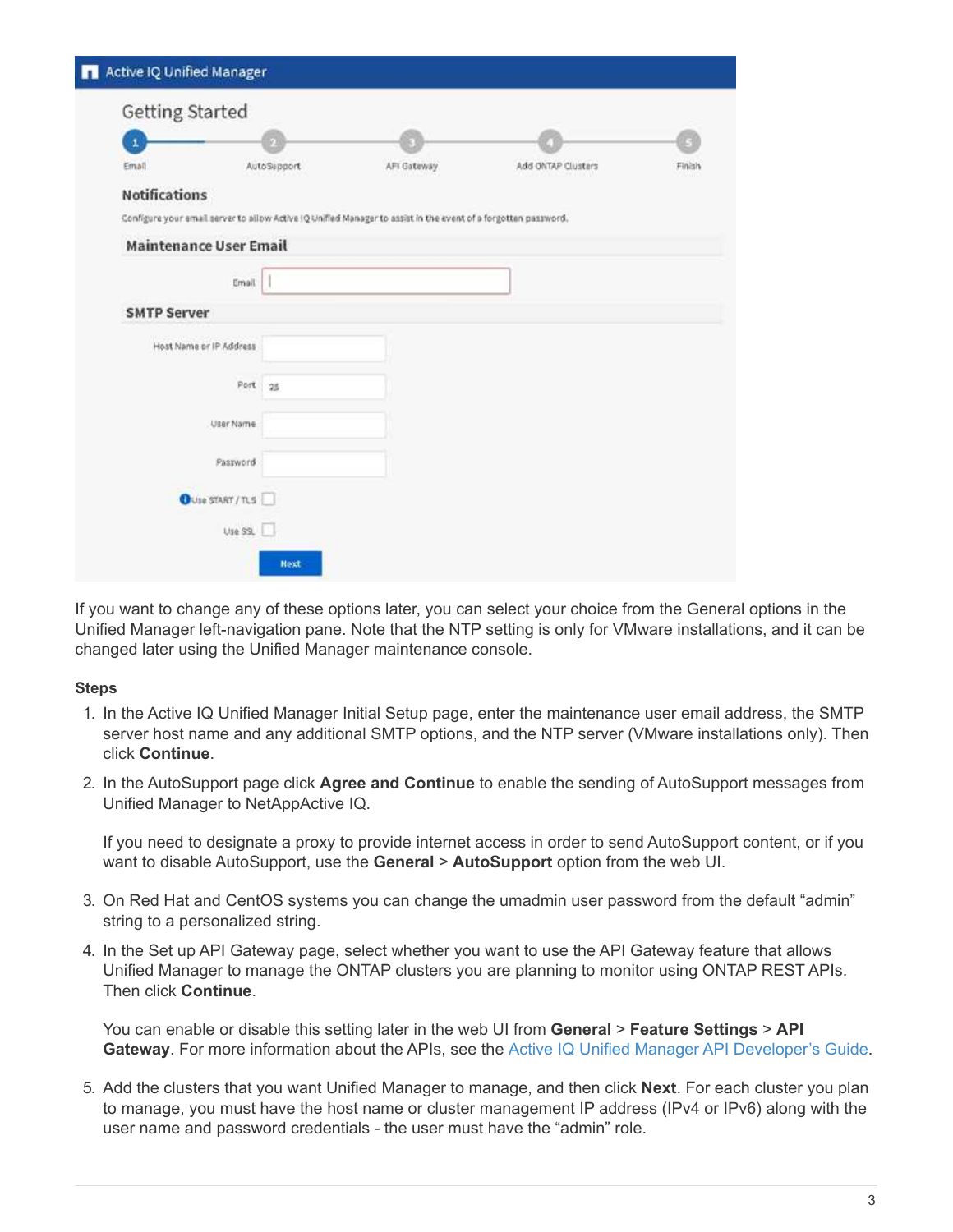This step is optional. You can add clusters later in the web UI from **Storage Management** > **Cluster Setup**.

6. In the Summary page, verify that all the settings are correct and click **Finish**.

The Getting Started page closes and the Unified Manager Dashboard page is displayed.

## **Adding clusters**

You can add a cluster to Active IQ Unified Manager so that you can monitor the cluster. This includes the ability to obtain cluster information such as the health, capacity, performance, and configuration of the cluster so that you can find and resolve any issues that might occur.

## **What you'll need**

- You must have the Application Administrator or Storage Administrator role.
- You must have the following information:
	- Host name or cluster-management IP address

The host name is the FQDN or short name that Unified Manager uses to connect to the cluster. The host name must resolve to the cluster-management IP address.

The cluster-management IP address must be the cluster-management LIF of the administrative storage virtual machine (SVM). If you use a node-management LIF, the operation fails.

- The cluster must be running ONTAP version 9.1 software or greater.
- ONTAP administrator user name and password

This account must have the *admin* role with Application access set to *ontapi*, *ssh*, and *http*.

- The port number to connect to the cluster using the HTTPS protocol (typically port 443)
- You have the required certificates. Two types of certificates are required:

**Server certificates**: Used for registration. A valid certificate is required for adding a cluster. If the server certificate expires, you should regenerate it and restart Unified Manager for the services to be automatically registered again. For information about certificate generation, see the knowledge base (KB) article: [How to renew an SSL certificate in ONTAP 9](https://kb.netapp.com/Advice_and_Troubleshooting/Data_Storage_Software/ONTAP_OS/How_to_renew_an_SSL_certificate_in_ONTAP_9)

**Client certificates**: Used for authentication. A valid certificate is required for adding a cluster. You cannot add a cluster to Unified Manager with an expired certificate and if the client certificate has already expired, you should regenerate it before adding the cluster. However, if this certificate expires for a cluster that is already added, and is being used by Unified Manager, EMS messaging continues to function with the expired certificate. You do not need to regenerate the client certificate.



You can add clusters which are behind a NAT/firewall by using the Unified Manager NAT IP address. Any connected Workflow Automation or SnapProtect systems must also be behind the NAT/firewall, and SnapProtect API calls must use the NAT IP address to identify the cluster.

• You must have adequate space on the Unified Manager server. You are prevented from adding a cluster to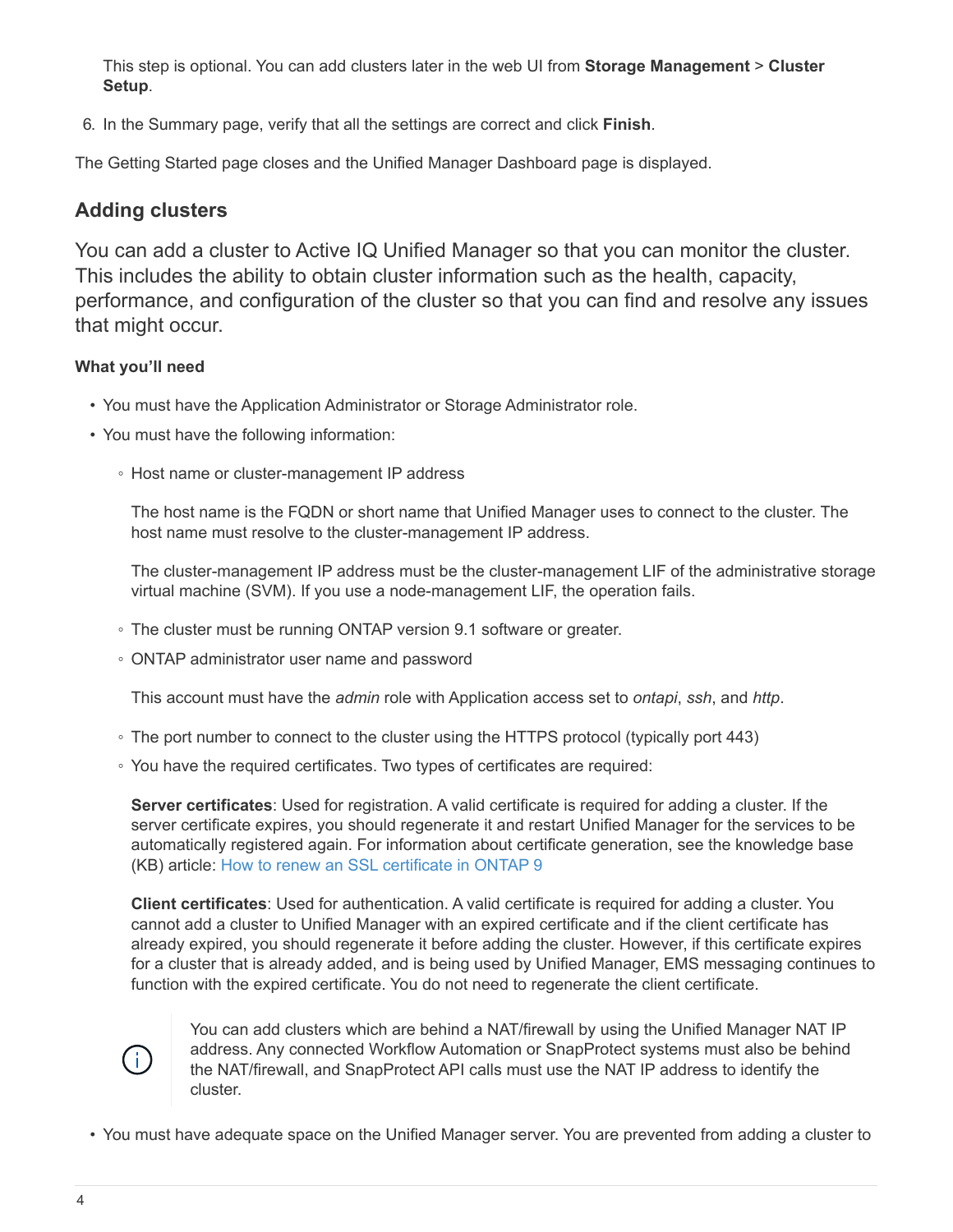the server when greater than 90% of space in the database directory is already consumed.

For a MetroCluster configuration, you must add both the local and remote clusters, and the clusters must be configured correctly.

You can monitor a single cluster by two instances of Unified Manager provided that you have configured a second cluster-management LIF on the cluster so that each instance of Unified Manager connects through a different LIF.

## **Steps**

- 1. In the left navigation pane, click **Storage Management** > **Cluster Setup**.
- 2. On the Cluster Setup page, click **Add**.
- 3. In the Add Cluster dialog box, specify the required values, such as the host name or IP address of the cluster, user name, password, and port number.

You can change the cluster-management IP address from IPv6 to IPv4 or from IPv4 to IPv6. The new IP address is reflected in the cluster grid and the cluster configuration page after the next monitoring cycle is complete.

- 4. Click **Submit**.
- 5. In the Authorize Host dialog box, click **View Certificate** to view the certificate information about the cluster.
- 6. Click **Yes**.

Unified Manager checks the certificate only when the cluster is added initially. Unified Manager does not check the certificate for each API call to ONTAP.

After all the objects for a new cluster are discovered, Unified Manager starts to gather historical performance data for the previous 15 days. These statistics are collected using the data continuity collection functionality. This feature provides you with over two weeks of performance information for a cluster immediately after it is added. After the data continuity collection cycle is completed, real-time cluster performance data is collected, by default, every five minutes.



Because the collection of 15 days of performance data is CPU intensive, it is suggested that you stagger the addition of new clusters so that data continuity collection polls are not running on too many clusters at the same time. Additionally, if you restart Unified Manager during the data continuity collection period, the collection will be halted and you will see gaps in the performance charts for the missing timeframe.



If you receive an error message that you cannot add the cluster, check to see if the clocks on the two systems are not synchronized and the Unified Manager HTTPS certificate start date is later than the date on the cluster. You must ensure that the clocks are synchronized using NTP or a similar service.

# **Configuring Unified Manager to send alert notifications**

You can configure Unified Manager to send notifications that alert you about events in your environment. Before notifications can be sent, you must configure several other Unified Manager options.

## **What you'll need**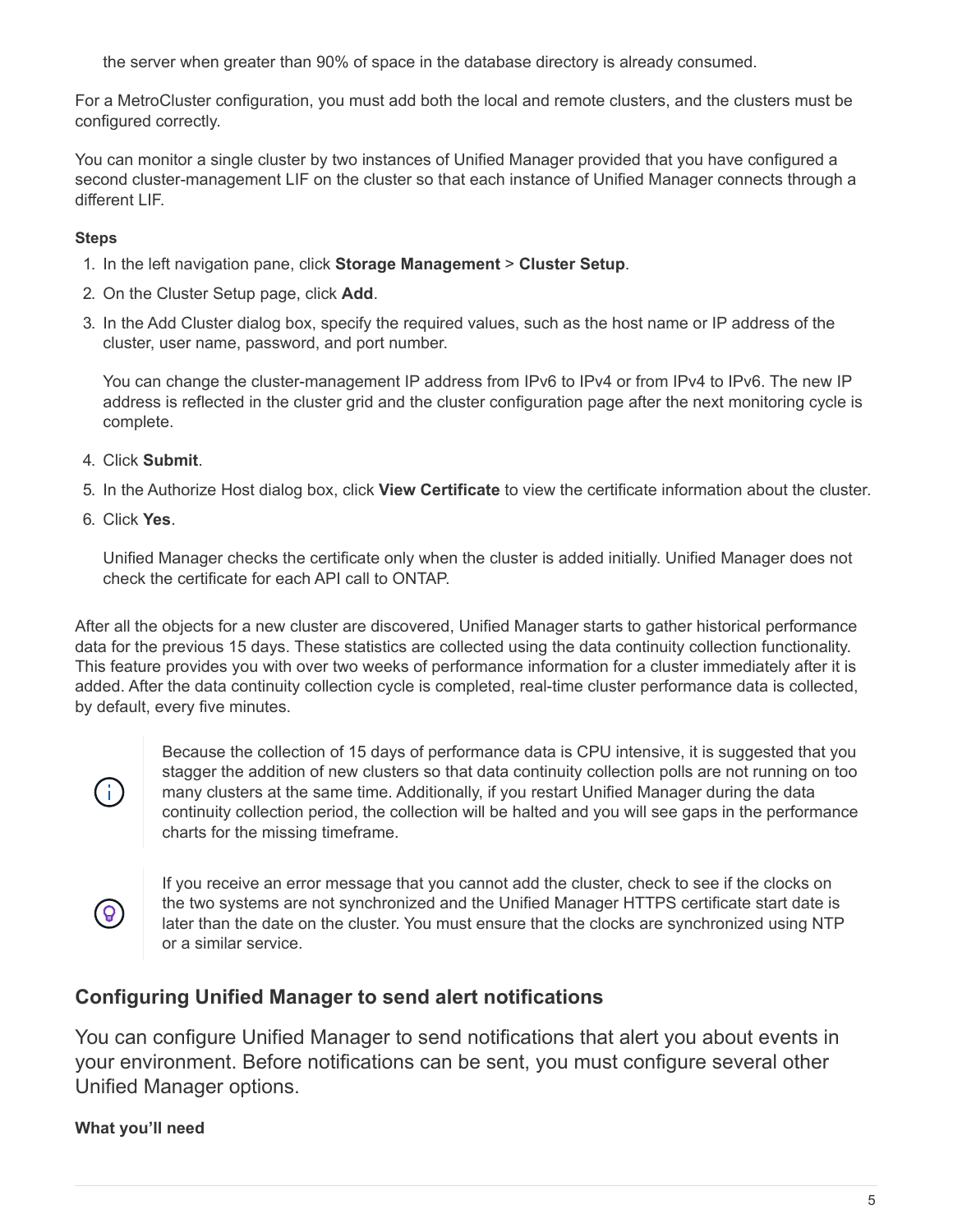You must have the Application Administrator role.

After deploying Unified Manager and completing the initial configuration, you should consider configuring your environment to trigger alerts and generate notification emails or SNMP traps based on the receipt of events.

#### **Steps**

1. [Configure event notification settings](#page-7-0)

If you want alert notifications sent when certain events occur in your environment, you must configure an SMTP server and supply an email address from which the alert notification will be sent. If you want to use SNMP traps, you can select that option and provide the necessary information.

2. [Enable remote authentication](#page-8-0)

If you want remote LDAP or Active Directory users to access the Unified Manager instance and receive alert notifications, then you must enable remote authentication.

3. [Add authentication servers](#page-11-0)

You can add authentication servers so that remote users within the authentication server can access Unified Manager.

#### 4. [Add users](#page-37-1)

You can add several different types of local or remote users and assign specific roles. When you create an alert, you assign a user to receive the alert notifications.

#### 5. [Add alerts](#page-13-0)

After you have added the email address for sending notifications, added users to receive the notifications, configured your network settings, and configured SMTP and SNMP options needed for your environment, then you can assign alerts.

## <span id="page-7-0"></span>**Configuring event notification settings**

You can configure Unified Manager to send alert notifications when an event is generated or when an event is assigned to a user. You can configure the SMTP server that is used to send the alert, and you can set various notification mechanisms—for example, alert notifications can be sent as emails or SNMP traps.

## **What you'll need**

You must have the following information:

• Email address from which the alert notification is sent

The email address appears in the "From" field in sent alert notifications. If the email cannot be delivered for any reason, this email address is also used as the recipient for undeliverable mail.

- SMTP server host name, and the user name and password to access the server
- Host name or IP address for the trap destination host that will receive the SNMP trap, along with the SNMP version, outbound trap port, community, and other required SNMP configuration values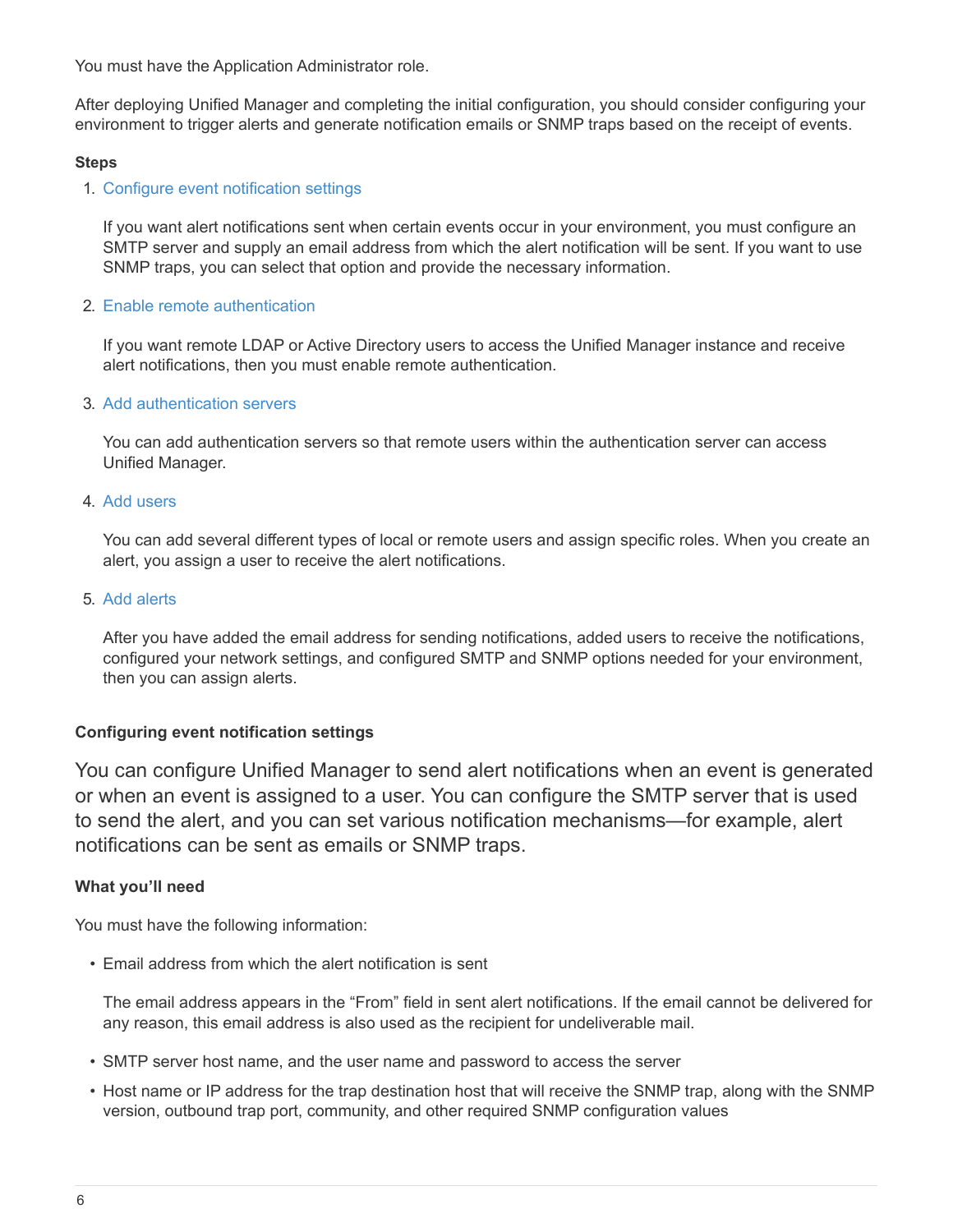To specify multiple trap destinations, separate each host with a comma. In this case, all other SNMP settings, such as version and outbound trap port, must be the same for all hosts in the list.

You must have the Application Administrator or Storage Administrator role.

## **Steps**

- 1. In the left navigation pane, click **General** > **Notifications**.
- 2. In the Notifications page, configure the appropriate settings and click **Save**.

## **Notes:**

- If the From Address is pre-filled with the address "ActiveIQUnifiedManager@localhost.com", you should change it to a real, working email address to make sure that all email notifications are delivered successfully.
- If the host name of the SMTP server cannot be resolved, you can specify the IP address (IPv4 or IPv6) of the SMTP server instead of the host name.

## <span id="page-8-0"></span>**Enabling remote authentication**

You can enable remote authentication so that the Unified Manager server can communicate with your authentication servers. The users of the authentication server can access the Unified Manager graphical interface to manage storage objects and data.

## **What you'll need**

You must have the Application Administrator role.



The Unified Manager server must be connected directly with the authentication server. You must disable any local LDAP clients such as SSSD (System Security Services Daemon) or NSLCD (Name Service LDAP Caching Daemon).

You can enable remote authentication using either Open LDAP or Active Directory. If remote authentication is disabled, remote users cannot access Unified Manager.

Remote authentication is supported over LDAP and LDAPS (Secure LDAP). Unified Manager uses 389 as the default port for non-secure communication, and 636 as the default port for secure communication.



The certificate that is used to authenticate users must conform to the X.509 format.

- 1. In the left navigation pane, click **General** > **Remote Authentication**.
- 2. Check the box for **Enable remote authentication…**.
- 3. In the Authentication Service field, select the type of service and configure the authentication service.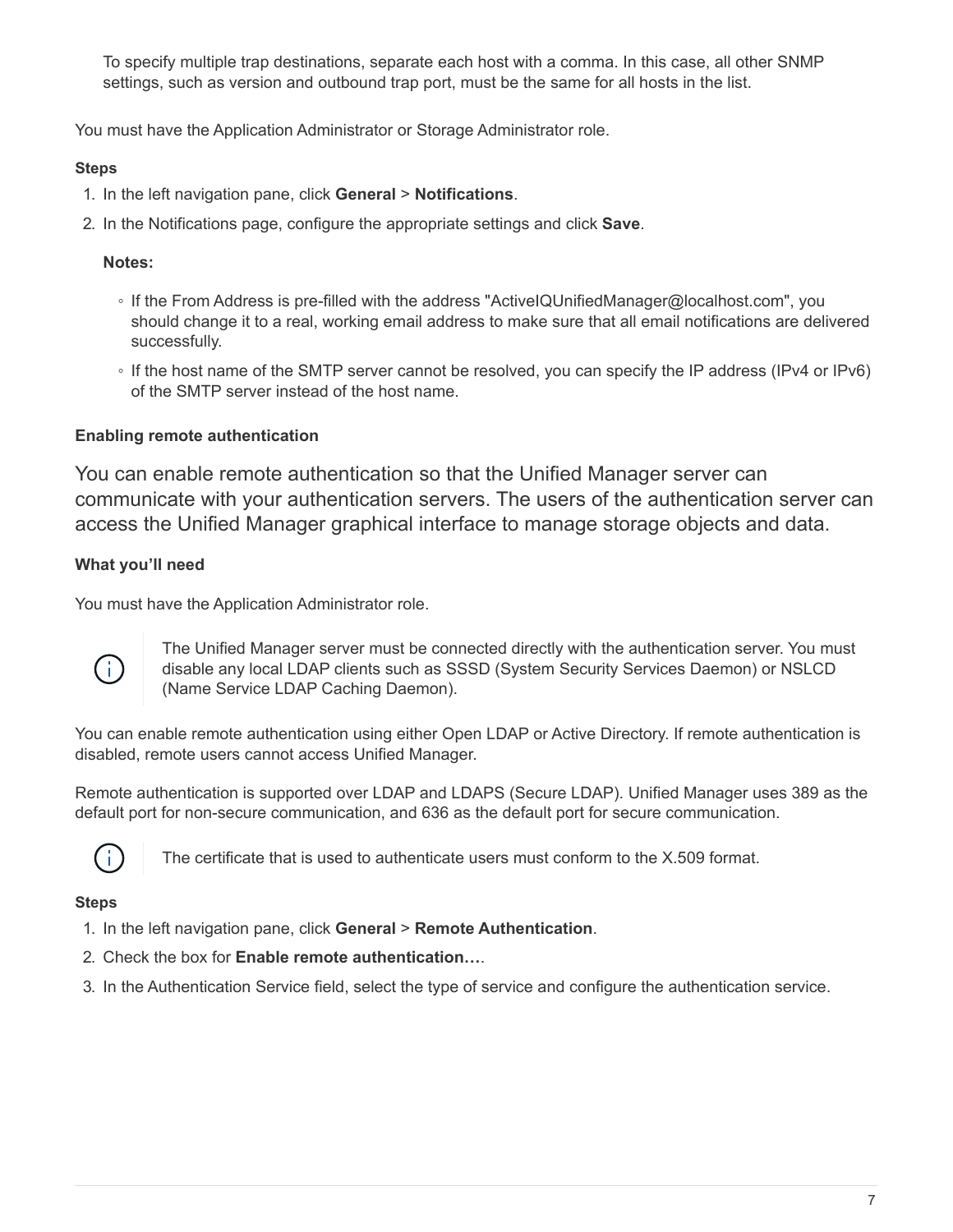| For Authentication type | Enter the following information                                            |
|-------------------------|----------------------------------------------------------------------------|
| <b>Active Directory</b> | • Authentication server administrator name in one<br>of following formats: |
|                         | ° domainname\username                                                      |
|                         | ° username@domainname                                                      |
|                         | ° Bind Distinguished Name (using the<br>appropriate LDAP notation)         |
|                         | • Administrator password                                                   |
|                         | • Base distinguished name (using the appropriate<br>LDAP notation)         |
| Open LDAP               | • Bind distinguished name (in the appropriate<br>LDAP notation)            |
|                         | • Bind password                                                            |
|                         | • Base distinguished name                                                  |

If the authentication of an Active Directory user takes a long time or times out, the authentication server is probably taking a long time to respond. Disabling support for nested groups in Unified Manager might reduce the authentication time.

If you select the Use Secure Connection option for the authentication server, then Unified Manager communicates with the authentication server using the Secure Sockets Layer (SSL) protocol.

- 4. **Optional:** Add authentication servers, and test the authentication.
- 5. Click **Save**.

## **Disabling nested groups from remote authentication**

If you have remote authentication enabled, you can disable nested group authentication so that only individual users, and not group members, can remotely authenticate to Unified Manager. You can disable nested groups when you want to improve Active Directory authentication response time.

## **What you'll need**

- You must have the Application Administrator role.
- Disabling nested groups is only applicable when using Active Directory.

Disabling support for nested groups in Unified Manager might reduce the authentication time. If nested group support is disabled, and if a remote group is added to Unified Manager, individual users must be members of the remote group to authenticate to Unified Manager.

- 1. In the left navigation pane, click **General** > **Remote Authentication**.
- 2. Check the box for **Disable Nested Group Lookup**.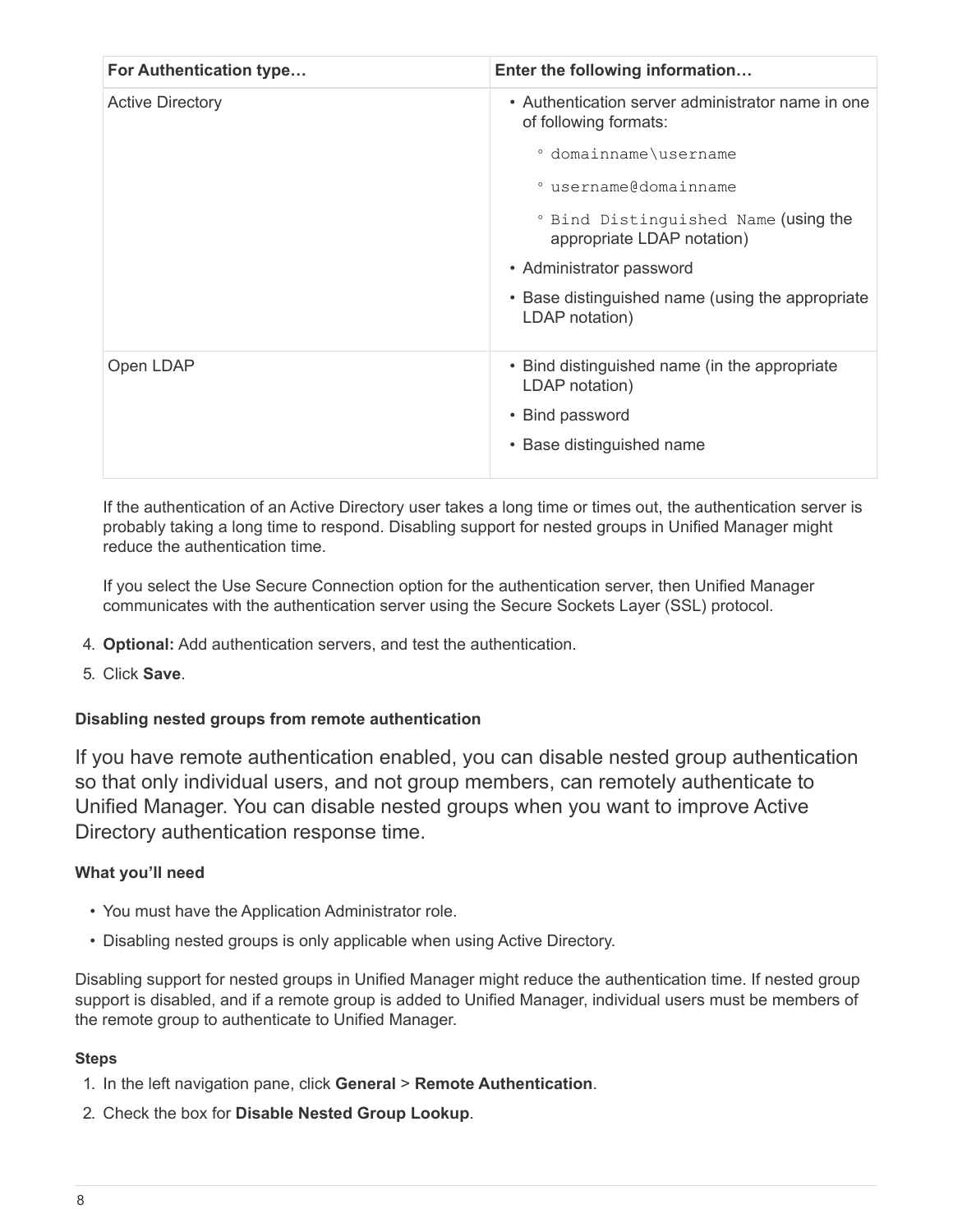3. Click **Save**.

## **Setting up authentication services**

Authentication services enable the authentication of remote users or remote groups in an authentication server before providing them access to Unified Manager. You can authenticate users by using predefined authentication services (such as Active Directory or OpenLDAP), or by configuring your own authentication mechanism.

## **What you'll need**

- You must have enabled remote authentication.
- You must have the Application Administrator role.

- 1. In the left navigation pane, click **General** > **Remote Authentication**.
- 2. Select one of the following authentication services:

| If you select           | Then do this                                                                                                                                        |
|-------------------------|-----------------------------------------------------------------------------------------------------------------------------------------------------|
| <b>Active Directory</b> | a. Enter the administrator name and password.                                                                                                       |
|                         | b. Specify the base distinguished name of the<br>authentication server.                                                                             |
|                         | For example, if the domain name of the<br>authentication server is ou@domain.com, then<br>the base distinguished name is<br>cn=ou,dc=domain,dc=com. |
| OpenLDAP                | a. Enter the bind distinguished name and bind<br>password.                                                                                          |
|                         | b. Specify the base distinguished name of the<br>authentication server.                                                                             |
|                         | For example, if the domain name of the<br>authentication server is ou@domain.com, then<br>the base distinguished name is<br>cn=ou,dc=domain,dc=com. |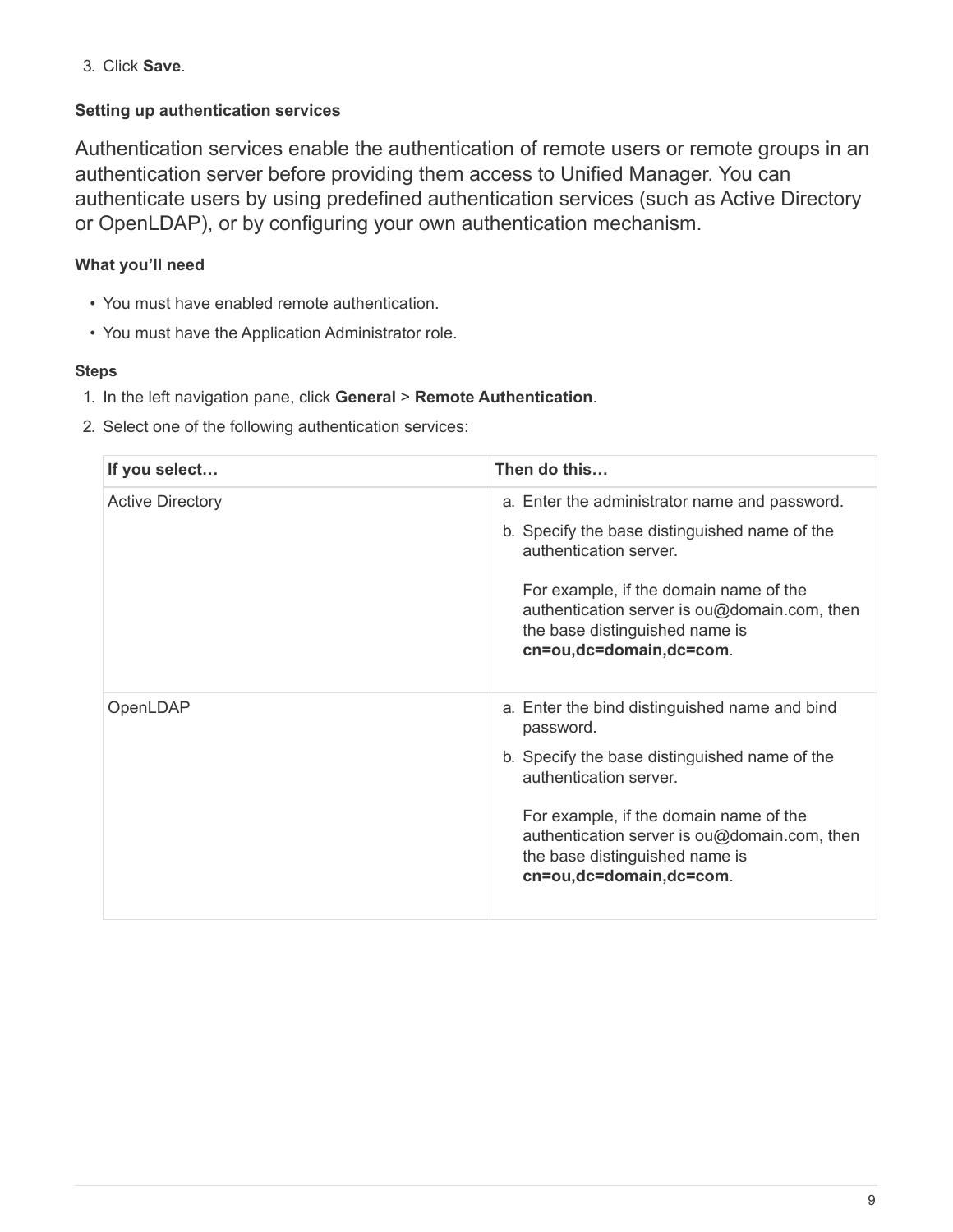| If you select | Then do this                                                                                                                                        |
|---------------|-----------------------------------------------------------------------------------------------------------------------------------------------------|
| <b>Others</b> | a. Enter the bind distinguished name and bind<br>password.                                                                                          |
|               | b. Specify the base distinguished name of the<br>authentication server.                                                                             |
|               | For example, if the domain name of the<br>authentication server is ou@domain.com, then<br>the base distinguished name is<br>cn=ou,dc=domain,dc=com. |
|               | c. Specify the LDAP protocol version that is<br>supported by the authentication server.                                                             |
|               | d. Enter the user name, group membership, user<br>group, and member attributes.                                                                     |



If you want to modify the authentication service, you must delete any existing authentication servers, and then add new authentication servers.

## 3. Click **Save**.

## <span id="page-11-0"></span>**Adding authentication servers**

You can add authentication servers and enable remote authentication on the management server so that remote users within the authentication server can access Unified Manager.

## **What you'll need**

- The following information must be available:
	- Host name or IP address of the authentication server
	- Port number of the authentication server
- You must have enabled remote authentication and configured your authentication service so that the management server can authenticate remote users or groups in the authentication server.
- You must have the Application Administrator role.

If the authentication server that you are adding is part of a high-availability (HA) pair (using the same database), you can also add the partner authentication server. This enables the management server to communicate with the partner when one of the authentication servers is unreachable.

- 1. In the left navigation pane, click **General** > **Remote Authentication**.
- 2. Enable or disable the **Use secure connection** option: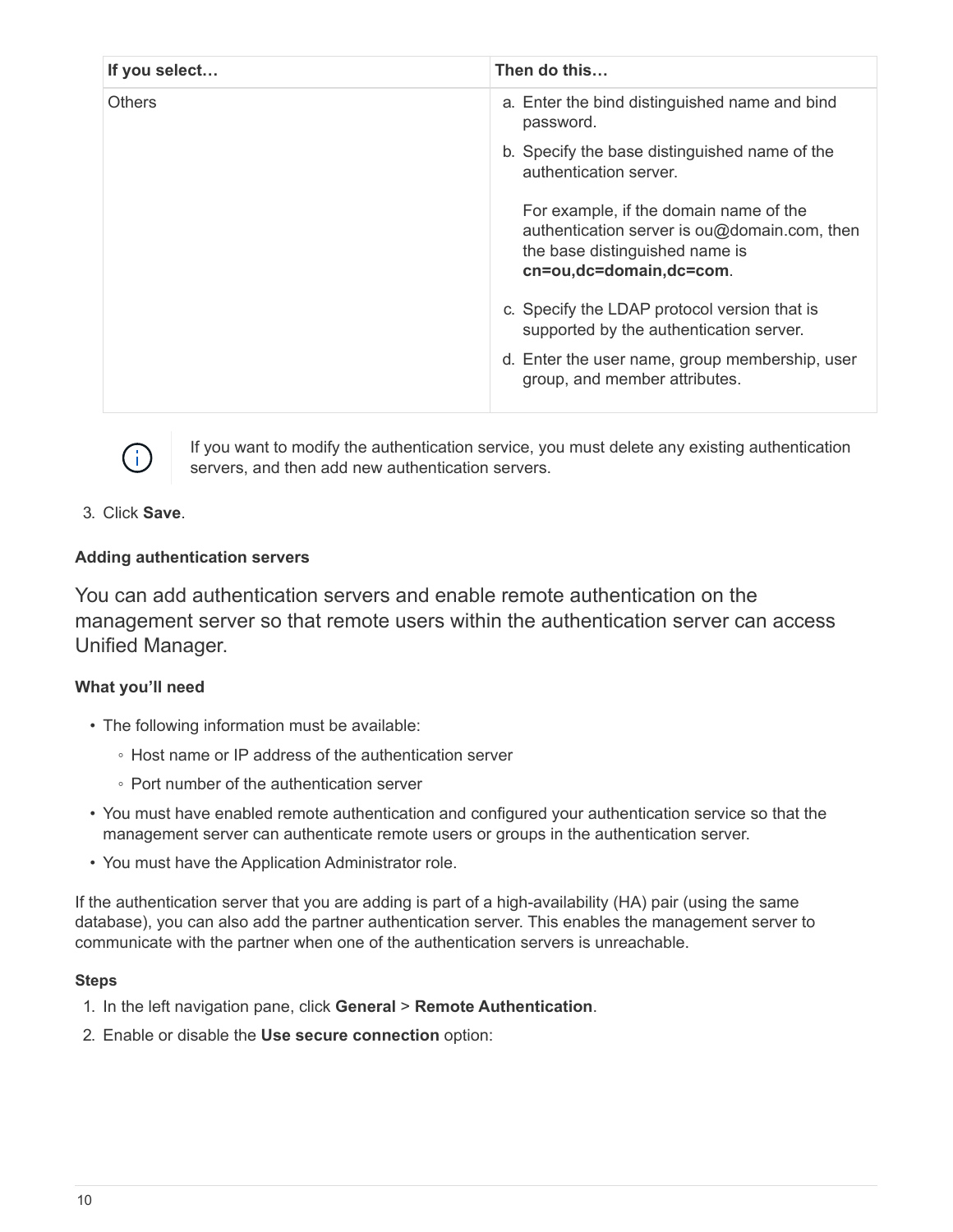| If you want to | Then do this                                                                                                                                                                                                                                                                                                           |
|----------------|------------------------------------------------------------------------------------------------------------------------------------------------------------------------------------------------------------------------------------------------------------------------------------------------------------------------|
| Enable it      | a. Select the Use Secure Connection option.                                                                                                                                                                                                                                                                            |
|                | b. In the Authentication Servers area, click Add.                                                                                                                                                                                                                                                                      |
|                | c. In the Add Authentication Server dialog box,<br>enter the authentication name or IP address<br>(IPv4 or IPv6) of the server.                                                                                                                                                                                        |
|                | d. In the Authorize Host dialog box, click View<br>Certificate.                                                                                                                                                                                                                                                        |
|                | e. In the View Certificate dialog box, verify the<br>certificate information, and then click Close.                                                                                                                                                                                                                    |
|                | f. In the Authorize Host dialog box, click Yes.                                                                                                                                                                                                                                                                        |
|                | When you enable the Use<br><b>Secure Connection</b><br>authentication option, Unified<br>Manager communicates with the<br>authentication server and<br>Ť.<br>displays the certificate. Unified<br>Manager uses 636 as default port<br>for secure communication and<br>port number 389 for non-secure<br>communication. |
| Disable it     | a. Clear the Use Secure Connection option.<br>b. In the Authentication Servers area, click Add.<br>c. In the Add Authentication Server dialog box,<br>specify either the host name or IP address (IPv4<br>or IPv6) of the server, and the port details.<br>d. Click Add.                                               |

The authentication server that you added is displayed in the Servers area.

3. Perform a test authentication to confirm that you can authenticate users in the authentication server that you added.

## **Testing the configuration of authentication servers**

You can validate the configuration of your authentication servers to ensure that the management server is able to communicate with them. You can validate the configuration by searching for a remote user or remote group from your authentication servers, and authenticating them using the configured settings.

## **What you'll need**

• You must have enabled remote authentication, and configured your authentication service so that the Unified Manager server can authenticate the remote user or remote group.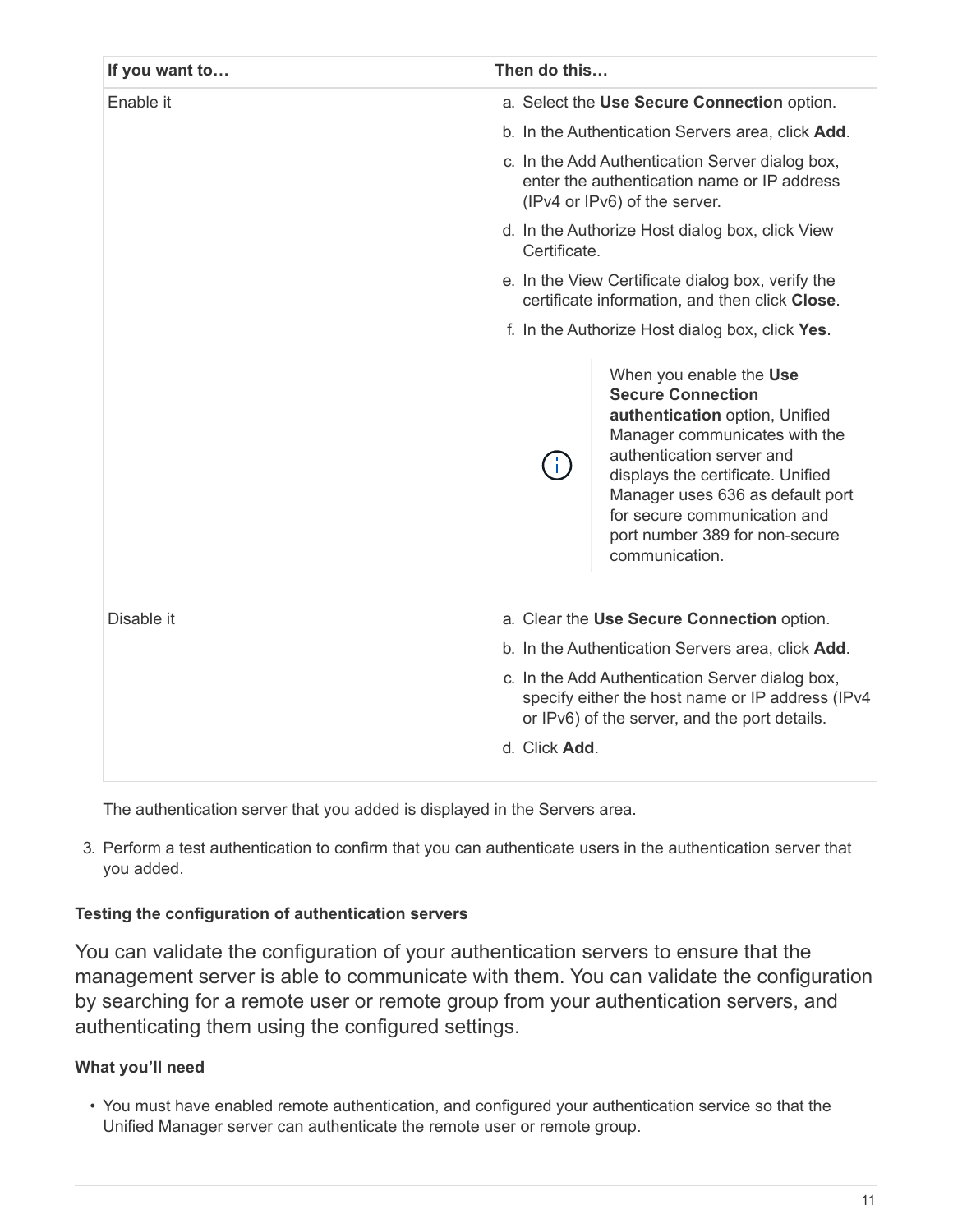- You must have added your authentication servers so that the management server can search for the remote user or remote group from these servers and authenticate them.
- You must have the Application Administrator role.

If the authentication service is set to Active Directory, and if you are validating the authentication of remote users who belong to the primary group of the authentication server, information about the primary group is not displayed in the authentication results.

## **Steps**

- 1. In the left navigation pane, click **General** > **Remote Authentication**.
- 2. Click **Test Authentication**.
- 3. In the Test User dialog box, specify the user name and password of the remote user or the user name of the remote group, and then click **Test**.

If you are authenticating a remote group, you must not enter the password.

## <span id="page-13-0"></span>**Adding alerts**

You can configure alerts to notify you when a particular event is generated. You can configure alerts for a single resource, for a group of resources, or for events of a particular severity type. You can specify the frequency with which you want to be notified and associate a script to the alert.

## **What you'll need**

- You must have configured notification settings such as the user email address, SMTP server, and SNMP trap host to enable the Active IQ Unified Manager server to use these settings to send notifications to users when an event is generated.
- You must know the resources and events for which you want to trigger the alert, and the user names or email addresses of the users that you want to notify.
- If you want to have a script execute based on the event, you must have added the script to Unified Manager by using the Scripts page.
- You must have the Application Administrator or Storage Administrator role.

You can create an alert directly from the Event details page after receiving an event in addition to creating an alert from the Alert Setup page, as described here.

## **Steps**

- 1. In the left navigation pane, click **Storage Management** > **Alert Setup**.
- 2. In the Alert Setup page, click **Add**.
- 3. In the Add Alert dialog box, click **Name**, and enter a name and description for the alert.
- 4. Click **Resources**, and select the resources to be included in or excluded from the alert.

You can set a filter by specifying a text string in the **Name contains** field to select a group of resources. Based on the text string that you specify, the list of available resources displays only those resources that match the filter rule. The text string that you specify is case-sensitive.

If a resource conforms to both the include and exclude rules that you have specified, the exclude rule takes precedence over the include rule, and the alert is not generated for events related to the excluded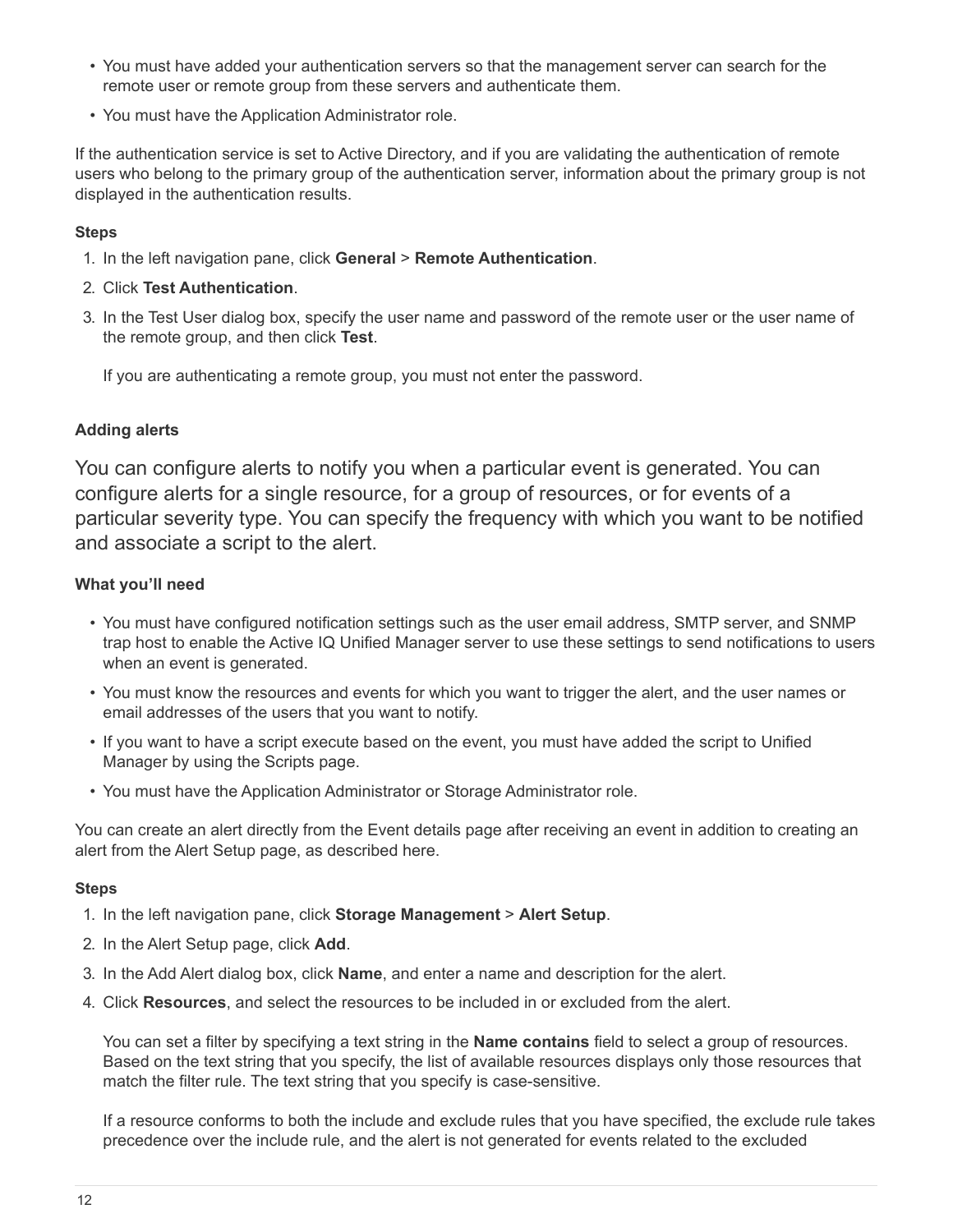resource.

5. Click **Events**, and select the events based on the event name or event severity type for which you want to trigger an alert.



To select more than one event, press the Ctrl key while you make your selections.

6. Click **Actions**, and select the users that you want to notify, choose the notification frequency, choose whether an SNMP trap will be sent to the trap receiver, and assign a script to be executed when an alert is generated.



If you modify the email address that is specified for the user and reopen the alert for editing, the Name field appears blank because the modified email address is no longer mapped to the user that was previously selected. Also, if you modified the email address of the selected user from the Users page, the modified email address is not updated for the selected user.

You can also choose to notify users through SNMP traps.

7. Click **Save**.

#### **Example of adding an alert**

This example shows how to create an alert that meets the following requirements:

- Alert name: HealthTest
- Resources: includes all volumes whose name contains "abc" and excludes all volumes whose name contains "xyz"
- Events: includes all critical health events
- Actions: includes "sample@domain.com", a "Test" script, and the user has to be notified every 15 minutes

Perform the following steps in the Add Alert dialog box:

#### **Steps**

- 1. Click **Name**, and enter **HealthTest** in the **Alert Name** field.
- 2. Click **Resources**, and in the Include tab, select **Volumes** from the drop-down list.
	- a. Enter **abc** in the **Name contains** field to display the volumes whose name contains "abc".
	- b. Select **<<All Volumes whose name contains 'abc'>>** from the Available Resources area, and move it to the Selected Resources area.
	- c. Click **Exclude**, and enter **xyz** in the **Name contains** field, and then click **Add**.
- 3. Click **Events**, and select **Critical** from the Event Severity field.
- 4. Select **All Critical Events** from the Matching Events area, and move it to the Selected Events area.
- 5. Click **Actions**, and enter **sample@domain.com** in the Alert these users field.
- 6. Select **Remind every 15 minutes** to notify the user every 15 minutes.

You can configure an alert to repeatedly send notifications to the recipients for a specified time. You should determine the time from which the event notification is active for the alert.

7. In the Select Script to Execute menu, select **Test** script.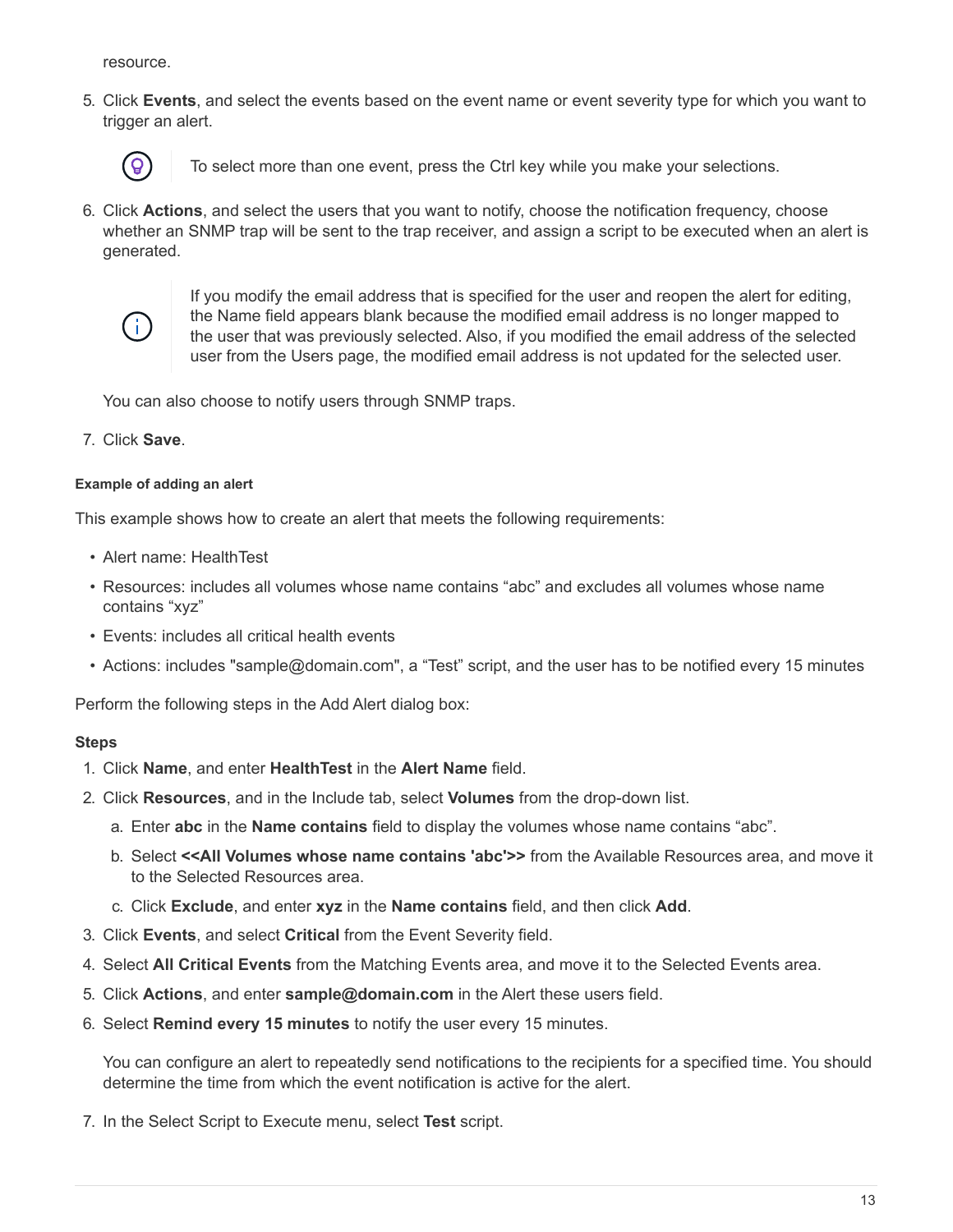8. Click **Save**.

# **Changing the local user password**

You can change your local user login password to prevent potential security risks.

## **What you'll need**

You must be logged in as a local user.

The passwords for the maintenance user and for remote users cannot be changed using these steps. To change a remote user password, contact your password administrator. To change the maintenance user password, see [Using the maintenance console](#page-25-0).

## **Steps**

- 1. Log in to Unified Manager.
- 2. From the top menu bar, click the user icon and then click **Change Password**.

The **Change Password** option is not displayed if you are a remote user.

- 3. In the Change Password dialog box, enter the current password and the new password.
- 4. Click **Save**.

If Unified Manager is configured in a high-availability configuration, you must change the password on the second node of the setup. Both instances must have same password.

## **Setting the session inactivity timeout**

You can specify the inactivity timeout value for Unified Manager so that the session is terminated automatically after a certain period of time. By default the timeout is set to 4,320 minutes (72 hours).

## **What you'll need**

You must have the Application Administrator role.

This setting affects all logged in user sessions.



This option is not available if you have enabled Security Assertion Markup Language (SAML) authentication.

- 1. In the left navigation pane, click **General** > **Feature Settings**.
- 2. In the **Feature Settings** page, specify the inactivity timeout by choosing one of the following options:

| If you want to                                   | Then do this                                     |
|--------------------------------------------------|--------------------------------------------------|
| Have no timeout set so that the session is never | In the Inactivity Timeout panel, move the slider |
| closed automatically                             | button to the left (off) and click Apply.        |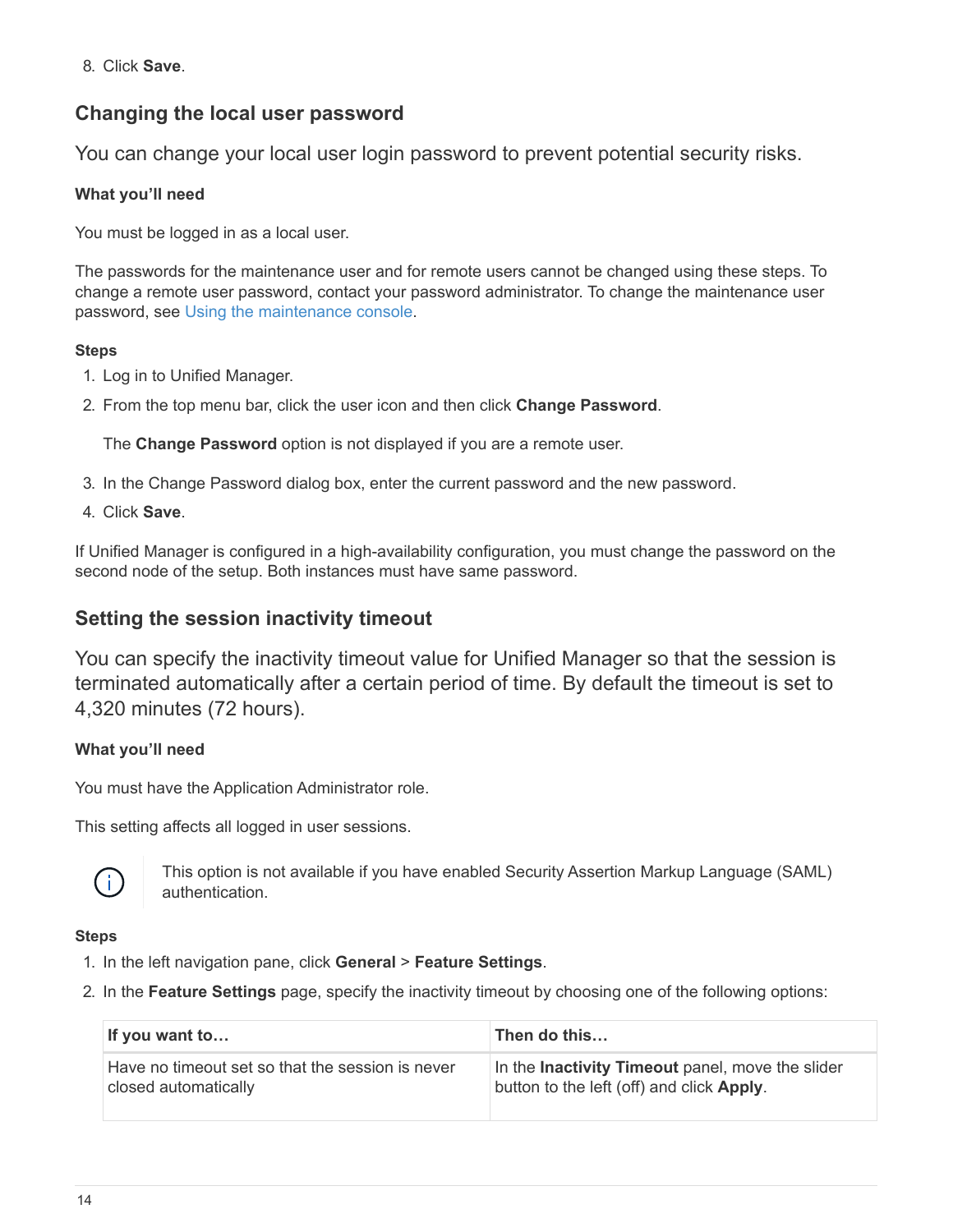| If you want to                                            | Then do this                                                                                                                                       |
|-----------------------------------------------------------|----------------------------------------------------------------------------------------------------------------------------------------------------|
| Set a specific number of minutes as the time out<br>value | In the Inactivity Timeout panel, move the slider<br>button to the right (on), specify the inactivity timeout<br>value in minutes, and click Apply. |

# **Changing the Unified Manager host name**

At some point, you might want to change the host name of the system on which you have installed Unified Manager. For example, you might want to rename the host to more easily identify your Unified Manager servers by type, workgroup, or monitored cluster group.

The steps required to change the host name are different depending on whether Unified Manager is running on a VMware ESXi server, on a Red Hat or CentOS Linux server, or on a Microsoft Windows server.

## **Changing the Unified Manager virtual appliance host name**

The network host is assigned a name when the Unified Manager virtual appliance is first deployed. You can change the host name after deployment. If you change the host name, you must also regenerate the HTTPS certificate.

## **What you'll need**

You must be logged in to Unified Manager as the maintenance user, or have the Application Administrator role assigned to you to perform these tasks.

You can use the host name (or the host IP address) to access the Unified Manager web UI. If you configured a static IP address for your network during deployment, then you would have designated a name for the network host. If you configured the network using DHCP, the host name should be taken from the DNS. If DHCP or DNS is not properly configured, the host name "Unified Manager" is automatically assigned and associated with the security certificate.

Regardless of how the host name was assigned, if you change the host name, and intend to use the new host name to access the Unified Manager web UI, you must generate a new security certificate.

If you access the web UI by using the server's IP address instead of the host name, you do not have to generate a new certificate if you change the host name. However, it is the best practice to update the certificate so that the host name in the certificate matches the actual host name.

If you change the host name in Unified Manager, you must manually update the host name in OnCommand Workflow Automation (WFA). The host name is not updated automatically in WFA.

The new certificate does not take effect until the Unified Manager virtual machine is restarted.

## **Steps**

## 1. [Generate an HTTPS security certificate](#page-17-0)

If you want to use the new host name to access the Unified Manager web UI, you must regenerate the HTTPS certificate to associate it with the new host name.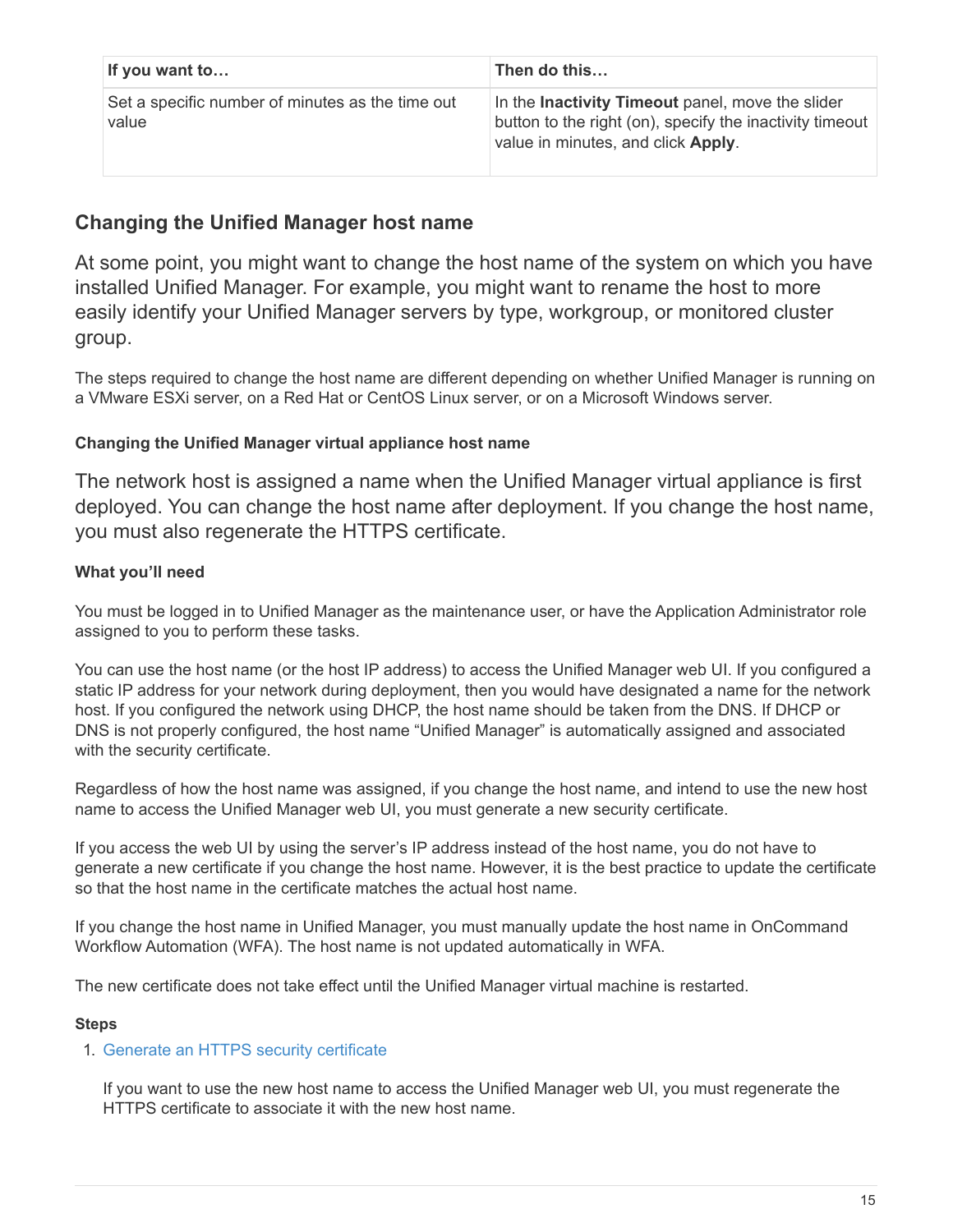#### 2. [Restart the Unified Manager virtual machine](#page-19-0)

After you regenerate the HTTPS certificate, you must restart the Unified Manager virtual machine.

#### <span id="page-17-0"></span>**Generating an HTTPS security certificate**

When Active IQ Unified Manager is installed for the first time, a default HTTPS certificate is installed. You might generate a new HTTPS security certificate that replaces the existing certificate.

#### **What you'll need**

You must have the Application Administrator role.

There can be multiple reasons to regenerate the certificate such as if you want to have better values for Distinguished Name (DN) or if you want a higher key size, or longer expiry period or if the current certificate has expired.

If you do not have access to the Unified Manager web UI, you can regenerate the HTTPS certificate with the same values using the maintenance console. While regenerating certificates, you can define the key size and the validity duration of the key. If you use the Reset Server Certificate option from the maintenance console, then a new HTTPS certificate is created which is valid for 397 days. This certificate will have an RSA key of size 2048 bits.

#### **Steps**

- 1. In the left navigation pane, click **General** > **HTTPS Certificate**.
- 2. Click **Regenerate HTTPS Certificate**.

The Regenerate HTTPS Certificate dialog box is displayed.

3. Select one of the following options depending on how you want to generate the certificate:

| If you want to                                     | Do this                                                                            |
|----------------------------------------------------|------------------------------------------------------------------------------------|
| Regenerate the certificate with the current values | <b>Click the Regenerate Using Current Certificate</b><br><b>Attributes option.</b> |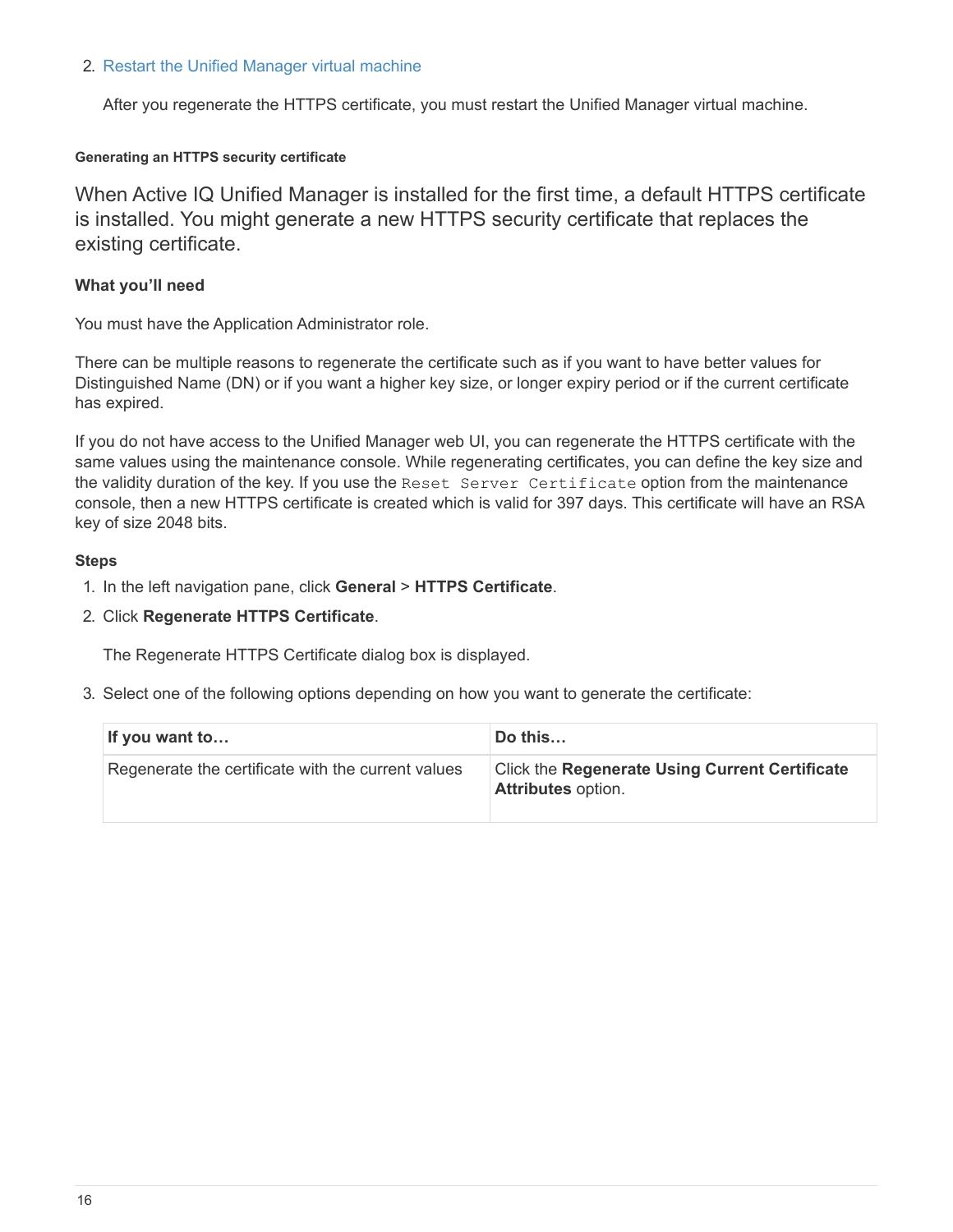| If you want to                                  | Do this |                                                                                                                                                                                                                                                                                                                                                                                                                                                                                                                                                                                                                                                                                                                                                                                                                                                                                                                                                                                                                   |
|-------------------------------------------------|---------|-------------------------------------------------------------------------------------------------------------------------------------------------------------------------------------------------------------------------------------------------------------------------------------------------------------------------------------------------------------------------------------------------------------------------------------------------------------------------------------------------------------------------------------------------------------------------------------------------------------------------------------------------------------------------------------------------------------------------------------------------------------------------------------------------------------------------------------------------------------------------------------------------------------------------------------------------------------------------------------------------------------------|
| Generate the certificate using different values |         | Click the Update the Current Certificate<br>Attributes option.<br>The Common Name and Alternative Names fields<br>will use the values from the existing certificate if you<br>do not enter new values. The "Common Name"<br>should be set to the FQDN of the host. The other<br>fields do not require values, but you can enter<br>values, for example, for the EMAIL, COMPANY,<br>DEPARTMENT, City, State, and Country if you want<br>those values to be populated in the certificate. You<br>can also select from the available KEY SIZE (The<br>key algorithm is "RSA".) and VALIDITY PERIOD.                                                                                                                                                                                                                                                                                                                                                                                                                  |
|                                                 |         | • The permitted values for key size<br>are 2048, 3072 and 4096.<br>• The validity periods are minimum<br>1 day to maximum 36500 days.<br>Even though a validity period of<br>36500 days is permitted, it is<br>recommended you use a validity<br>period of not more than 397 days<br>or 13 months. Because if you<br>select a validity period of more<br>than 397 days and plan to export<br>a CSR for this certificate and get<br>it signed by a well known CA, the<br>validity of the signed certificate<br>returned to you by the CA will be<br>reduced to 397 days.<br>You can select the "Exclude local<br>identifying information (e.g.<br>localhost)" checkbox if you want<br>to remove the local identifying<br>information from the Alternative<br>Names field in the certificate.<br>When this checkbox is selected,<br>only what you enter in the field is<br>used in the Alternative Names<br>field. When left blank the<br>resulting certificate will not have<br>an Alternative Names field at all. |

- 4. Click **Yes** to regenerate the certificate.
- 5. Restart the Unified Manager server so that the new certificate takes effect.

Verify the new certificate information by viewing the HTTPS certificate.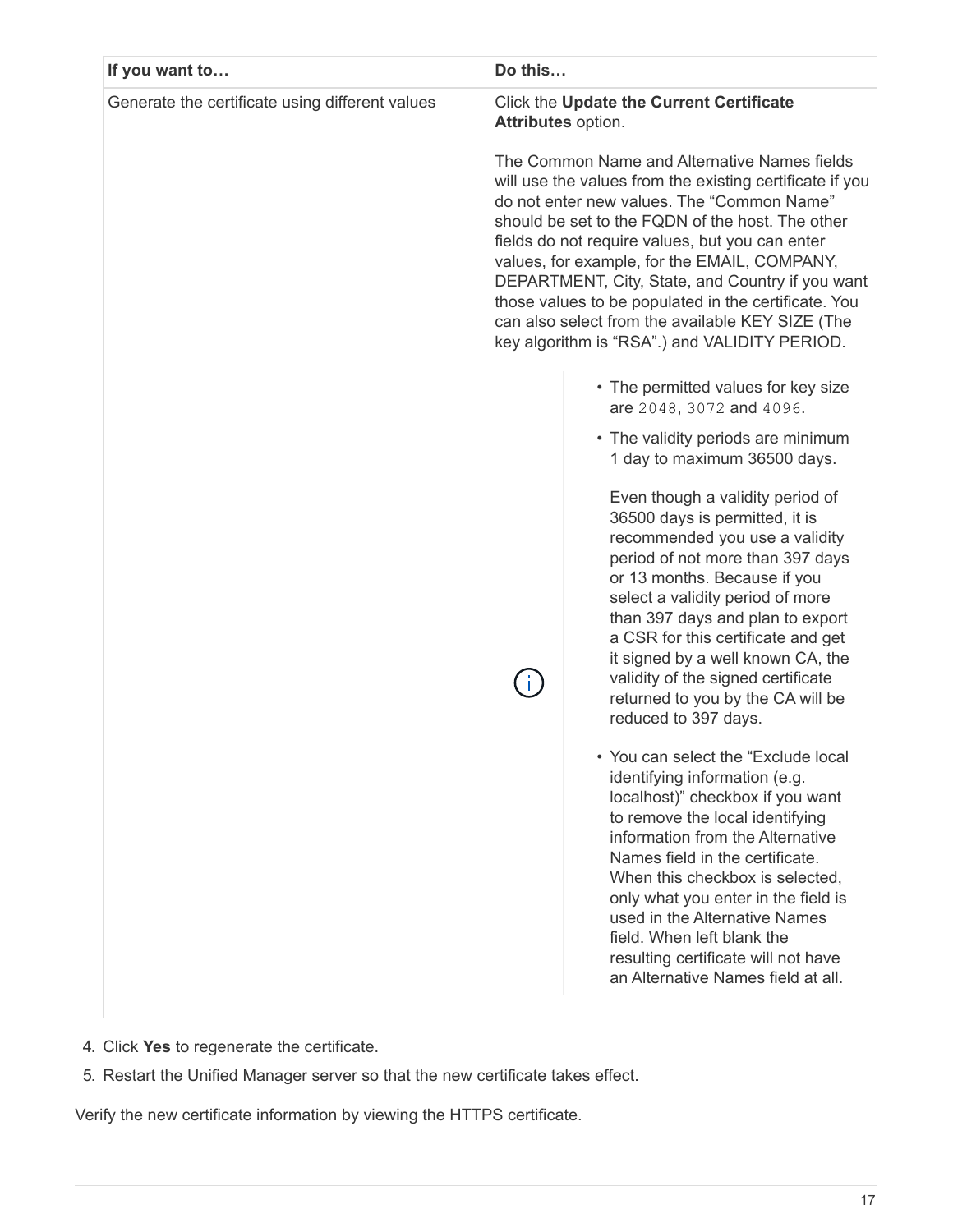#### <span id="page-19-0"></span>**Restarting the Unified Manager virtual machine**

You can restart the virtual machine from the maintenance console of Unified Manager. You must restart after generating a new security certificate or if there is a problem with the virtual machine.

## **What you'll need**

The virtual appliance is powered on.

You are logged in to the maintenance console as the maintenance user.

You can also restart the virtual machine from vSphere by using the **Restart Guest** option. See the VMware documentation for more information.

## **Steps**

- 1. Access the maintenance console.
- 2. Select **System Configuration** > **Reboot Virtual Machine**.

## **Changing the Unified Manager host name on Linux systems**

At some point, you might want to change the host name of the Red Hat Enterprise Linux or CentOS machine on which you have installed Unified Manager. For example, you might want to rename the host to more easily identify your Unified Manager servers by type, workgroup, or monitored cluster group when you list your Linux machines.

## **What you'll need**

You must have root user access to the Linux system on which Unified Manager is installed.

You can use the host name (or the host IP address) to access the Unified Manager web UI. If you configured a static IP address for your network during deployment, then you would have designated a name for the network host. If you configured the network using DHCP, the host name should be taken from the DNS server.

Regardless of how the host name was assigned, if you change the host name and intend to use the new host name to access the Unified Manager web UI, you must generate a new security certificate.

If you access the web UI by using the server's IP address instead of the host name, you do not have to generate a new certificate if you change the host name. However, it is the best practice to update the certificate, so that the host name in the certificate matches the actual host name. The new certificate does not take effect until the Linux machine is restarted.

If you change the host name in Unified Manager, you must manually update the host name in OnCommand Workflow Automation (WFA). The host name is not updated automatically in WFA.

- 1. Log in as the root user to the Unified Manager system that you want to modify.
- 2. Stop the Unified Manager software and the associated MySQL software by entering the following command:

```
systemctl stop ocieau ocie mysqld
```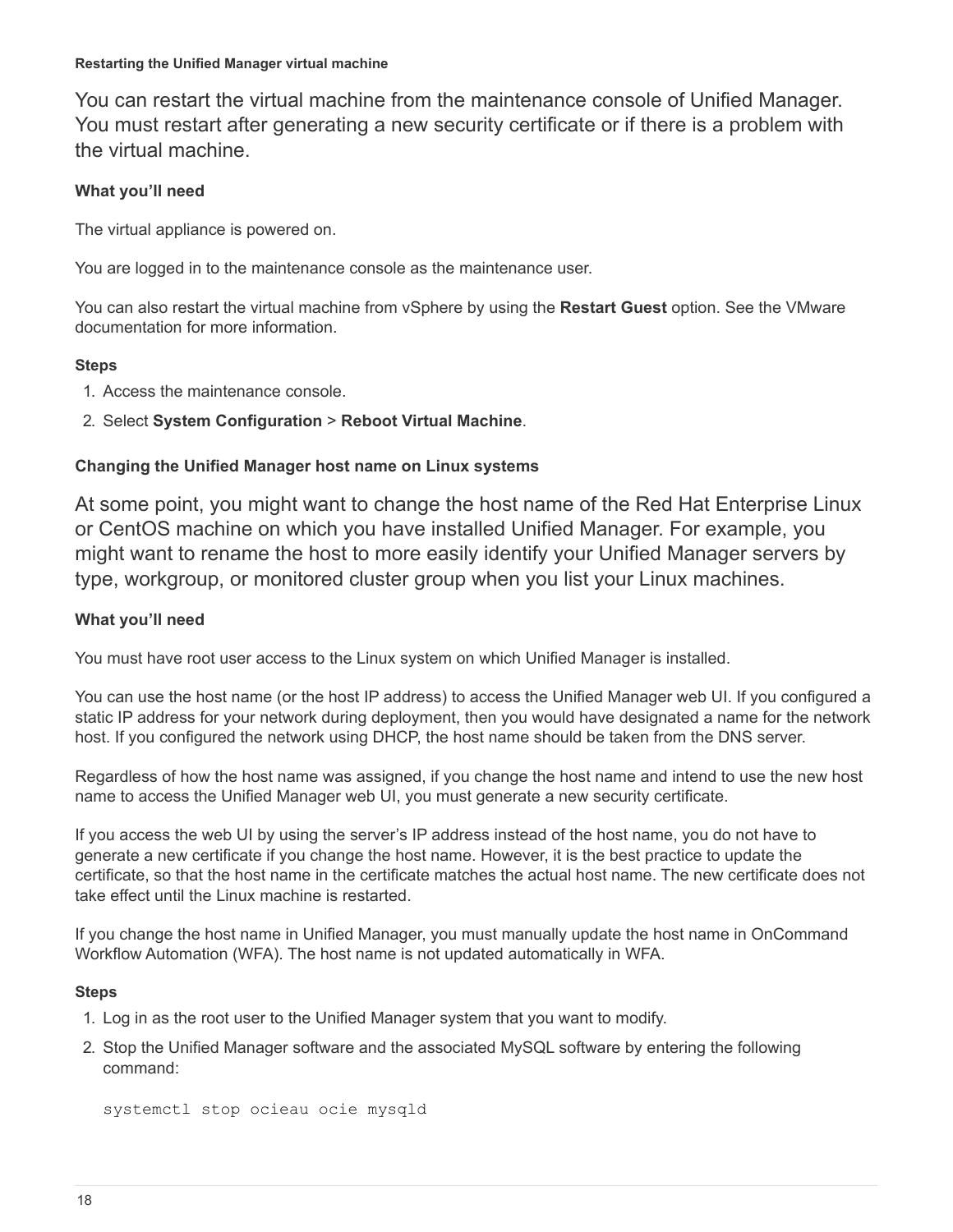3. Change the host name using the Linux hostnamectl command:

hostnamectl set-hostname new\_FQDN

hostnamectl set-hostname nuhost.corp.widget.com

4. Regenerate the HTTPS certificate for the server:

/opt/netapp/essentials/bin/cert.sh create

5. Restart the network service:

service network restart

6. After the service is restarted, verify whether the new host name is able to ping itself:

ping new\_hostname

ping nuhost

This command should return the same IP address that was set earlier for the original host name.

7. After you complete and verify your host name change, restart Unified Manager by entering the following command:

systemctl start mysqld ocie ocieau

## **Enabling and disabling policy-based storage management**

Starting with Unified Manager 9.7, you can provision storage workloads (volumes and LUNs) on your ONTAP clusters, and manage those workloads based on assigned performance service levels. This functionality is similar to creating workloads in ONTAP System Manager and attaching QoS policies, but when applied using Unified Manager you can provision and manage workloads across all clusters that your Unified Manager instance is monitoring.

You must have the Application Administrator role.

This option is enabled by default, but you can disable it if you do not want to provision and manage workloads using Unified Manager.

When enabled, this option provides many new items in the user interface:

| <b>New Content</b>                                  | Location                                                                  |
|-----------------------------------------------------|---------------------------------------------------------------------------|
| A page to provision new workloads                   | Available from Common Tasks > Provisioning                                |
| A page to create performance service level policies | Available from Settings > Policies > Performance<br><b>Service Levels</b> |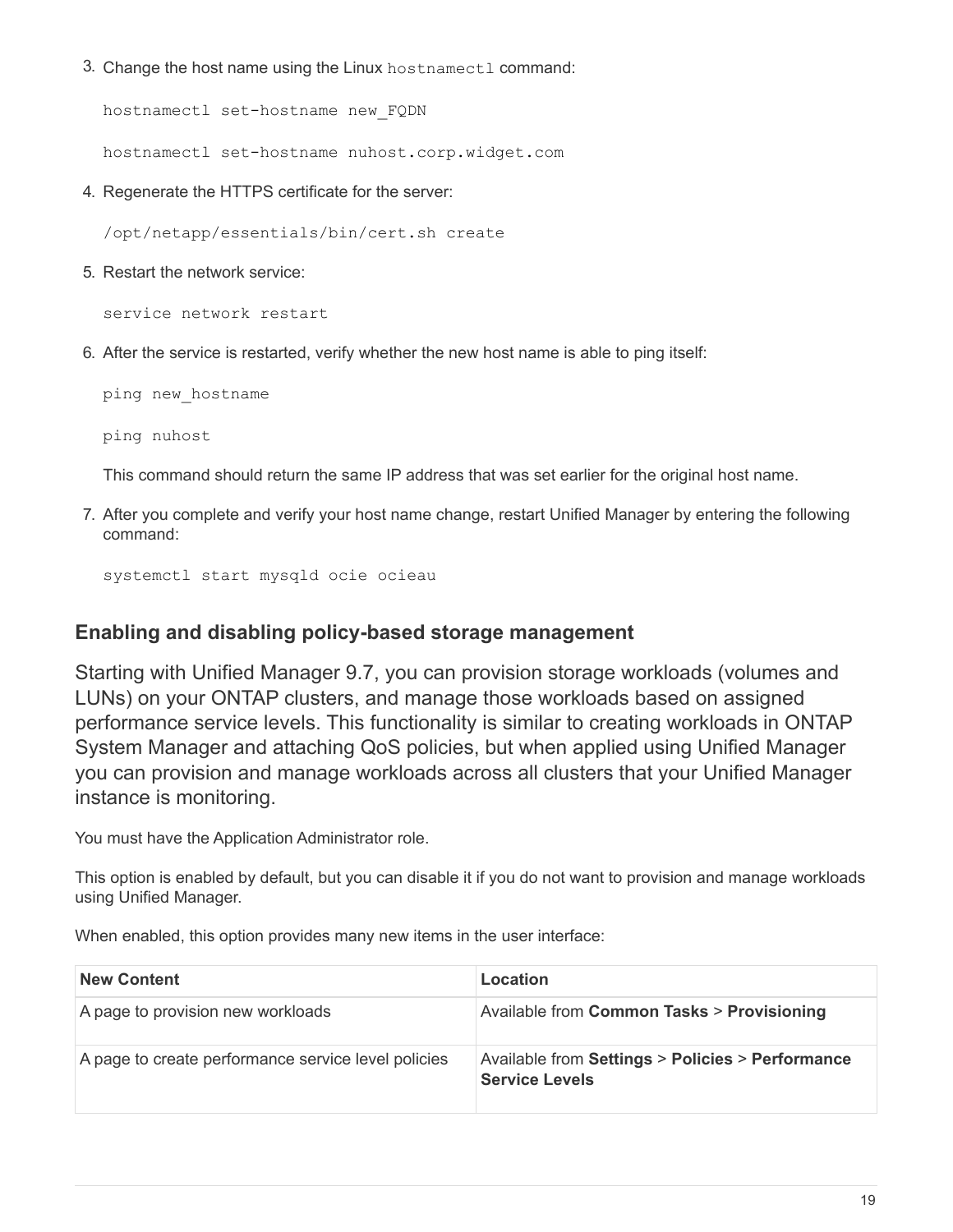| <b>New Content</b>                                                          | Location                                                          |
|-----------------------------------------------------------------------------|-------------------------------------------------------------------|
| A page to create performance storage efficiency<br>policies                 | Available from Settings > Policies > Storage<br><b>Efficiency</b> |
| Panels that describe your current Workload<br>Performance and Workload IOPS | Available from the Dashboard                                      |

See the online help in the product for more information on these pages and on this functionality.

## **Steps**

- 1. In the left navigation pane, click **General** > **Feature Settings**.
- 2. In the **Feature Settings** page, disable or enable policy-based storage management by choosing one of the following options:

| If you want to                          | Then do this                                                                          |
|-----------------------------------------|---------------------------------------------------------------------------------------|
| Disable policy-based storage management | In the Policy-based storage management panel,<br>move the slider button to the left.  |
| Enable policy-based storage management  | In the Policy-based storage management panel,<br>move the slider button to the right. |

# <span id="page-21-0"></span>**Configuring Unified Manager backup**

You can configure the backup capability on Unified Manager through a set of configuration steps to be performed on the host systems and the through maintenance console.

For information about the configuration steps, see [Managing backup and restore operations.](https://docs.netapp.com/us-en/active-iq-unified-manager-910/health-checker/concept_manage_backup_and_restore_operations.html)

# <span id="page-21-1"></span>**Managing feature settings**

The Feature Settings page allows you to enable and disable specific features in Active IQ Unified Manager. This includes creating and managing storage objects based on policies, enabling the API Gateway and Login Banner, uploading scripts for managing alerts, timing out a web UI session based on inactivity time, and disabling receipt of Active IQ platform events.



The Feature Settings page is only available for users with Application Administrator role.

For information about Scripts Upload, see [Enabling and disabling scripts upload](#page-24-0).

# **Enabling policy-based storage management**

The **Policy-based storage management** option allows storage management based on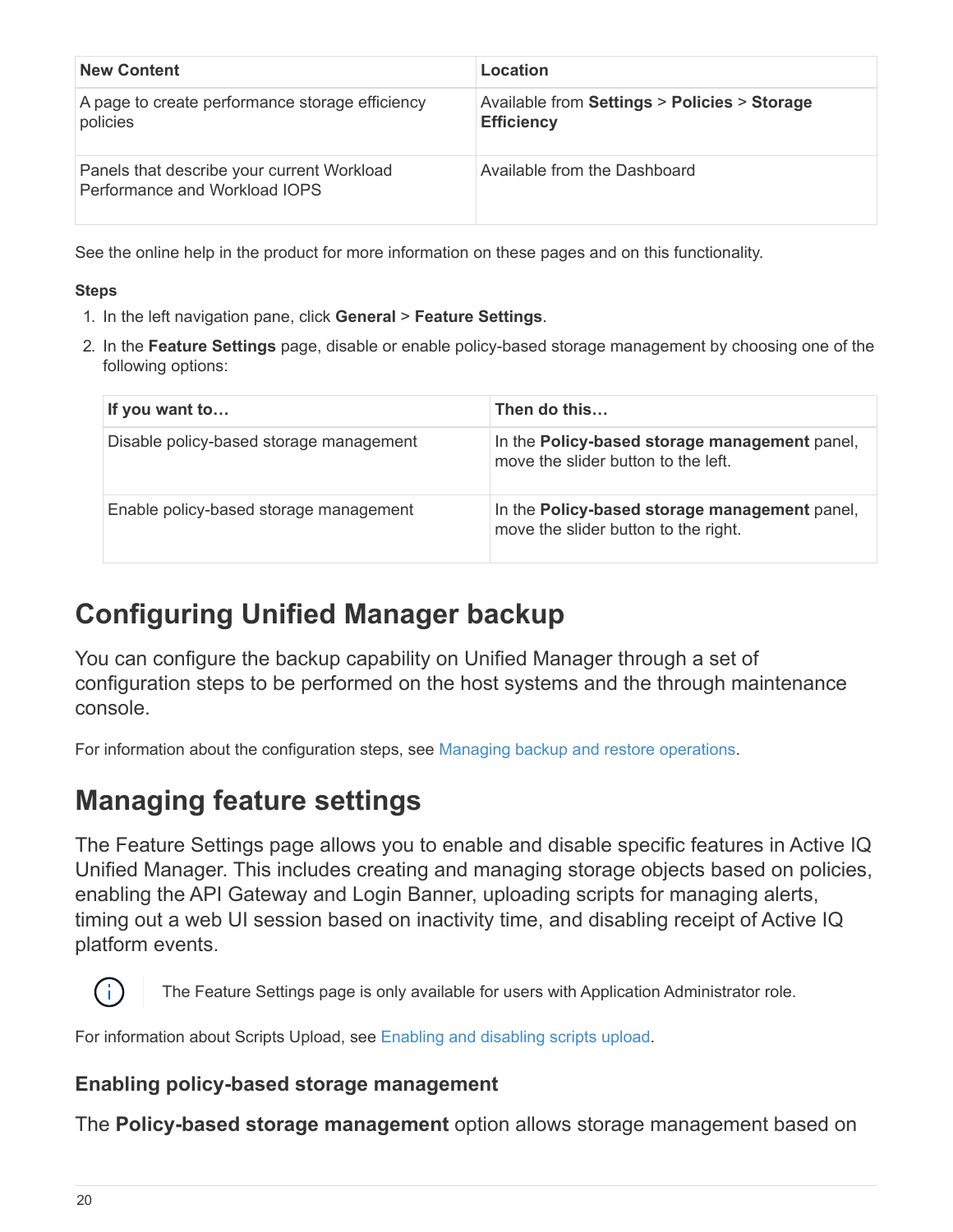service level objectives (SLOs). This option is enabled by default.

On activating this feature, you can provision storage workloads on the ONTAP clusters added to your Active IQ Unified Manager instance, and manage these workloads based on the assigned Performance Service Levels and Storage Efficiency Policies.

You can choose to activate or deactivate this feature from **General** > **Feature Settings** > **Policy-based storage management**. On activating this feature, the following pages are available for operation and monitoring:

- Provisioning (storage workload provisioning)
- **Policies** > **Performance Service Levels**
- **Policies** > **Storage Efficiency**
- Workloads Managed by Performance Service Level column on the Clusters Setup page
- Workload Performance panel on the **Dashboard**

You can use the screens to create Performance Service Levels and Storage Efficiency Policies, and provision storage workloads. You can also monitor the storage workloads that conform to the assigned Performance Service Levels, as well as the nonconforming ones. The Workload Performance and Workload IOPS panel also enables you to assess the total, available, and used capacity and performance (IOPS) of the clusters across your data center based on the storage workloads provisioned on them.

After activating this feature, you can run the Unified Manager REST APIs to perform some of these functions from **Menu Bar** > **Help button** > **API Documentation** > **storage-provider** category. Alternatively, you can enter the host name or IP address and the URL to access the REST API page in the format https://<hostname>/docs/api/

For more information about the APIs, see the *Active IQ Unified Manager API Developer's Guide*.

## [Active IQ Unified Manager API Developer's Guide](https://docs.netapp.com/us-en/active-iq-unified-manager-910/api-automation/concept_get_started_with_um_apis.html)

# **Enabling API Gateway**

The API Gateway feature allows Active IQ Unified Manager to be a single control plane from which you can manage multiple ONTAP clusters, without logging in to them individually.

You can enable this feature from the configuration pages that appear when you first log in to Unified Manager. Alternatively, you can enable or disable this feature from **General** > **Feature Settings** > **API Gateway**.

Unified Manager REST APIs are different from the ONTAP REST APIs, and not all the functionalities of ONTAP REST APIs can be availed by using the Unified Manager REST APIs. However, if you have a specific business requirement of accessing the ONTAP APIs for managing specific features that are not exposed to Unified Manager, you can enable the API Gateway feature and execute the ONTAP APIs. The gateway acts as a proxy to tunnel the API requests by maintaining the header and body requests in the same format as in the ONTAP APIs. You can use your Unified Manager credentials and execute the specific APIs to access and manage the ONTAP clusters without passing individual cluster credentials. Unified Manager performs as a single point of management for running the APIs across the ONTAP clusters managed by your Unified Manager instance. The response returned by the APIs is the same as the response returned by the respective ONTAP REST APIs executed directly from ONTAP.

After enabling this feature, you can execute the Unified Manager REST APIs from **Menu Bar** > **Help button** >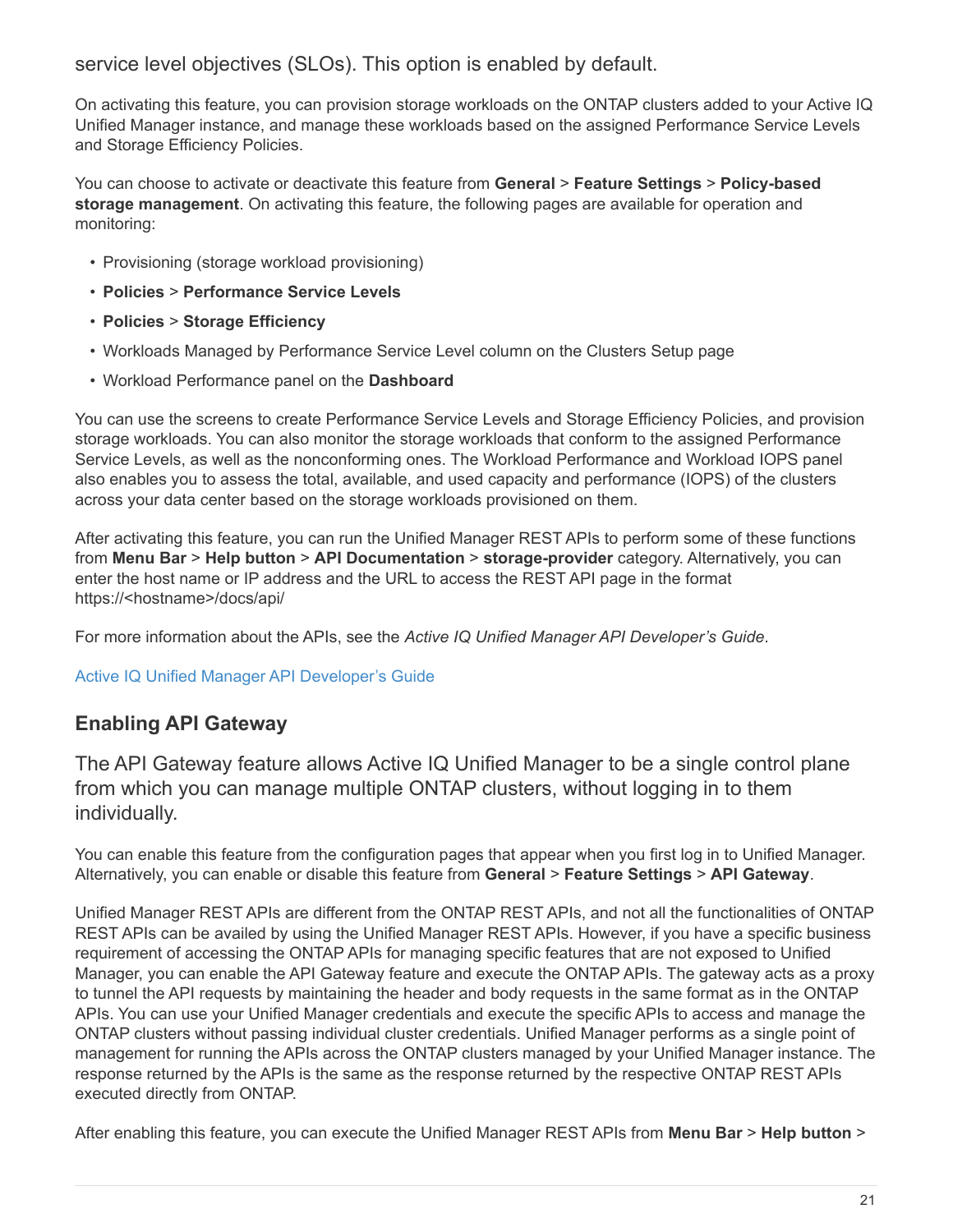**API Documentation** > **gateway** category. Alternatively, you can enter the host name or IP address and the URL to access the REST API page in the format <https://<hostname>/docs/api/>

For more information about the APIs, see the *Active IQ Unified Manager API Developer's Guide*.

# **Specifying inactivity timeout**

You can specify the inactivity timeout value for Active IQ Unified Manager. After an inactivity of the specified time, the application is automatically logged out. This option is enabled by default.

You can deactivate this feature or modify the time from **General** > **Feature Settings** > **Inactivity Timeout**. Once you activate this feature, you should specify the time limit of inactivity (in minutes) in the **LOGOUT AFTER** field, after which the system automatically logs out. The default value is 4320 minutes (72 hours).



This option is not available if you have enabled Security Assertion Markup Language (SAML) authentication.

# **Enabling Active IQ portal events**

You can specify whether you want to enable or disable Active IQ portal events. This setting allows the Active IQ portal to discover and display additional events about system configuration, cabling, and so forth. This option is enabled by default.

On enabling this feature, Active IQ Unified Manager displays events discovered by the Active IQ portal. These events are created by running a set of rules against AutoSupport messages generated from all monitored storage systems. These events are different from the other Unified Manager events, and they identify incidents or risks related to system configuration, cabling, best practice, and availability issues.

You can choose to activate or deactivate this feature from **General** > **Feature Settings** > **Active IQ Portal Events**. In sites with no external network access, you must upload the rules manually from **Storage Management** > **Event Setup** > **Upload Rules**.

This feature is enabled by default. Disabling this feature stops the Active IQ events from being discovered or displayed on Unified Manager. When disabled, enabling this feature allows Unified Manager to receive the Active IQ events on a cluster at a predefined time of 00:15 for that cluster timezone.

# **Enabling and disabling security settings for compliance**

By using the **Customize** button on the **Security Dashboard** panel of the Features Settings page, you can enable or disable the security parameters for compliance monitoring on Unified Manager.

The settings that are enabled or disabled from this page govern the overall compliance status of the clusters and storage VMs on Unified Manager. Based on the selections, the corresponding columns are visible in the **Security: All Clusters** view of the Clusters inventory page and the **Security: All Storage VMs** view of the Storage VMs inventory page.



Only users with administrator role can edit these settings.

The security criteria for your ONTAP clusters, storage VMs, and volumes are evaluated against the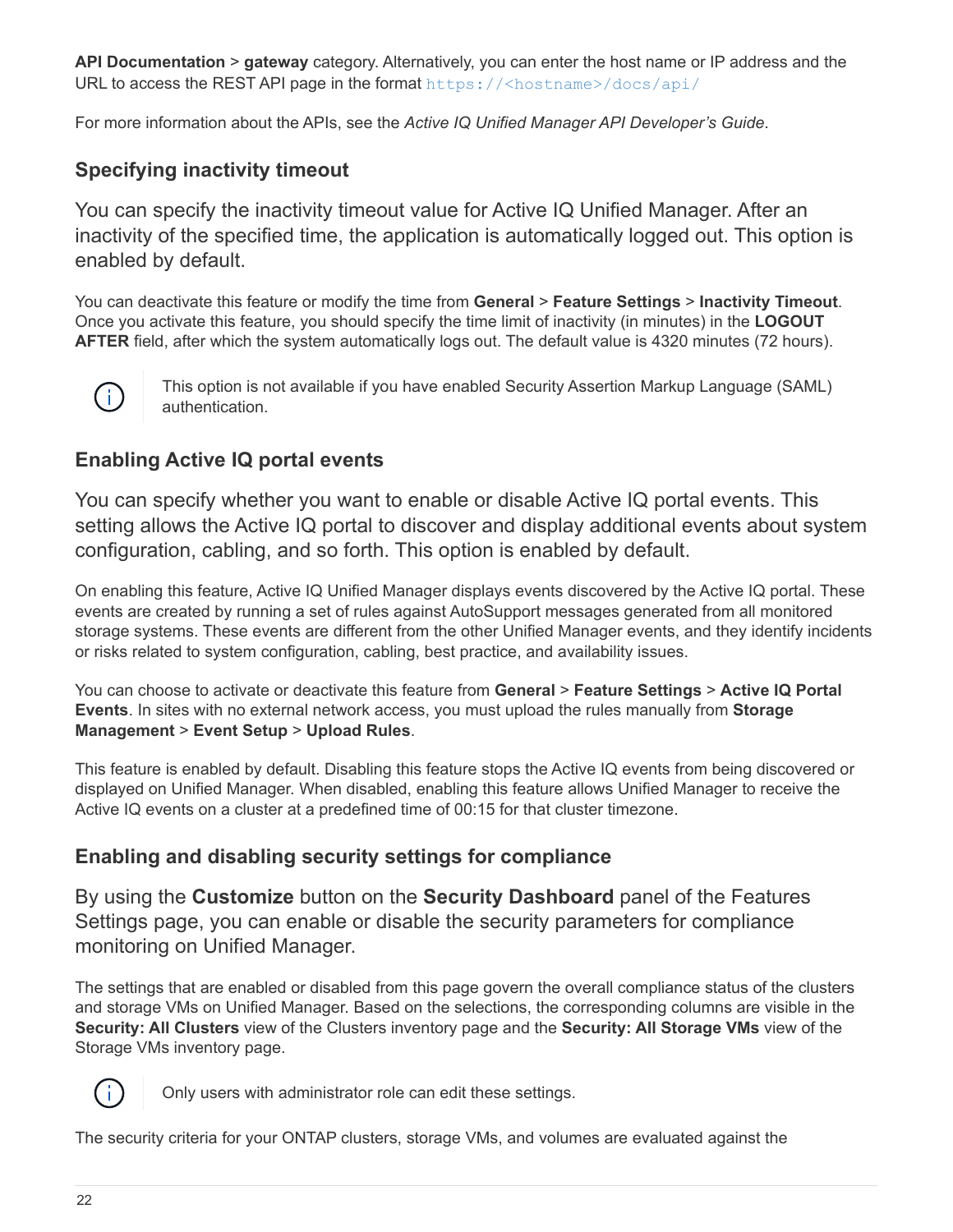recommendations defined in the [Security Hardening Guide for NetApp ONTAP 9.](https://www.netapp.com/pdf.html?item=/media/10674-tr4569pdf.pdf) The Security panel on the dashboard and the Security page display the default security compliance status of your clusters, storage VMs, and volumes. Security events are also generated and management actions enabled for the clusters and storage VMs that have security violations.

## **Customizing security settings**

To customize the settings for compliance monitoring as applicable to your ONTAP environment, follow these steps:

#### **Steps**

1. Click **General > Feature Settings > Security Dashboard > Customize**. The **Customize Security Dashboard Settings** pop-up appears.



The security compliance parameters that you enable or disable can directly affect the default security views, reports, and scheduled reports on the Clusters and Storage VMs screens. If you had uploaded an excel report from these screens before modifying the security parameters, the downloaded excel reports might be faulty.

- 2. To enable or disable the custom settings for your ONTAP clusters, select the required general setting under **Cluster**. For information on the options for customizing cluster compliance, see [Cluster compliance](https://docs.netapp.com/us-en/active-iq-unified-manager-910/health-checker/reference_cluster_compliance_categories.html) [categories](https://docs.netapp.com/us-en/active-iq-unified-manager-910/health-checker/reference_cluster_compliance_categories.html)
- 3. To enable or disable the custom settings for your storage VMs, select the required general setting under **Storage VM**. For information on the options for customizing storage VM compliance, see [Storage VM](https://docs.netapp.com/us-en/active-iq-unified-manager-910/health-checker/reference_svm_compliance_categories.html) [compliance categories.](https://docs.netapp.com/us-en/active-iq-unified-manager-910/health-checker/reference_svm_compliance_categories.html)

#### **Customizing AutoSupport and authentication settings**

On the **AutoSupport Settings** section, you can specify whether HTTPS transport is to be used for sending AutoSupport messages from ONTAP.

From the **Authentication Settings** section, you can enable Unified Manager alerts to be raised for the default ONTAP administrator user.

## <span id="page-24-0"></span>**Enabling and disabling scripts upload**

The ability to upload scripts to Unified Manager and run them is enabled by default. If your organization does not want to allow this activity because of security reasons, you can disable this functionality.

## **What you'll need**

You must have the Application Administrator role.

- 1. In the left navigation pane, click **General** > **Feature Settings**.
- 2. In the **Feature Settings** page, disable or enable scripting by choosing one of the following options: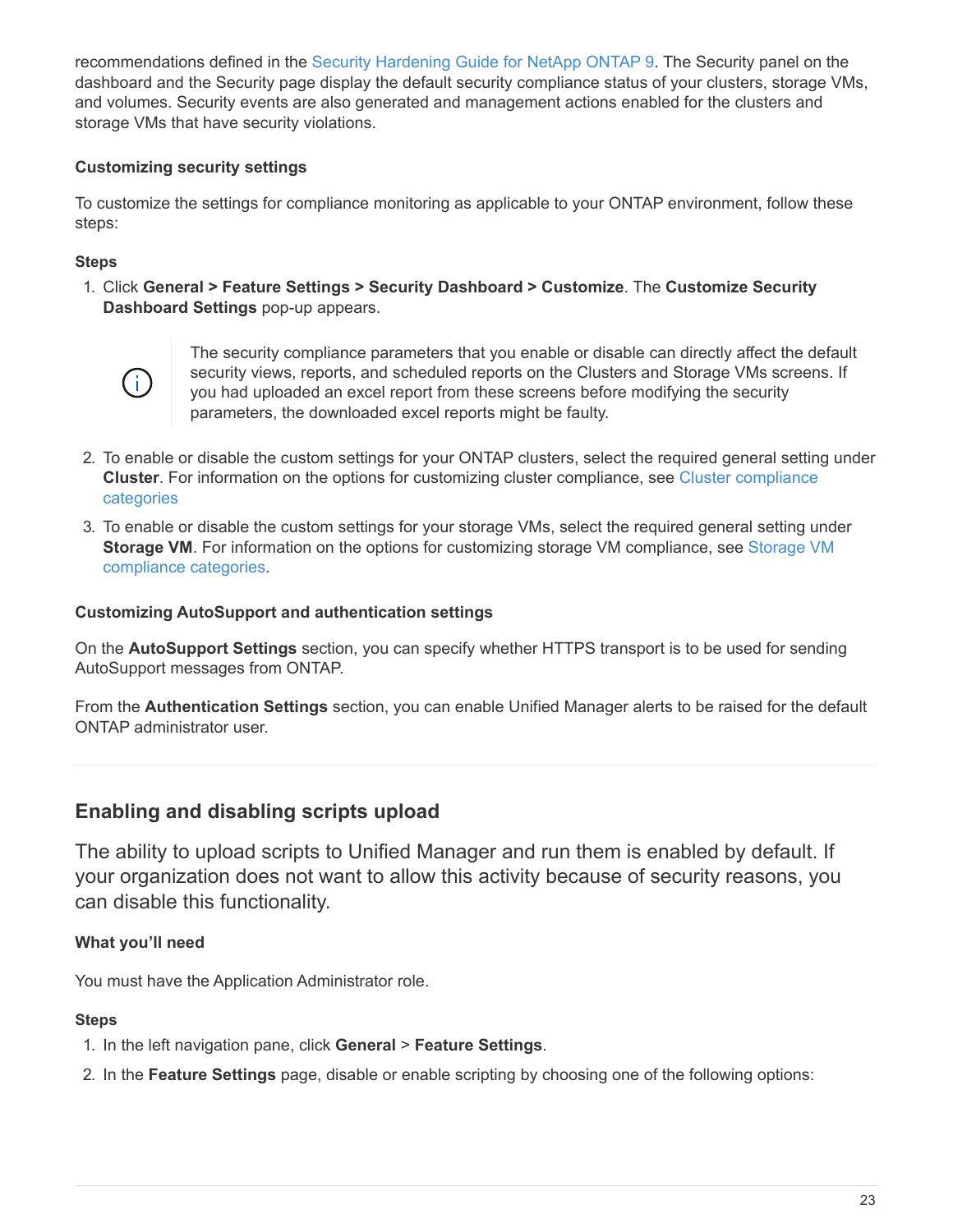| If you want to  | Then do this                                                        |
|-----------------|---------------------------------------------------------------------|
| Disable scripts | In the Script Upload panel, move the slider button<br>to the left.  |
| Enable scripts  | In the Script Upload panel, move the slider button<br>to the right. |

# **Adding login banner**

Adding a login banner enables your organization to display any information, such as, who is permitted access to the system and the terms and conditions of use during login and logout.

Any user, such as storage operators or administrators can view this login banner pop-up during login, logout, and session timeout.

# <span id="page-25-0"></span>**Using the maintenance console**

You can use the maintenance console to configure network settings, to configure and manage the system on which Unified Manager is installed, and to perform other maintenance tasks that help you prevent and troubleshoot possible issues.

# **What functionality the maintenance console provides**

The Unified Manager maintenance console enables you to maintain the settings on your Unified Manager system and to make any necessary changes to prevent issues from occurring.

Depending on the operating system on which you have installed Unified Manager, the maintenance console provides the following functions:

- Troubleshoot any issues with your virtual appliance, especially if the Unified Manager web interface is not available
- Upgrade to newer versions of Unified Manager
- Generate support bundles to send to technical support
- Configure network settings
- Change the maintenance user password
- Connect to an external data provider to send performance statistics
- Change the performance data collection internal
- Restore the Unified Manager database and configuration settings from a previously backed up version.

# **What the maintenance user does**

The maintenance user is created during the installation of Unified Manager on a Red Hat Enterprise Linux or CentOS system. The maintenance user name is the "umadmin" user.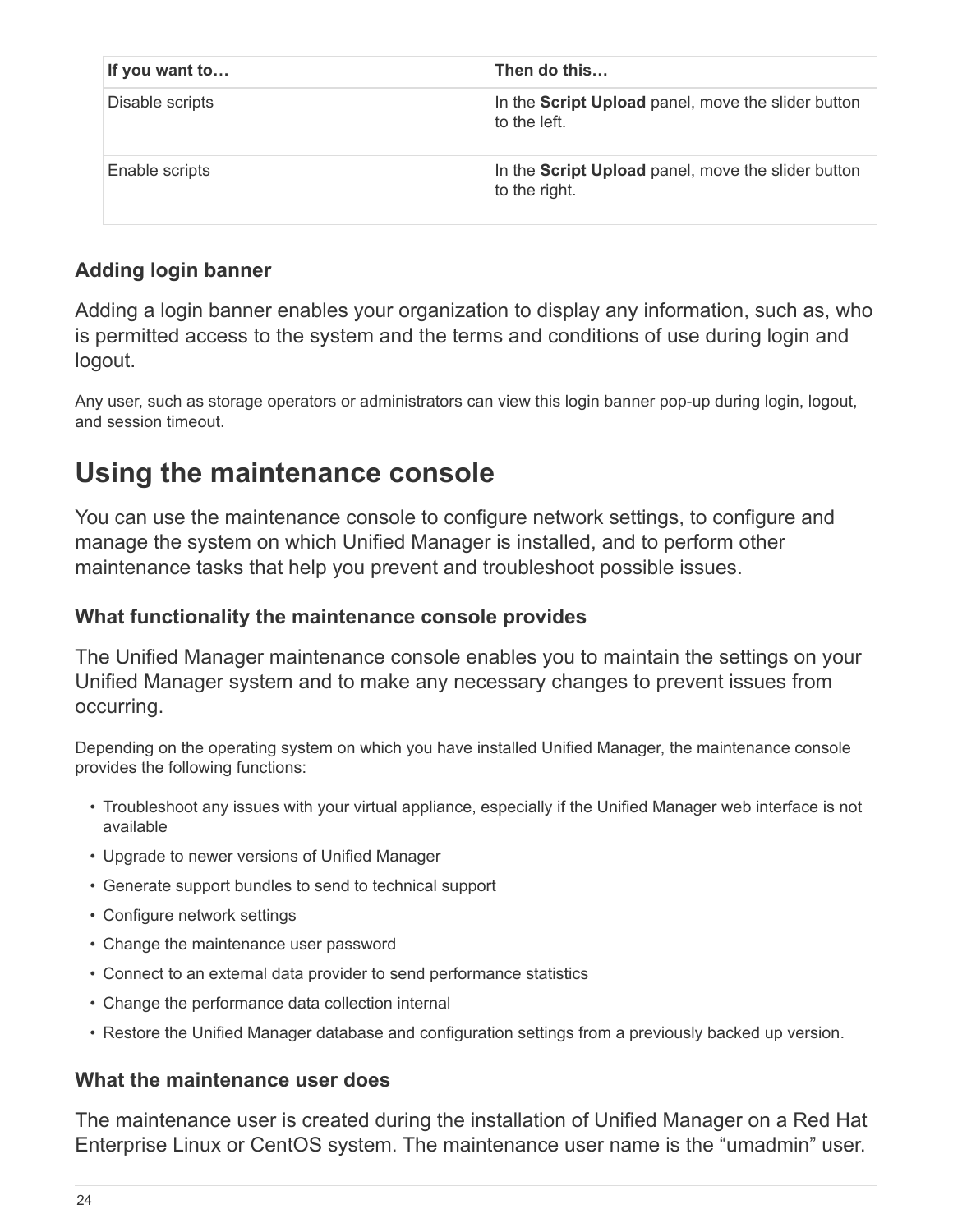The maintenance user has the Application Administrator role in the web UI, and that user can create subsequent users and assign them roles.

The maintenance user, or umadmin user, can also access the Unified Manager maintenance console.

# **Diagnostic user capabilities**

The purpose of diagnostic access is to enable technical support to assist you in troubleshooting, and you should only use it when directed by technical support.

The diagnostic user can execute OS-level commands when directed by technical support, for troubleshooting purposes.

## **Accessing the maintenance console**

If the Unified Manager user interface is not in operation, or if you need to perform functions that are not available in the user interface, you can access the maintenance console to manage your Unified Manager system.

## **What you'll need**

You must have installed and configured Unified Manager.

After 15 minutes of inactivity, the maintenance console logs you out.



When installed on VMware, if you have already logged in as the maintenance user through the VMware console, you cannot simultaneously log in using Secure Shell.

## **Step**

1. Follow these steps to access the maintenance console:

| On this operating system | Follow these steps                                                                                                              |
|--------------------------|---------------------------------------------------------------------------------------------------------------------------------|
| <b>VMware</b>            | a. Using Secure Shell, connect to the IP address<br>or fully qualified domain name of the Unified<br>Manager virtual appliance. |
|                          | b. Log in to the maintenance console using your<br>maintenance user name and password.                                          |
| Linux                    | a. Using Secure Shell, connect to the IP address<br>or fully qualified domain name of the Unified<br>Manager system.            |
|                          | b. Log in to the system with the maintenance user<br>(umadmin) name and password.                                               |
|                          | c. Enter the command maintenance console<br>and press Enter.                                                                    |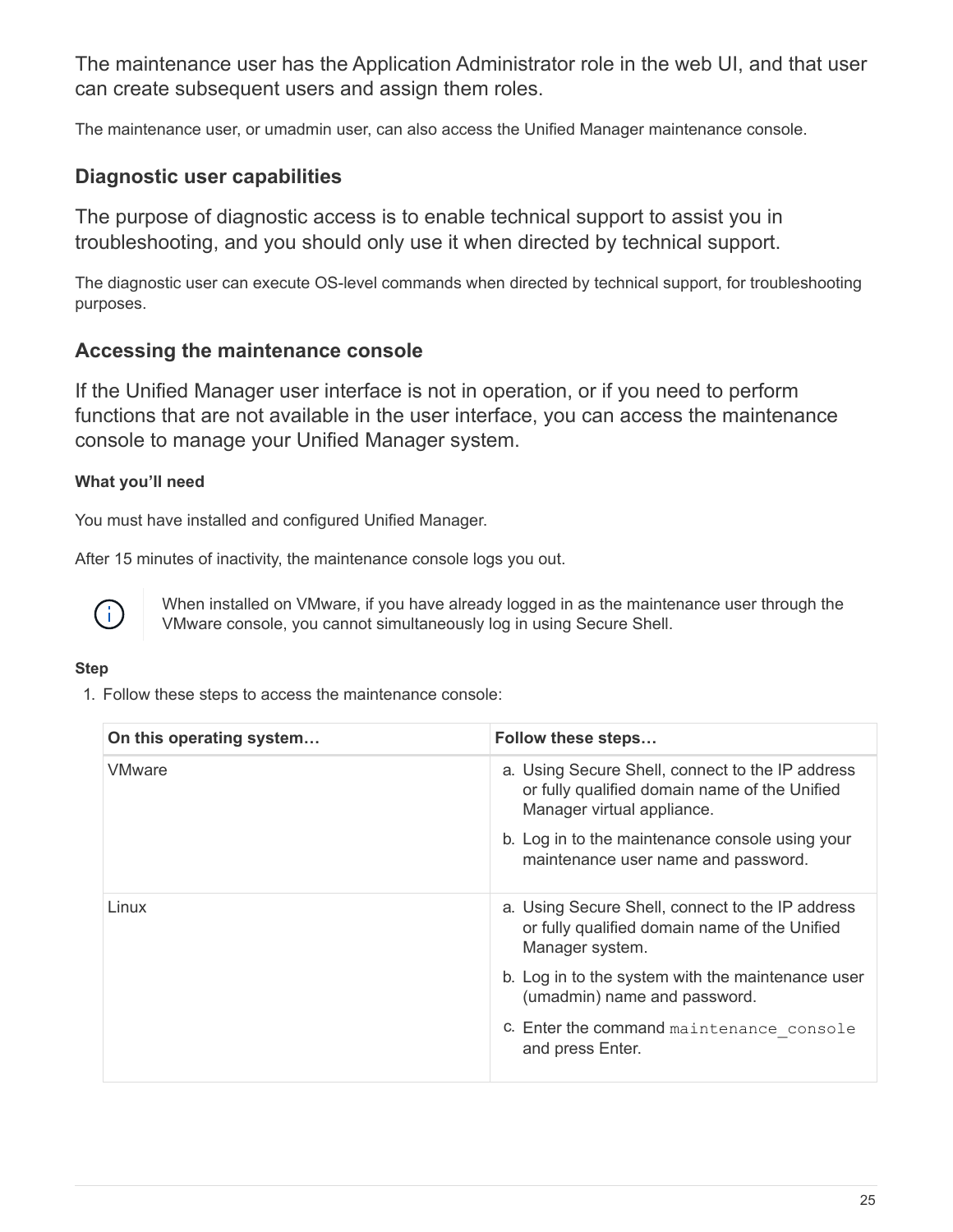| On this operating system | Follow these steps                                                         |
|--------------------------|----------------------------------------------------------------------------|
| <b>Windows</b>           | a. Log in to the Unified Manager system with<br>administrator credentials. |
|                          | b. Launch PowerShell as a Windows administrator.                           |
|                          | C. Enter the command maintenance console<br>and press Enter.               |

The Unified Manager maintenance console menu is displayed.

# **Accessing the maintenance console using the vSphere VM console**

If the Unified Manager user interface is not in operation, or if you need to perform functions that are not available in the user interface, you can access the maintenance console to reconfigure your virtual appliance.

## **What you'll need**

- You must be the maintenance user.
- The virtual appliance must be powered on to access the maintenance console.

## **Steps**

- 1. In vSphere Client, locate the Unified Manager virtual appliance.
- 2. Click the **Console** tab.
- 3. Click inside the console window to log in.
- 4. Log in to the maintenance console using your user name and password.

After 15 minutes of inactivity, the maintenance console logs you out.

# **Maintenance console menus**

The maintenance console consists of different menus that enable you to maintain and manage special features and configuration settings of the Unified Manager server.

Depending on the operating system on which you have installed Unified Manager, the maintenance console consists of the following menus:

- Upgrade Unified Manager (VMware only)
- Network Configuration (VMware only)
- System Configuration (VMware only)
- Support/ Diagnostics
- Reset Server Certificate
- External Data Provider
- Performance Polling Interval Configuration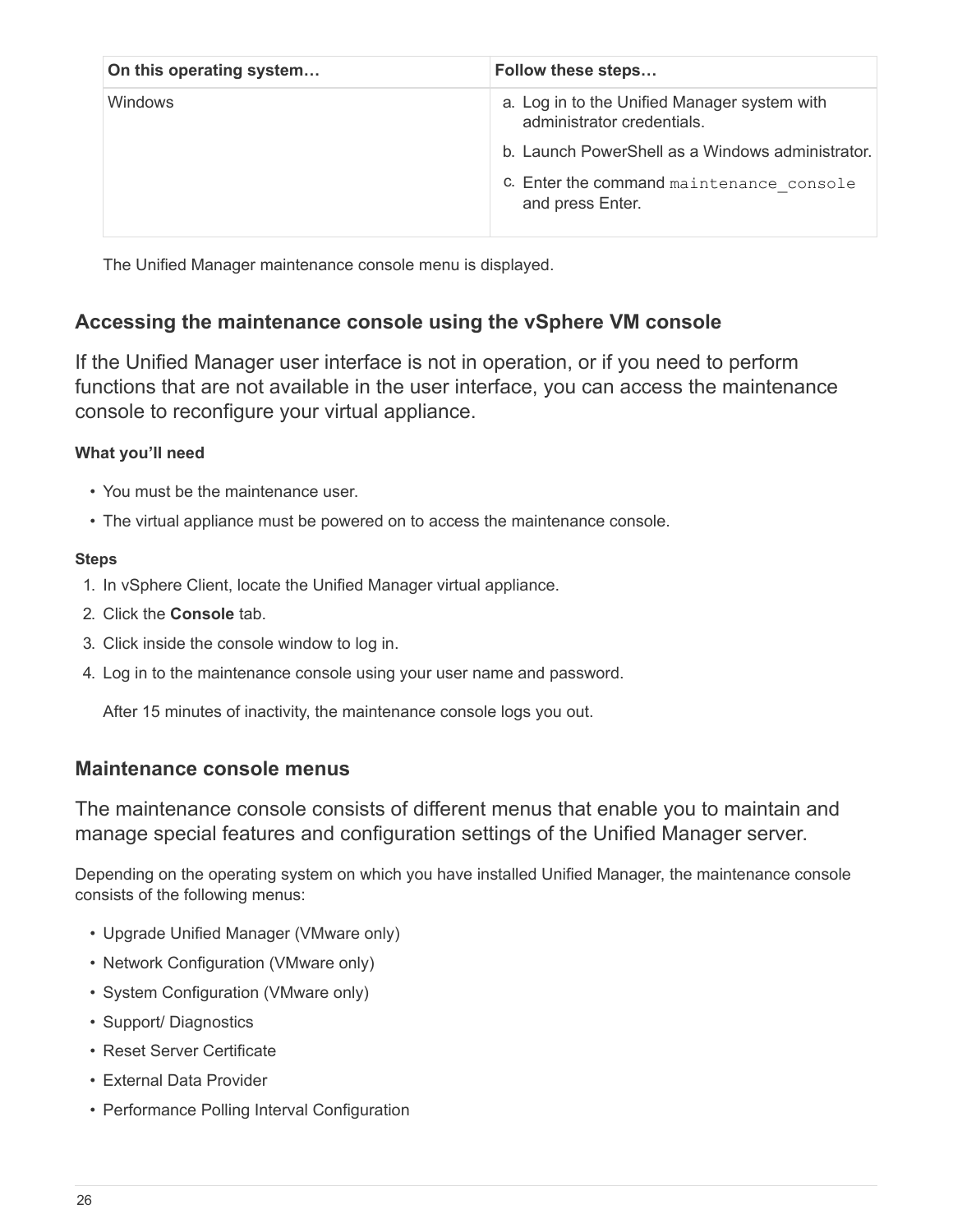## **Network Configuration menu**

The Network Configuration menu enables you to manage the network settings. You should use this menu when the Unified Manager user interface is not available.



This menu is not available if Unified Manager is installed on Red Hat Enterprise Linux, CentOS, or on Microsoft Windows.

The following menu choices are available.

## • **Display IP Address Settings**

Displays the current network settings for the virtual appliance, including the IP address, network, broadcast address, netmask, gateway, and DNS servers.

## • **Change IP Address Settings**

Enables you to change any of the network settings for the virtual appliance, including the IP address, netmask, gateway, or DNS servers. If you switch your network settings from DHCP to static networking using the maintenance console, you cannot edit the host name. You must select **Commit Changes** for the changes to take place.

## • **Display Domain Name Search Settings**

Displays the domain name search list used for resolving host names.

## • **Change Domain Name Search Settings**

Enables you to change the domain names for which you want to search when resolving host names. You must select **Commit Changes** for the changes to take place.

## • **Display Static Routes**

Displays the current static network routes.

## • **Change Static Routes**

Enables you to add or delete static network routes. You must select **Commit Changes** for the changes to take place.

## ◦ **Add Route**

Enables you to add a static route.

◦ **Delete Route**

Enables you to delete a static route.

◦ **Back**

Takes you back to the **Main Menu**.

◦ **Exit**

Exits the maintenance console.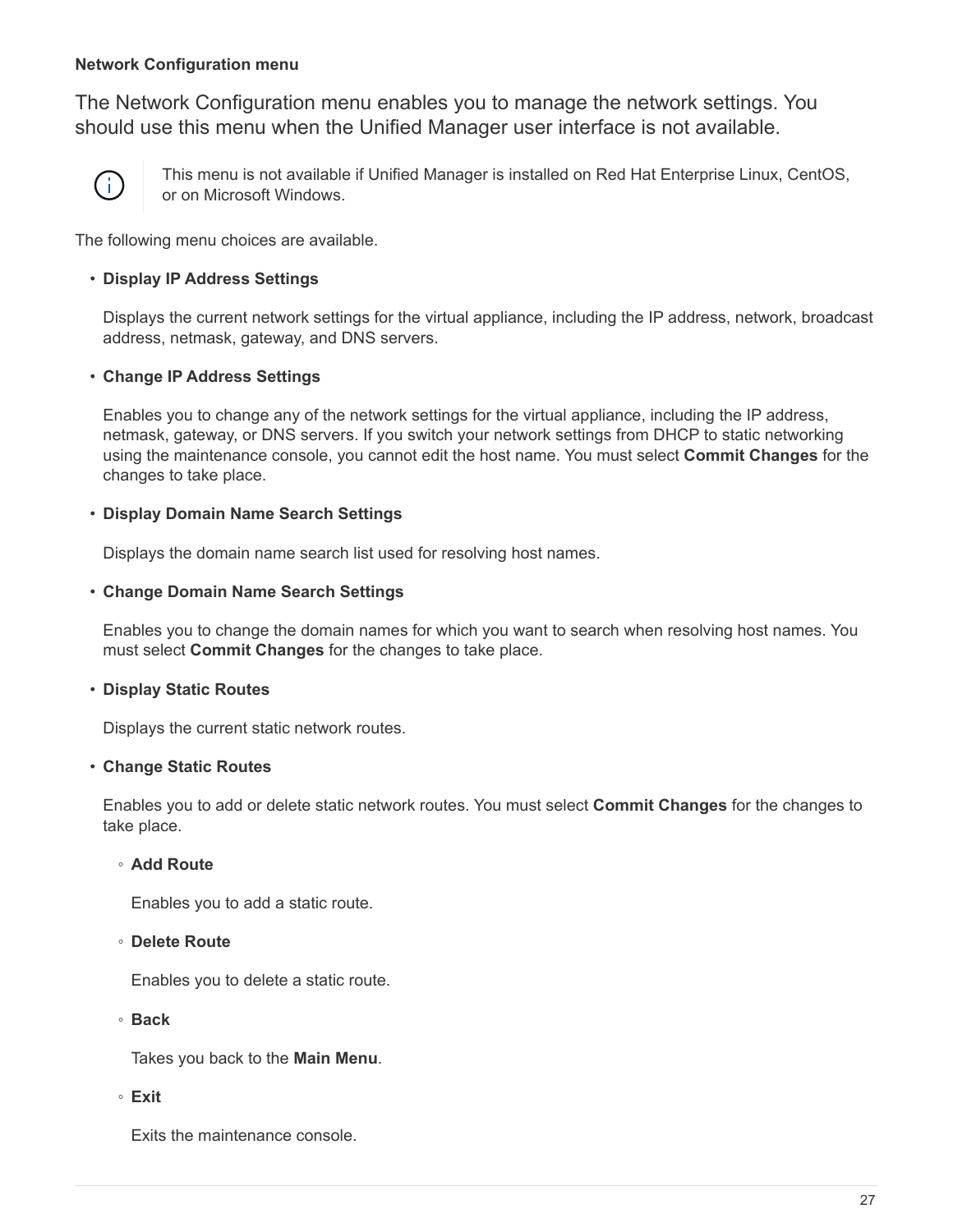#### • **Disable Network Interface**

Disables any available network interfaces. If only one network interface is available, you cannot disable it. You must select **Commit Changes** for the changes to take place.

#### • **Enable Network Interface**

Enables available network interfaces. You must select **Commit Changes** for the changes to take place.

#### • **Commit Changes**

Applies any changes made to the network settings for the virtual appliance. You must select this option to enact any changes made, or the changes do not occur.

• **Ping a Host**

Pings a target host to confirm IP address changes or DNS configurations.

#### • **Restore to Default Settings**

Resets all settings to the factory default. You must select **Commit Changes** for the changes to take place.

• **Back**

Takes you back to the **Main Menu**.

• **Exit**

Exits the maintenance console.

## **System Configuration menu**

The System Configuration menu enables you to manage your virtual appliance by providing various options, such as viewing the server status, and rebooting and shutting down the virtual machine.



When Unified Manager is installed on a Linux or Microsoft Windows system, only the "Restore from a Unified Manager Backup" option is available from this menu.

The following menu choices are available:

#### • **Display Server Status**

Displays the current server status. Status options include Running and Not Running.

If the server is not running, you might need to contact technical support.

#### • **Reboot Virtual Machine**

Reboots the virtual machine, stopping all services. After rebooting, the virtual machine and services restart.

#### • **Shut Down Virtual Machine**

Shuts down the virtual machine, stopping all services.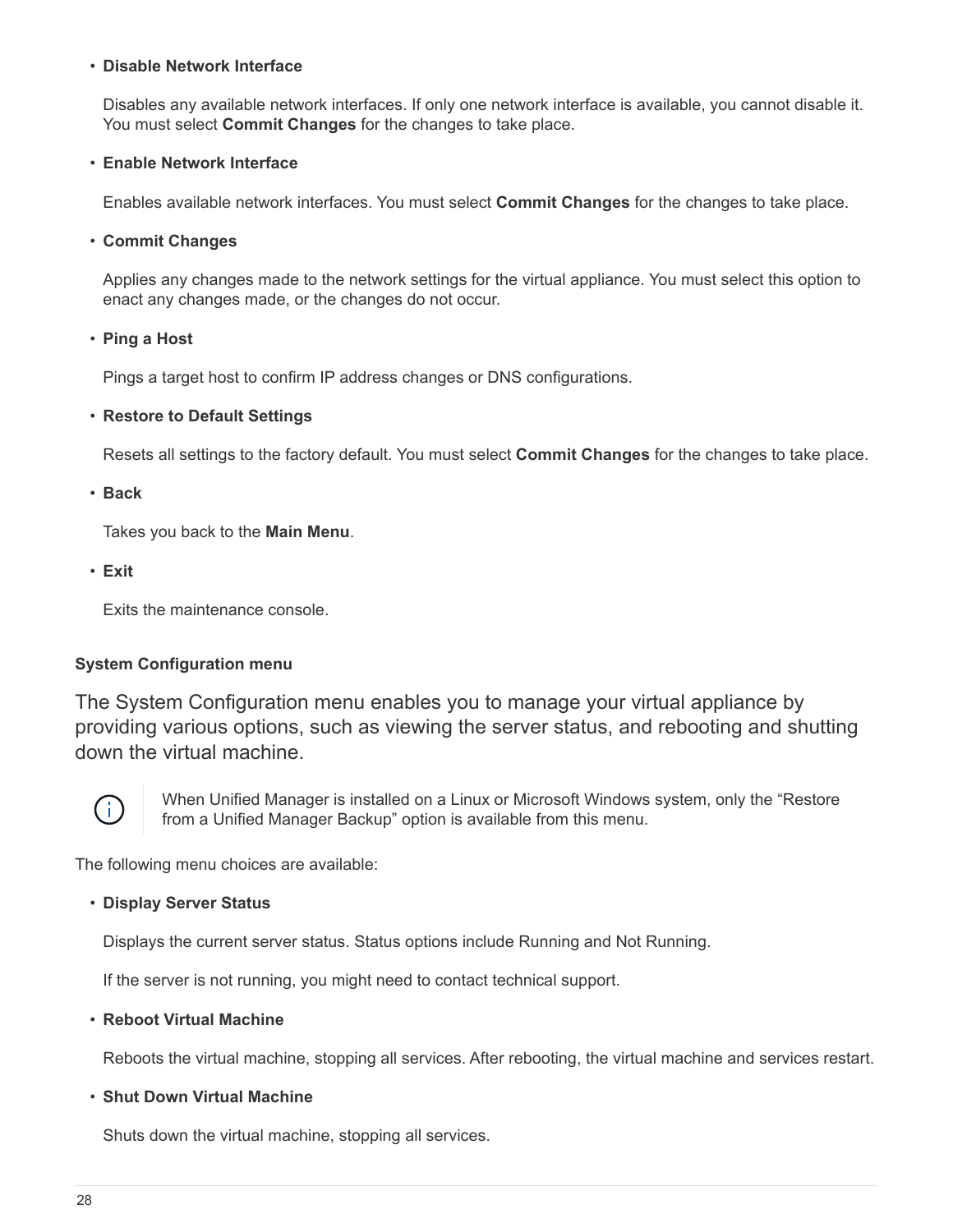You can select this option only from the virtual machine console.

## • **Change <logged in user> User Password**

Changes the password of the user that is currently logged in, which can only be the maintenance user.

## • **Increase Data Disk Size**

Increases the size of the data disk (disk 3) in the virtual machine.

## • **Increase Swap Disk Size**

Increases the size of the swap disk (disk 2) in the virtual machine.

## • **Change Time Zone**

Changes the time zone to your location.

## • **Change NTP Server**

Changes the NTP Server settings, such as IP address or fully qualified domain name (FQDN).

## • **Change NTP Service**

Switches between the ntp and systemd-timesyncd services.

## • **Restore from a Unified Manager Backup**

Restores the Unified Manager database and configuration settings from a previously backed up version.

## • **Reset Server Certificate**

Resets the server security certificate.

## • **Change hostname**

Changes the name of the host on which the virtual appliance is installed.

• **Back**

Exits the System Configuration menu and returns to the Main Menu.

• **Exit**

Exits the maintenance console menu.

## **Support and Diagnostics menu**

The Support and Diagnostics menu enables you to generate a support bundle that you can send to technical support for troubleshooting assistance.

The following menu options are available:

• **Generate Light Support Bundle**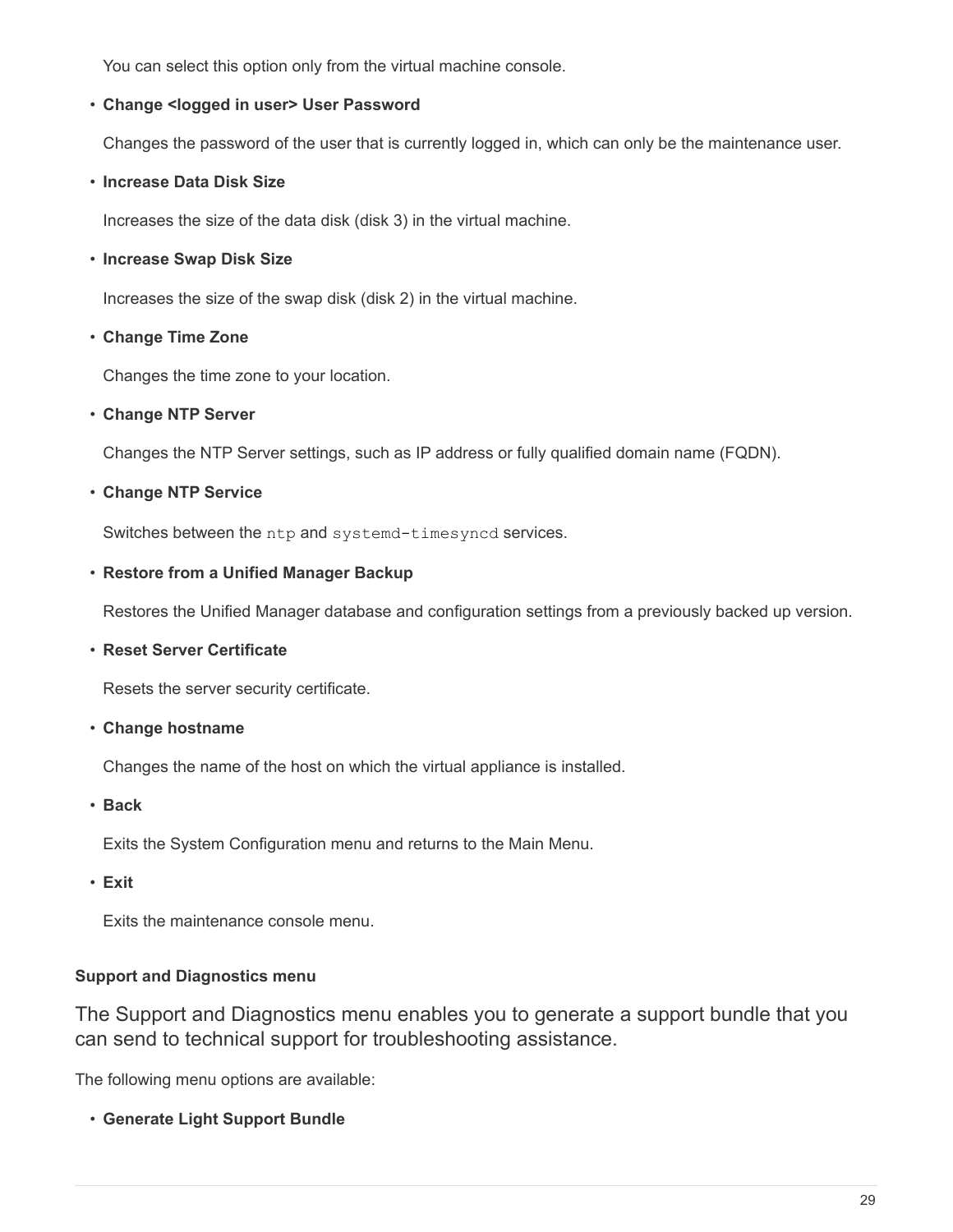Enables you to produce a lightweight support bundle that contains just 30 days of logs and configuration database records — it excludes performance data, acquisition recording files, and server heap dump.

#### • **Generate Support Bundle**

Enables you to create a full support bundle (7-Zip file) containing diagnostic information in the diagnostic user's home directory. If your system is connected to the internet you can also upload the support bundle to NetApp.

The file includes information generated by an AutoSupport message, the contents of the Unified Manager database, detailed data about the Unified Manager server internals, and verbose-level logs not normally included in AutoSupport messages or in the lightweight support bundle.

#### **Additional menu options**

The following menu options enable you to perform various administrative tasks on the Unified Manager server.

The following menu choices are available:

#### • **Reset Server Certificate**

Regenerates the HTTPS server certificate.

You can regenerate the server certificate in the Unified Manager GUI by clicking **General** > **HTTPS Certificates** > **Regenerate HTTPS Certificate**.

#### • **Disable SAML authentication**

Disables SAML authentication so that the identity provider (IdP) no longer provides sign-on authentication for users accessing the Unified Manager GUI. This console option is typically used when an issue with the IdP server or SAML configuration blocks users from accessing the Unified Manager GUI.

#### • **External Data Provider**

Provides options for connecting Unified Manager to an external data provider. After you establish the connection, performance data is sent to an external server so that storage performance experts can chart the performance metrics using third-party software. The following options are displayed:

- **Display Server Configuration**--Displays the current connection and configuration settings for an external data provider.
- **Add / Modify Server Connection**--Enables you to enter new connection settings for an external data provider, or change existing settings.
- **Modify Server Configuration**--Enables you to enter new configuration settings for an external data provider, or change existing settings.
- **Delete Server Connection**--Deletes the connection to an external data provider.

After the connection is deleted, Unified Manager loses its connection to the external server.

## • **Performance Polling Interval Configuration**

Provides an option for configuring how frequently Unified Manager collects performance statistical data from clusters. The default collection interval is 5 minutes.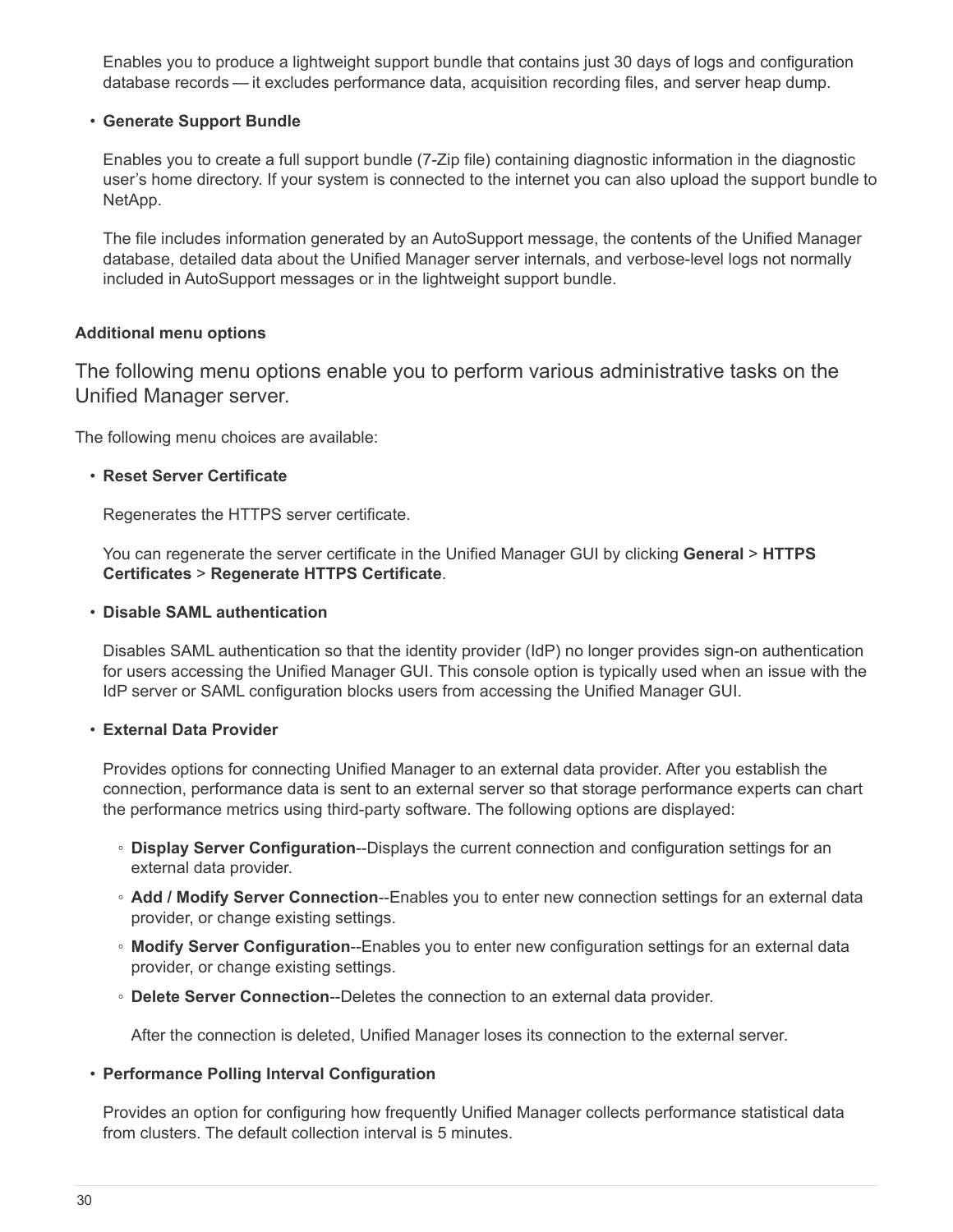You can change this interval to 10 or 15 minutes if you find that collections from large clusters are not completing on time.

## • **View/Change Application Ports**

Provides an option to change the default ports that Unified Manager uses for HTTP and HTTPS protocols, if required for security. The default ports are 80 for HTTP and 443 for HTTPS.

• **Exit**

Exits the maintenance console menu.

## **Changing the maintenance user password on Windows**

You can change the Unified Manager maintenance user password when required.

## **Steps**

1. From the Unified Manager web UI login page, click **Forgot Password**.

A page is displayed that prompts for the name of the user whose password you want to reset.

2. Enter the user name and click **Submit**.

An email with a link to reset the password is sent to the email address that is defined for that user name.

- 3. Click the **reset password link** in the email and define the new password.
- 4. Return to the web UI and log in to Unified Manager using the new password.

## **Changing the umadmin password on Linux systems**

For security reasons, you must change the default password for the Unified Manager umadmin user immediately after completing the installation process. If necessary, you can change the password again anytime later.

## **What you'll need**

- Unified Manager must be installed on a Red Hat Enterprise Linux or CentOS Linux system.
- You must have the root user credentials for the Linux system on which Unified Manager is installed.

## **Steps**

- 1. Log in as the root user to the Linux system on which Unified Manager is running.
- 2. Change the umadmin password:

passwd umadmin

The system prompts you to enter a new password for the umadmin user.

# **Changing the ports Unified Manager uses for HTTP and HTTPS protocols**

The default ports that Unified Manager uses for HTTP and HTTPS protocols can be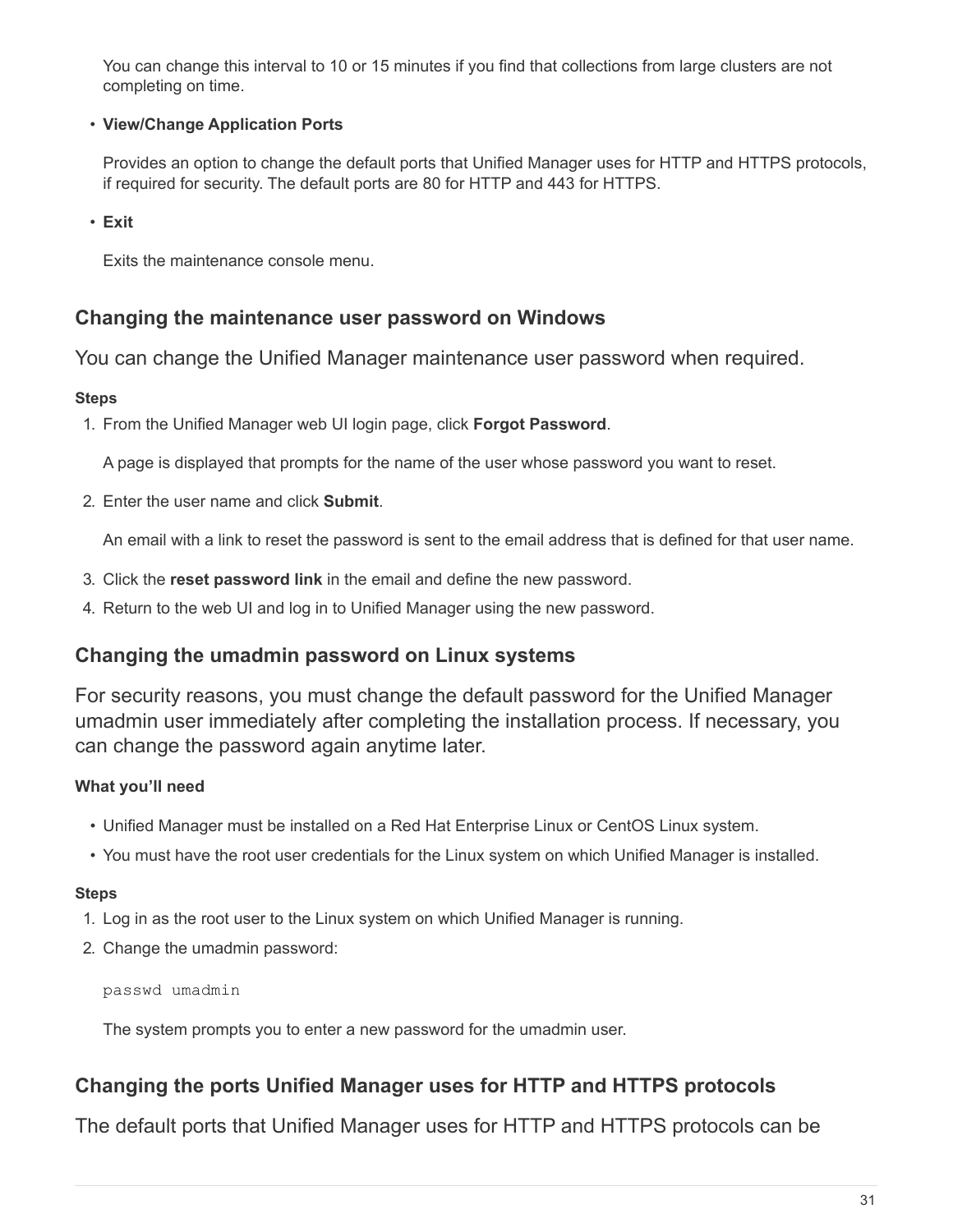changed after installation if required for security. The default ports are 80 for HTTP and 443 for HTTPS.

## **What you'll need**

You must have a user ID and password authorized to log in to the maintenance console of the Unified Manager server.



There are some ports that are considered unsafe when using the Mozilla Firefox or Google Chrome browsers. Check with your browser before assigning a new port number for HTTP and HTTPS traffic. Selecting an unsafe port could make the system inaccessible, which would require that you contact customer support for a resolution.

The instance of Unified Manager is restarted automatically after you change the port, so make sure this is a good time to take the system down for a short amount of time.

1. Log in using SSH as the maintenance user to the Unified Manager host.

The Unified Managermaintenance console prompts are displayed.

- 2. Type the number of the menu option labeled **View/Change Application Ports**, and then press Enter.
- 3. If prompted, enter the maintenance user password again.
- 4. Type the new port numbers for the HTTP and HTTPS ports, and then press Enter.

Leaving a port number blank assigns the default port for the protocol.

You are prompted whether you want to change the ports and restart Unified Manager now.

- 5. Type **y** to change the ports and restart Unified Manager.
- 6. Exit out of the maintenance console.

After this change, users must include the new port number in the URL to access the Unified Manager web UI, for example https://host.company.com:1234, https://12.13.14.15:1122, or https://[2001:db8:0:1]:2123.

## **Adding network interfaces**

You can add new network interfaces if you need to separate network traffic.

## **What you'll need**

You must have added the network interface to the virtual appliance using vSphere.

The virtual appliance must be powered on.



You cannot perform this operation if Unified Manager is installed on Red Hat Enterprise Linux or on Microsoft Windows.

#### **Steps**

1. In the vSphere console Main Menu, select **System Configuration** > **Reboot Operating System**.

After rebooting, the maintenance console can detect the newly added network interface.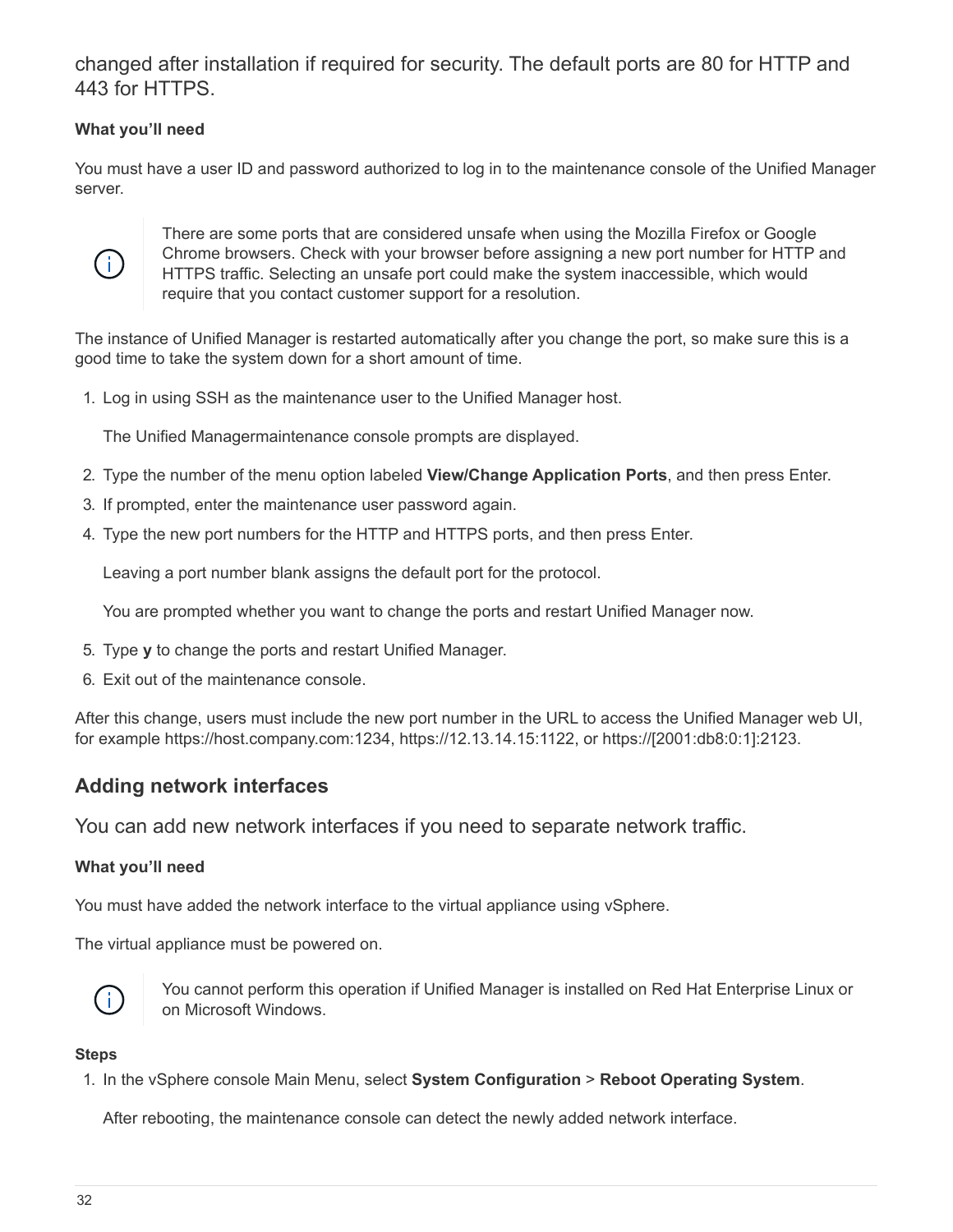- 2. Access the maintenance console.
- 3. Select **Network Configuration** > **Enable Network Interface**.
- 4. Select the new network interface and press **Enter**.

Select **eth1** and press **Enter**.

- 5. Type **y** to enable the network interface.
- 6. Enter the network settings.

You are prompted to enter the network settings if using a static interface, or if DHCP is not detected.

After entering the network settings, you automatically return to the **Network Configuration** menu.

7. Select **Commit Changes**.

You must commit the changes to add the network interface.

# **Adding disk space to the Unified Manager database directory**

The Unified Manager database directory contains all of the health and performance data collected from ONTAP systems. Some circumstances may require that you increase the size of the database directory.

For example, the database directory may get full if Unified Manager is collecting data from a large number of clusters where each cluster has many nodes. You will receive a warning event when the database directory is 90% full, and a critical event when the directory is 95% full.



No additional data is collected from clusters after the directory reaches 95% full.

The steps required to add capacity to the data directory are different depending on whether Unified Manager is running on a VMware ESXi server, on a Red Hat or CentOS Linux server, or on a Microsoft Windows server.

## **Adding space to the data directory of the Linux host**

If you allotted insufficient disk space to the /opt/netapp/data directory to support Unified Manager when you originally set up the Linux host and then installed Unified Manager, you can add disk space after installation by increasing disk space on the /opt/netapp/data directory.

## **What you'll need**

You must have root user access to the Red Hat Enterprise Linux or CentOS Linux machine on which Unified Manager is installed.

We recommend that you back up the Unified Manager database before increasing the size of the data directory.

- 1. Log in as root user to the Linux machine on which you want to add disk space.
- 2. Stop the Unified Manager service and the associated MySQL software in the order shown: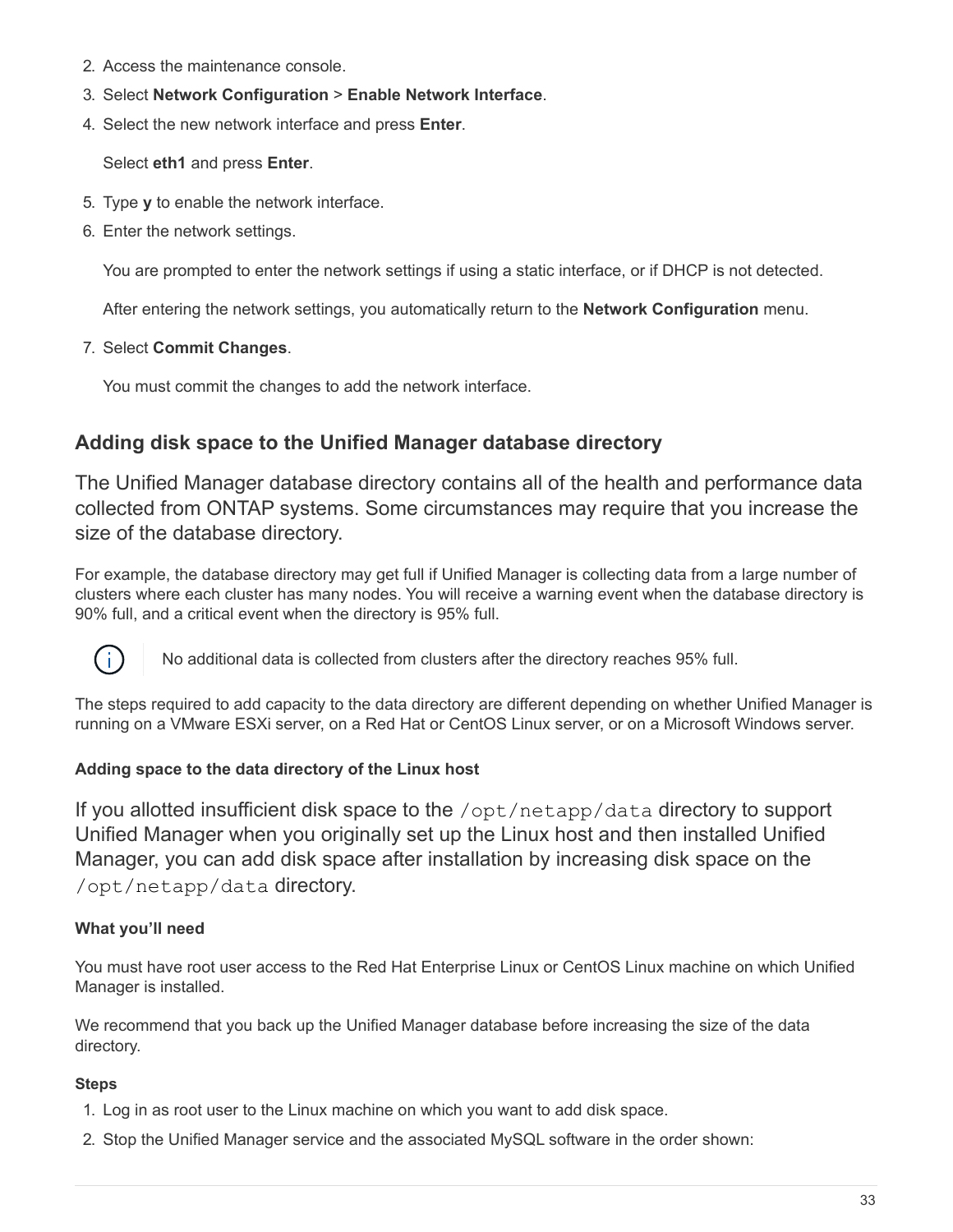systemctl stop ocieau ocie mysqld

- 3. Create a temporary backup folder (for example, /backup-data) with sufficient disk space to contain the data in the current /opt/netapp/data directory.
- 4. Copy the content and privilege configuration of the existing /opt/netapp/data directory to the backup data directory:

```
cp -arp /opt/netapp/data/* /backup-data
```
- 5. If SE Linux is enabled:
	- a. Get the SE Linux type for folders on existing /opt/netapp/data folder:

```
se type= `ls -Z /opt/netapp/data | awk '{print $4}' | awk -F: '{print $3}' |
head -1
```
The system returns a confirmation similar to the following:

```
echo $se_type
mysqld_db_t
```
b. Run the chcon command to set the SE Linux type for the backup directory:

```
chcon -R --type=mysqld db t /backup-data
```
6. Remove the contents of the  $\sqrt{\frac{opt}{netapp}}$  data directory:

a. cd /opt/netapp/data

b.  $rm -rf$  \*

7. Expand the size of the /opt/netapp/data directory to a minimum of 150 GB through LVM commands or by adding extra disks.



If you have created /opt/netapp/data from a disk, then you should not try to mount /opt/netapp/data as an NFS or CIFS share. Because, in this case, if you try to expand the disk space, some LVM commands, such as resize and extend might not work as expected.

8. Confirm that the /opt/netapp/data directory owner (mysql) and group (root) are unchanged:

```
ls -ltr /opt/netapp/ | grep data
```
The system returns a confirmation similar to the following:

```
drwxr-xr-x. 17 mysql root 4096 Aug 28 13:08 data
```
9. If SE Linux is enabled, confirm that the context for the /opt/netapp/data directory is still set to mysqld\_db\_t:

```
a. touch /opt/netapp/data/abc
```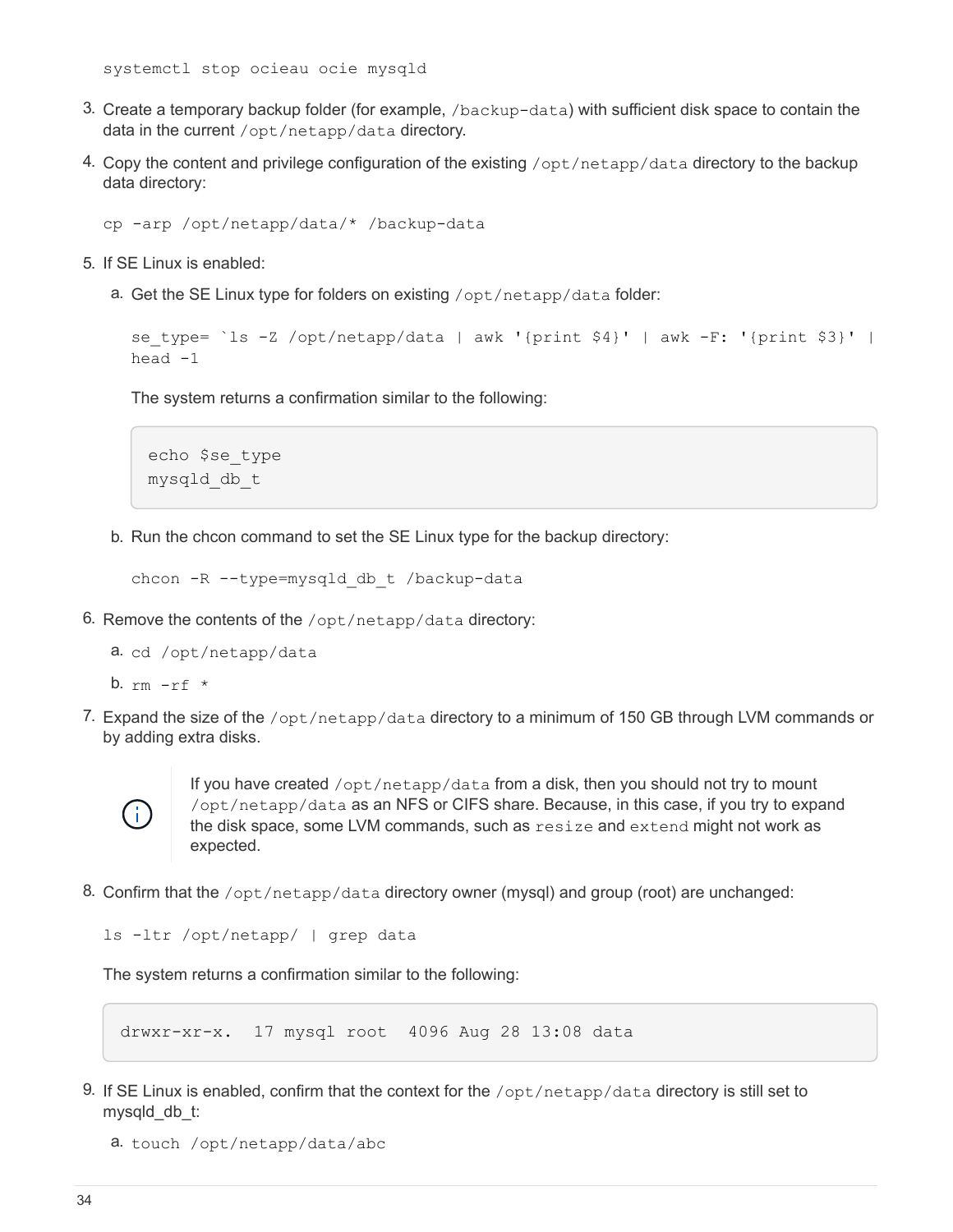#### b. ls -Z /opt/netapp/data/abc

The system returns a confirmation similar to the following:

```
-rw-r--r--. root root unconfined u:object r:mysqld db t:s0
/opt/netapp/data/abc
```
- 10. Delete the file abc so that this extraneous file does not cause a database error in the future.
- 11. Copy the contents from backup-data back to the expanded /opt/netapp/data directory:

cp -arp /backup-data/\* /opt/netapp/data/

12. If SE Linux is enabled, run the following command:

chcon -R --type=mysqld db t /opt/netapp/data

13. Start the MySQL service:

systemctl start mysqld

14. After the MySQL service is started, start the ocie and ocieau services in the order shown:

systemctl start ocie ocieau

15. After all of the services are started, delete the backup folder /backup-data:

rm -rf /backup-data

#### **Adding space to the data disk of the VMware virtual machine**

If you need to increase the amount of space on the data disk for the Unified Manager database, you can add capacity after installation by increasing disk space using the Unified Manager maintenance console.

#### **What you'll need**

- You must have access to the vSphere Client.
- The virtual machine must have no snapshots stored locally.
- You must have the maintenance user credentials.

We recommend that you back up your virtual machine before increasing the size of virtual disks.

#### **Steps**

1. In the vSphere client, select the Unified Manager virtual machine, and then add more disk capacity to data disk 3. See the VMware documentation for details.

In some rare cases the Unified Manager deployment uses "Hard Disk 2" for the data disk instead of "Hard Disk 3". If this has occurred in your deployment, increase the space of whichever disk is larger. The data disk will always have more space than the other disk.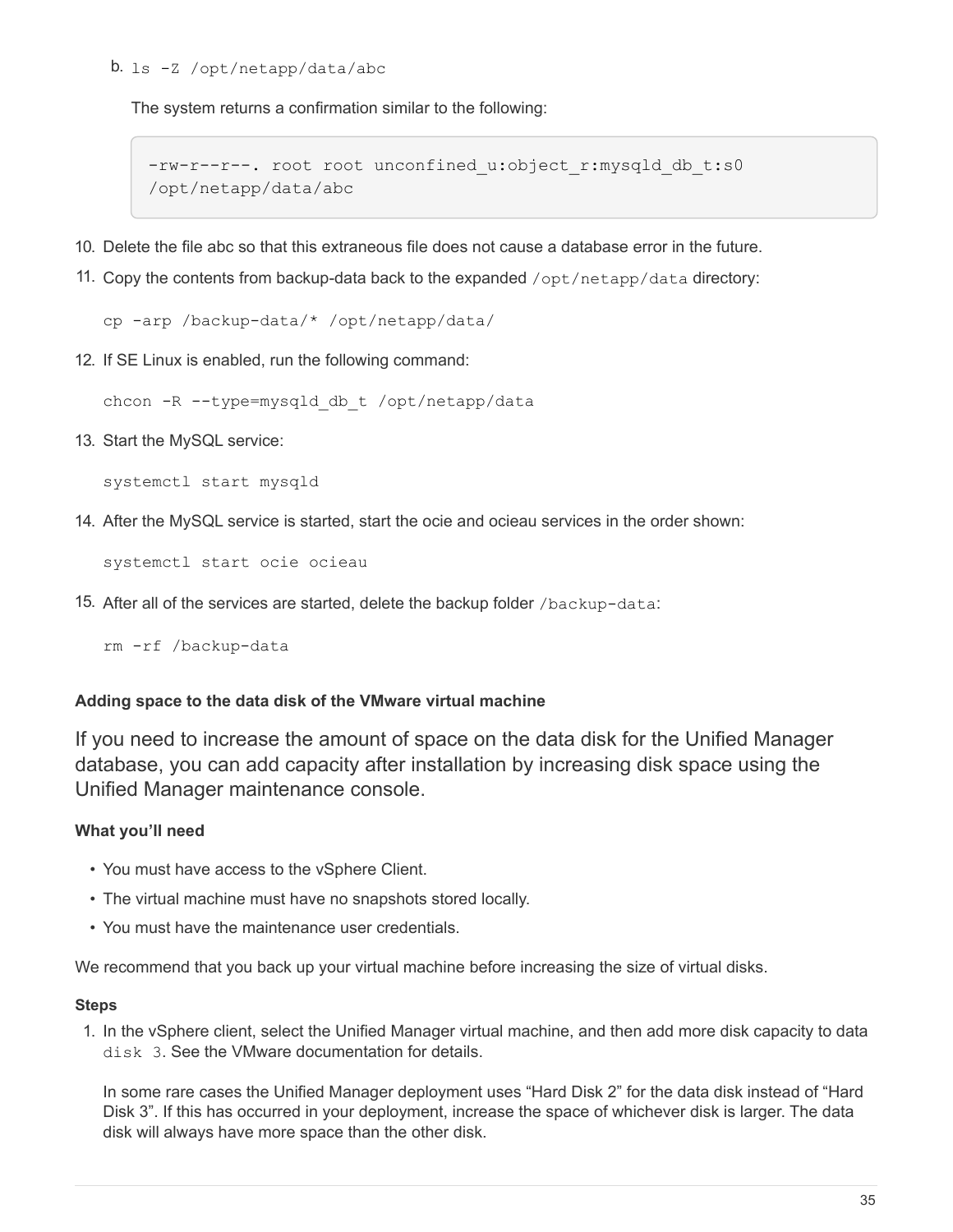- 2. In the vSphere client, select the Unified Manager virtual machine, and then select the **Console** tab.
- 3. Click in the console window, and then log in to the maintenance console using your user name and password.
- 4. In the Main Menu, enter the number for the **System Configuration** option.
- 5. In the System Configuration Menu, enter the number for the **Increase Data Disk Size** option.

## **Adding space to the logical drive of the Microsoft Windows server**

If you need to increase the amount of disk space for the Unified Manager database, you can add capacity to the logical drive on which Unified Manager is installed.

## **What you'll need**

You must have Windows administrator privileges.

We recommend that you back up the Unified Manager database before adding disk space.

#### **Steps**

- 1. Log in as administrator to the Windows server on which you want to add disk space.
- 2. Follow the step that corresponds to method you want to use to add more space:

| <b>Option</b>                                                                                                   | <b>Description</b>                                                               |
|-----------------------------------------------------------------------------------------------------------------|----------------------------------------------------------------------------------|
| On a physical server, add capacity to the logical<br>drive on which the Unified Manager server is<br>installed. | Follow the steps in the Microsoft topic:<br>Extend a Basic Volume                |
| On a physical server, add a hard disk drive.                                                                    | Follow the steps in the Microsoft topic:<br><b>Adding Hard Disk Drives</b>       |
| On a virtual machine, increase the size of a disk<br>partition.                                                 | Follow the steps in the VMware topic:<br>Increasing the size of a disk partition |

# <span id="page-37-0"></span>**Managing user access**

You can create roles and assign capabilities to control user access to selected cluster objects. You can identify users who have the required capabilities to access selected objects within a cluster. Only these users are provided access to manage the cluster objects.

## <span id="page-37-1"></span>**Adding users**

You can add local users or database users by using the Users page. You can also add remote users or groups that belong to an authentication server. You can assign roles to these users and, based on the privileges of the roles, users can manage the storage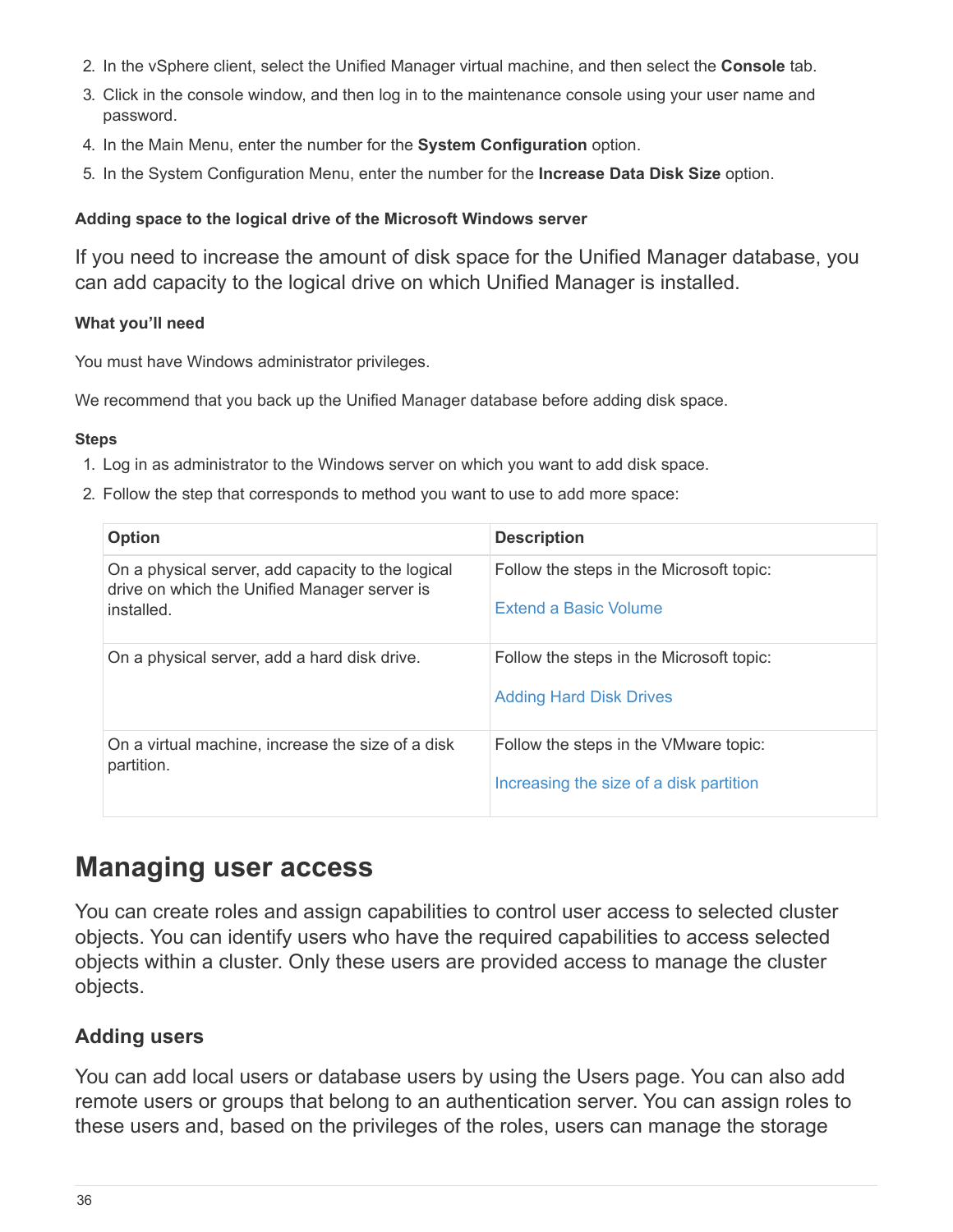objects and data with Unified Manager, or view the data in a database.

## **What you'll need**

- You must have the Application Administrator role.
- To add a remote user or group, you must have enabled remote authentication and configured your authentication server.
- If you plan to configure SAML authentication so that an identity provider (IdP) authenticates users accessing the graphical interface, make sure these users are defined as "remote" users.

Access to the UI is not allowed for users of type "local" or "maintenance" when SAML authentication is enabled.

If you add a group from Windows Active Directory, then all direct members and nested subgroups can authenticate to Unified Manager, unless nested subgroups are disabled. If you add a group from OpenLDAP or other authentication services, then only the direct members of that group can authenticate to Unified Manager.

## **Steps**

- 1. In the left navigation pane, click **General** > **Users**.
- 2. On the Users page, click **Add**.
- 3. In the Add User dialog box, select the type of user that you want to add, and enter the required information.

When entering the required user information, you must specify an email address that is unique to that user. You must avoid specifying email addresses that are shared by multiple users.

4. Click **Add**.

## **Creating a database user**

To support a connection between Workflow Automation and Unified Manager, or to access database views, you must first create a database user with the Integration Schema or Report Schema role in the Unified Manager web UI.

## **What you'll need**

You must have the Application Administrator role.

Database users provide integration with Workflow Automation and access to report-specific database views. Database users do not have access to the Unified Manager web UI or the maintenance console, and cannot execute API calls.

- 1. In the left navigation pane, click **General** > **Users**.
- 2. In the Users page, click **Add**.
- 3. In the Add User dialog box, select **Database User** in the **Type** drop-down list.
- 4. Type a name and password for the database user.
- 5. In the **Role** drop-down list, select the appropriate role.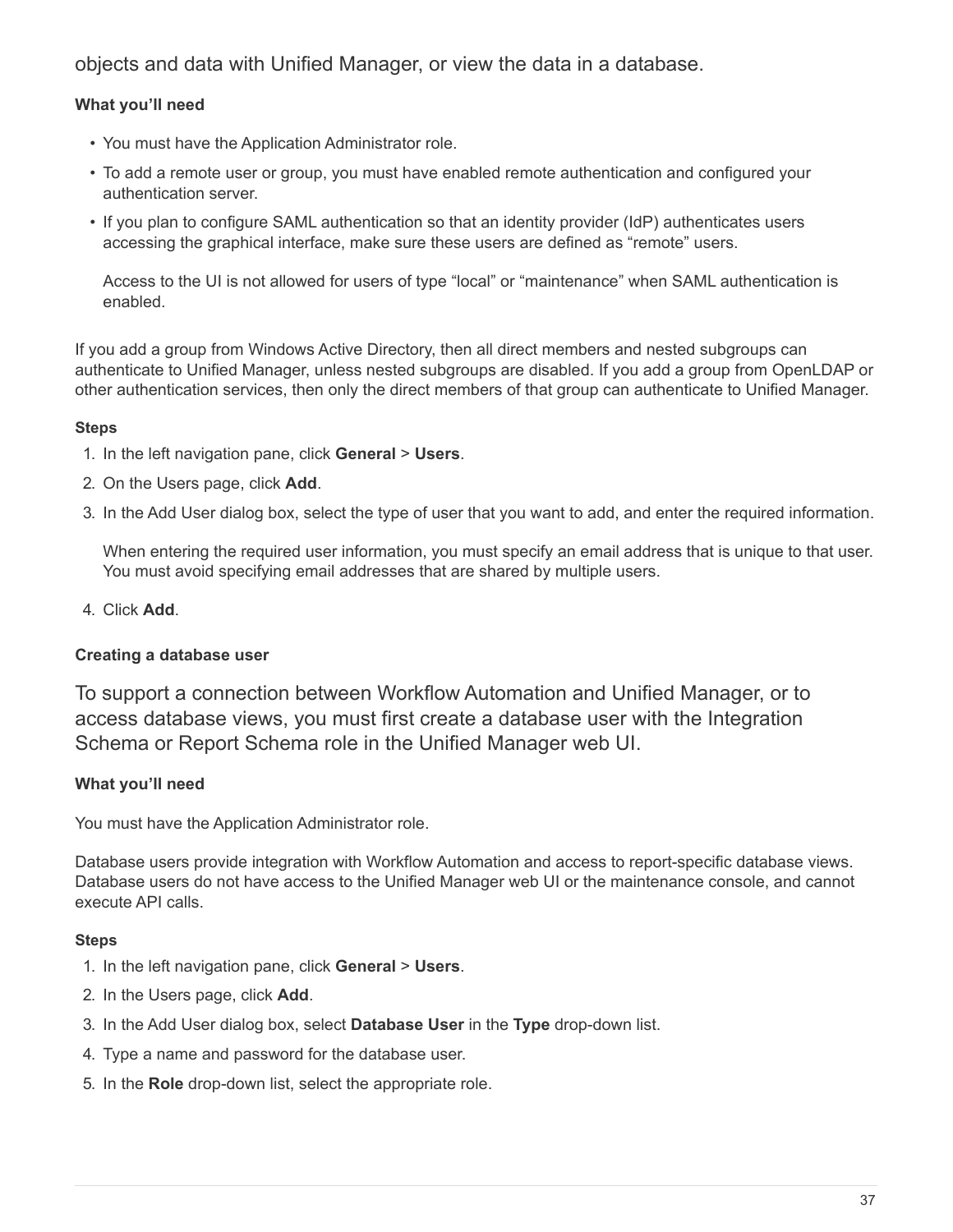| If you are                                                    | Choose this role          |
|---------------------------------------------------------------|---------------------------|
| <b>Connecting Unified Manager with Workflow</b><br>Automation | <b>Integration Schema</b> |
| Accessing reporting and other database views                  | <b>Report Schema</b>      |

6. Click **Add**.

# **Editing the user settings**

You can edit user settings—such as the email address and role—that are specified each user. For example, you might want to change the role of a user who is a storage operator, and assign storage administrator privileges to the user.

## **What you'll need**

You must have the Application Administrator role.

When you modify the role that is assigned to a user, the changes are applied when either of the following actions occur:

- The user logs out and logs back in to Unified Manager.
- Session timeout of 24 hours is reached.

## **Steps**

- 1. In the left navigation pane, click **General** > **Users**.
- 2. In the Users page, select the user for which you want to edit settings, and click **Edit**.
- 3. In the Edit User dialog box, edit the appropriate settings that are specified for the user.
- 4. Click **Save**.

## **Viewing users**

You can use the Users page to view the list of users who manage storage objects and data using Unified Manager. You can view details about the users, such as the user name, type of user, email address, and the role that is assigned to the users.

## **What you'll need**

You must have the Application Administrator role.

## **Step**

1. In the left navigation pane, click **General** > **Users**.

## **Deleting users or groups**

You can delete one or more users from the management server database to prevent specific users from accessing Unified Manager. You can also delete groups so that all the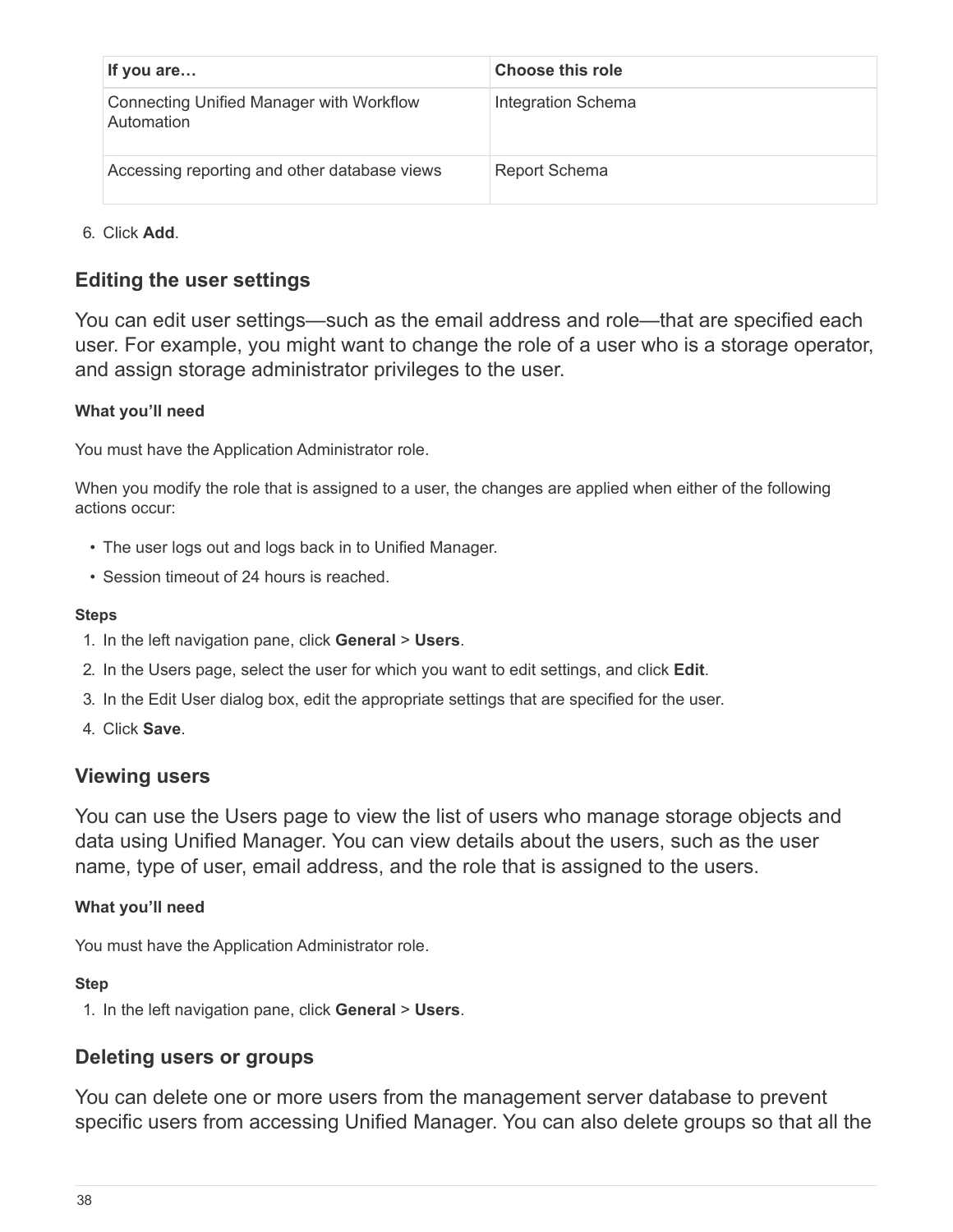users in the group can no longer access the management server.

## **What you'll need**

• When you are deleting remote groups, you must have reassigned the events that are assigned to the users of the remote groups.

If you are deleting local users or remote users, the events that are assigned to these users are automatically unassigned.

• You must have the Application Administrator role.

## **Steps**

- 1. In the left navigation pane, click **General** > **Users**.
- 2. In the Users page, select the users or groups that you want to delete, and then click **Delete**.
- 3. Click **Yes** to confirm the deletion.

# **What RBAC is**

RBAC (role-based access control) provides the ability to control who has access to various features and resources in the Active IQ Unified Manager server.

# **What role-based access control does**

Role-based access control (RBAC) enables administrators to manage groups of users by defining roles. If you need to restrict access for specific functionality to selected administrators, you must set up administrator accounts for them. If you want to restrict the information that administrators can view and the operations they can perform, you must apply roles to the administrator accounts you create.

The management server uses RBAC for user login and role permissions. If you have not changed the management server's default settings for administrative user access, you do not need to log in to view them.

When you initiate an operation that requires specific privileges, the management server prompts you to log in. For example, to create administrator accounts, you must log in with Application Administrator account access.

# **Definitions of user types**

A user type specifies the kind of account the user holds and includes remote users, remote groups, local users, database users, and maintenance users. Each of these types has its own role, which is assigned by a user with the role of Administrator.

Unified Manager user types are as follows:

## • **Maintenance user**

Created during the initial configuration of Unified Manager. The maintenance user then creates additional users and assigns roles. The maintenance user is also the only user with access to the maintenance console. When Unified Manager is installed on a Red Hat Enterprise Linux or CentOS system, the maintenance user is given the user name "umadmin."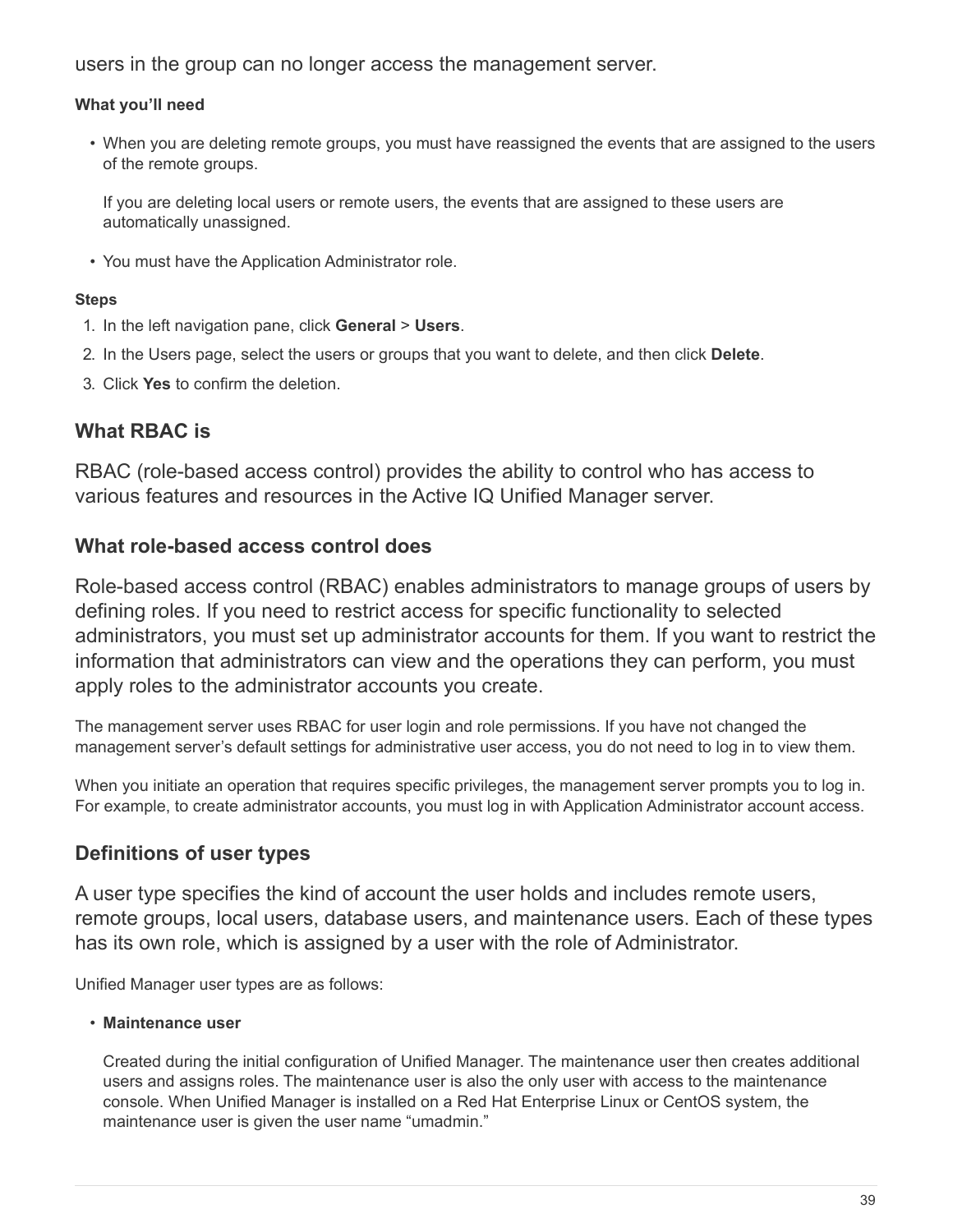#### • **Local user**

Accesses the Unified Manager UI and performs functions based on the role given by the maintenance user or a user with the Application Administrator role.

#### • **Remote group**

A group of users that access the Unified Manager UI using the credentials stored on the authentication server. The name of this account should match the name of a group stored on the authentication server. All users within the remote group are given access to the Unified Manager UI using their individual user credentials. Remote groups can perform functions according to their assigned roles.

#### • **Remote user**

Accesses the Unified Manager UI using the credentials stored on the authentication server. A remote user performs functions based on the role given by the maintenance user or a user with the Application Administrator role.

#### • **Database user**

Has read-only access to data in the Unified Manager database, has no access to the Unified Manager web interface or the maintenance console, and cannot execute API calls.

## **Definitions of user roles**

The maintenance user or Application Administrator assigns a role to every user. Each role contains certain privileges. The scope of activities that you can perform in Unified Manager depends on the role you are assigned and which privileges the role contains.

Unified Manager includes the following predefined user roles:

#### • **Operator**

Views storage system information and other data collected by Unified Manager, including histories and capacity trends. This role enables the storage operator to view, assign, acknowledge, resolve, and add notes for the events.

#### • **Storage Administrator**

Configures storage management operations within Unified Manager. This role enables the storage administrator to configure thresholds and to create alerts and other storage management-specific options and policies.

#### • **Application Administrator**

Configures settings unrelated to storage management. This role enables the management of users, security certificates, database access, and administrative options, including authentication, SMTP, networking, and AutoSupport.



When Unified Manager is installed on Linux systems, the initial user with the Application Administrator role is automatically named "umadmin".

#### • **Integration Schema**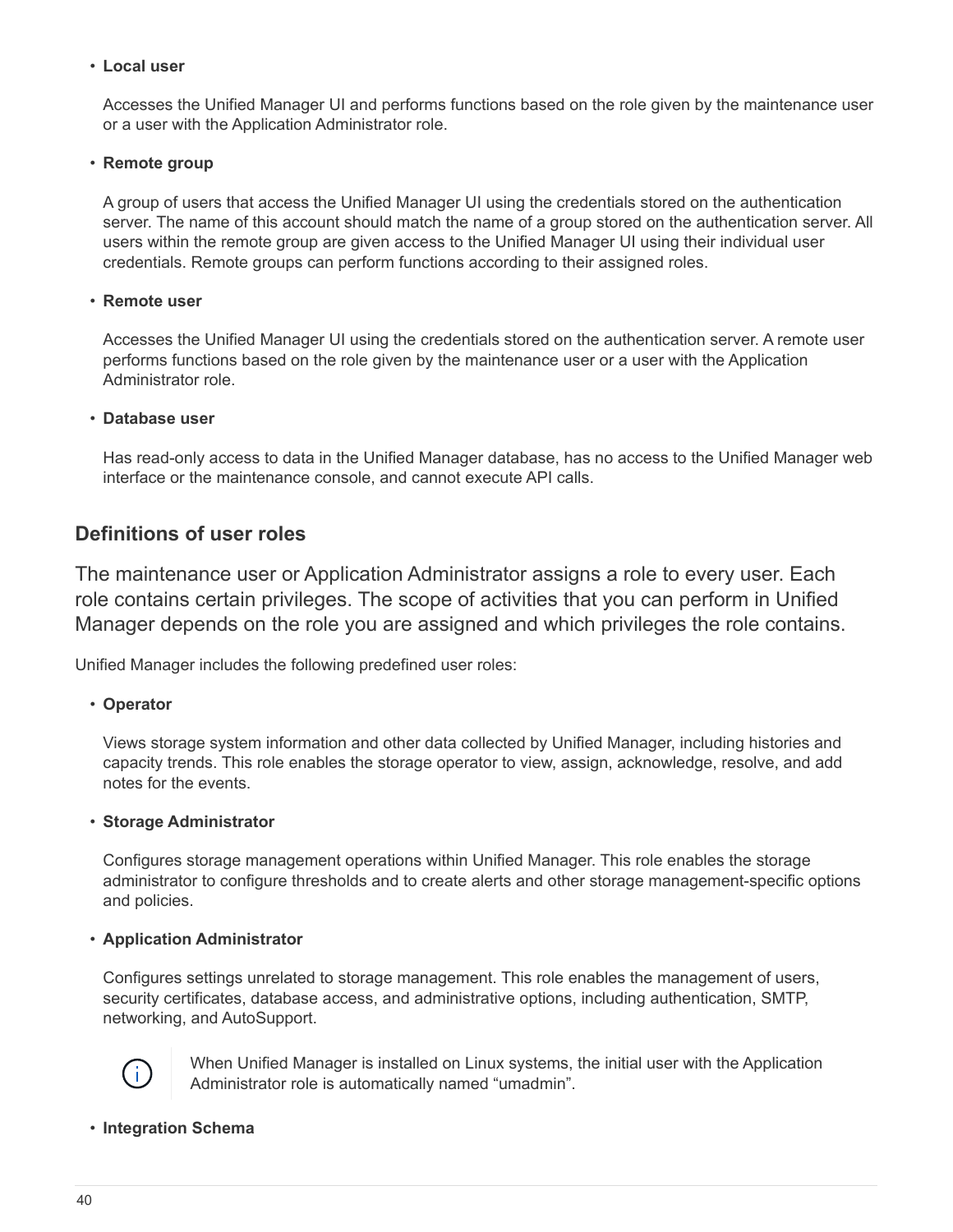This role enables read-only access to Unified Manager database views for integrating Unified Manager with OnCommand Workflow Automation (WFA).

## • **Report Schema**

This role enables read-only access to reporting and other database views directly from the Unified Manager database. The databases that can be viewed include:

- netapp\_model\_view
- netapp\_performance
- ocum
- ocum\_report
- ocum\_report\_birt
- opm
- scalemonitor

# **Unified Manager user roles and capabilities**

Based on your assigned user role, you can determine which operations you can perform in Unified Manager.

The following table displays the functions that each user role can perform:

| <b>Function</b>                                                                       | Operator  | <b>Storage</b><br><b>Administrator</b> | <b>Application</b><br><b>Administrator</b> | Integration<br><b>Schema</b> | <b>Report Schema</b> |
|---------------------------------------------------------------------------------------|-----------|----------------------------------------|--------------------------------------------|------------------------------|----------------------|
| View storage<br>system<br>information                                                 | $\bullet$ | $\bullet$                              | $\bullet$                                  | $\bullet$                    | $\bullet$            |
| View other data,<br>such as histories<br>and capacity<br>trends                       | $\bullet$ |                                        |                                            | $\bullet$                    | $\bullet$            |
| View, assign,<br>and resolve<br>events                                                | ٠         |                                        |                                            |                              |                      |
| View storage<br>service objects,<br>such as SVM<br>associations and<br>resource pools | $\bullet$ |                                        | ٠                                          |                              |                      |
| View threshold<br>policies                                                            | $\bullet$ | ٠                                      | ٠                                          |                              |                      |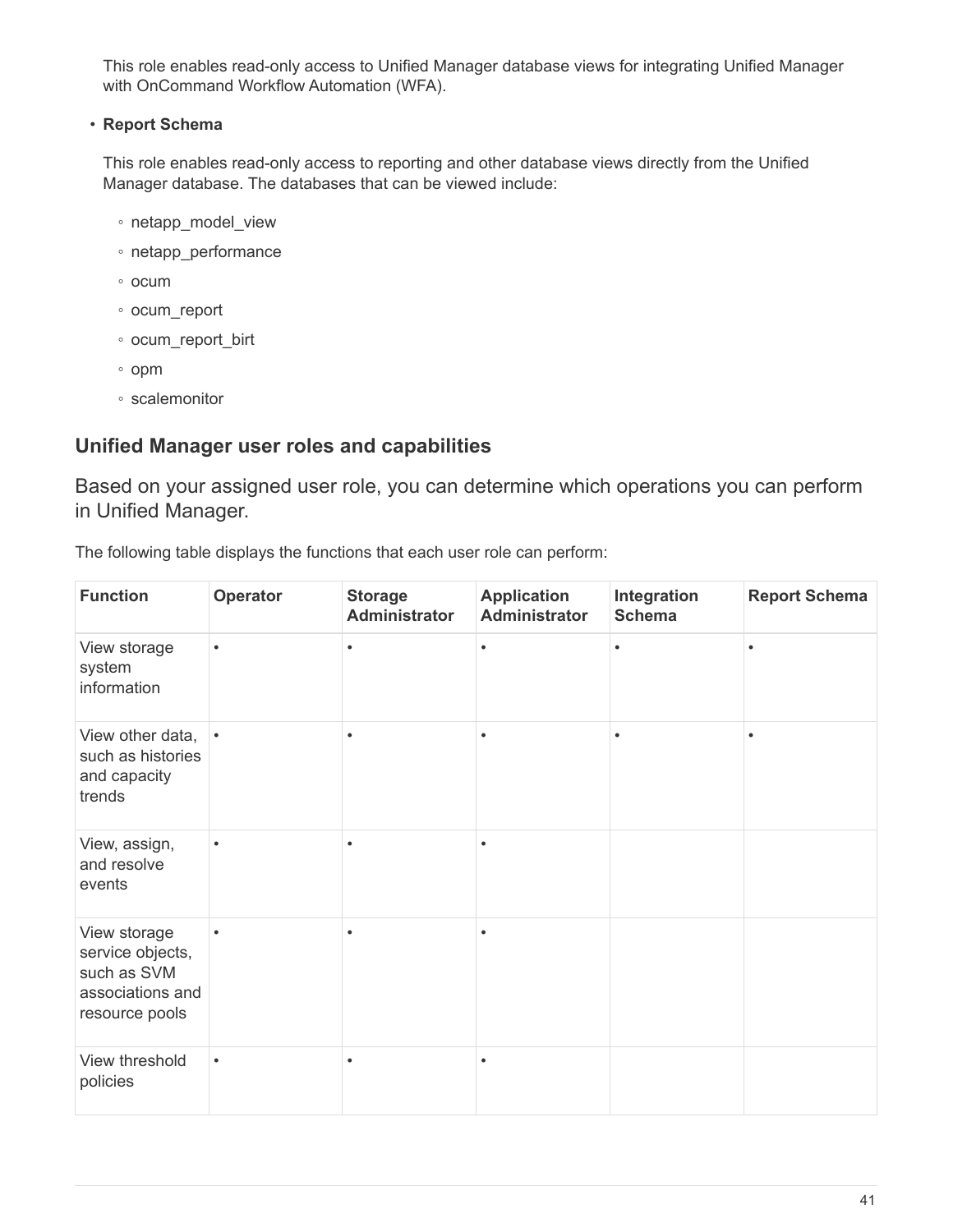| <b>Function</b>                                                                         | Operator | <b>Storage</b><br>Administrator | <b>Application</b><br><b>Administrator</b> | Integration<br><b>Schema</b> | <b>Report Schema</b> |
|-----------------------------------------------------------------------------------------|----------|---------------------------------|--------------------------------------------|------------------------------|----------------------|
| Manage storage<br>service objects,<br>such as SVM<br>associations and<br>resource pools |          | $\bullet$                       | $\bullet$                                  |                              |                      |
| Define alerts                                                                           |          | $\bullet$                       | ٠                                          |                              |                      |
| Manage storage<br>management<br>options                                                 |          | $\bullet$                       | $\bullet$                                  |                              |                      |
| Manage storage<br>management<br>policies                                                |          | $\bullet$                       | $\bullet$                                  |                              |                      |
| Manage users                                                                            |          |                                 | $\bullet$                                  |                              |                      |
| Manage<br>administrative<br>options                                                     |          |                                 | $\bullet$                                  |                              |                      |
| Define threshold<br>policies                                                            |          |                                 | $\bullet$                                  |                              |                      |
| Manage<br>database access                                                               |          |                                 | $\bullet$                                  |                              |                      |
| Manage<br>integration with<br>WFA and<br>provide access<br>to the database<br>views     |          |                                 |                                            | $\bullet$                    |                      |
| Schedule and<br>save reports                                                            |          |                                 |                                            |                              |                      |
| Execute "Fix It"<br>operations from<br>Management<br>Actions                            |          | $\bullet$                       | $\bullet$                                  |                              |                      |
| Provide read-<br>only access to<br>database views                                       |          |                                 |                                            |                              | $\bullet$            |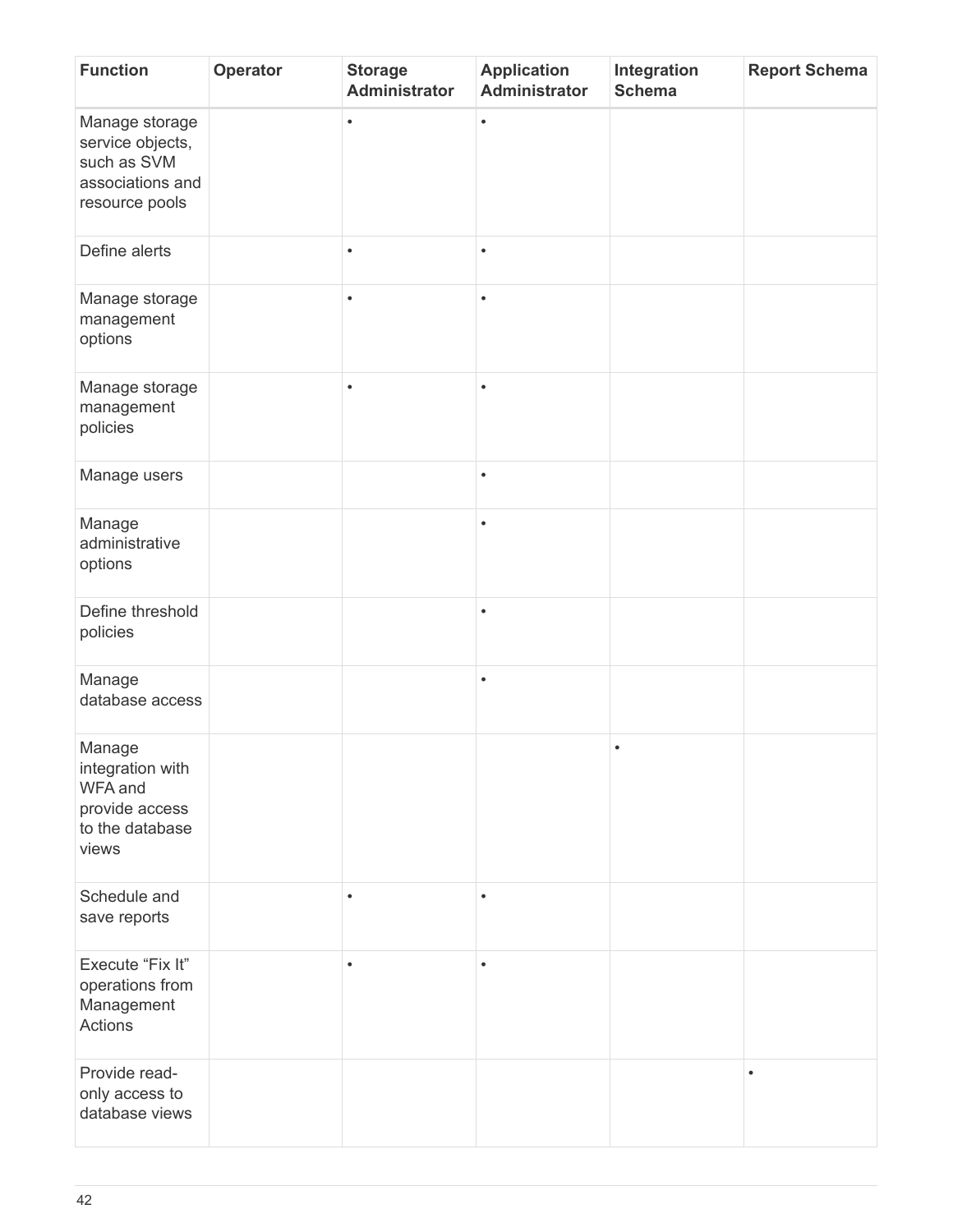# <span id="page-44-0"></span>**Managing SAML authentication settings**

After you have configured remote authentication settings, you can enable Security Assertion Markup Language (SAML) authentication so that remote users are authenticated by a secure identity provider (IdP) before they can access the Unified Manager web UI.

Note that only remote users will have access to the Unified Manager graphical user interface after SAML authentication has been enabled. Local users and Maintenance users will not be able to access the UI. This configuration does not impact users who access the maintenance console.

# **Identity provider requirements**

When configuring Unified Manager to use an identity provider (IdP) to perform SAML authentication for all remote users, you need to be aware of some required configuration settings so that the connection to Unified Manager is successful.

You must enter the Unified Manager URI and metadata into the IdP server. You can copy this information from the Unified ManagerSAML Authentication page. Unified Manager is considered the service provider (SP) in the Security Assertion Markup Language (SAML) standard.

## **Supported encryption standards**

- Advanced Encryption Standard (AES): AES-128 and AES-256
- Secure Hash Algorithm (SHA): SHA-1 and SHA-256

## **Validated identity providers**

- Shibboleth
- Active Directory Federation Services (ADFS)

## **ADFS configuration requirements**

• You must define three claim rules in the following order that are required for Unified Manager to parse ADFS SAML responses for this relying party trust entry.

| <b>Claim rule</b>               | <b>Value</b>                      |
|---------------------------------|-----------------------------------|
| SAM-account-name                | Name ID                           |
| SAM-account-name                | urn:oid:0.9.2342.19200300.100.1.1 |
| Token groups — Unqualified Name | urn:oid:1.3.6.1.4.1.5923.1.5.1.1  |

- You must set the authentication method to "Forms Authentication" or users may receive an error when logging out of Unified Manager . Follow these steps:
	- a. Open the ADFS Management Console.
	- b. Click on the Authentication Policies folder on the left tree view.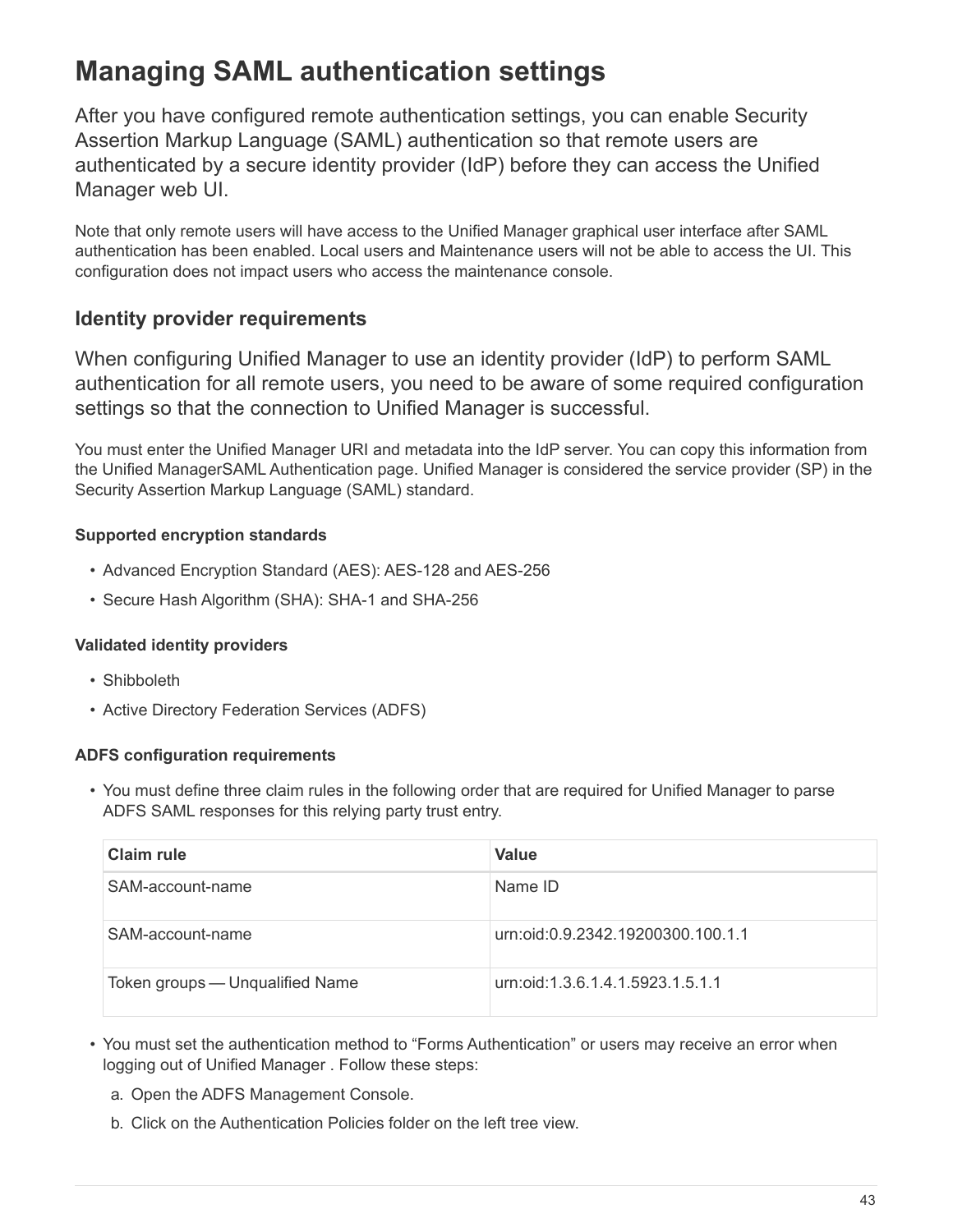- c. Under Actions on the right, click Edit Global Primary Authentication Policy.
- d. Set the Intranet Authentication Method to "Forms Authentication" instead of the default "Windows Authentication".
- In some cases login through the IdP is rejected when the Unified Manager security certificate is CA-signed. There are two workarounds to resolve this issue:
	- Follow the instructions identified in the link to disable the revocation check on the ADFS server for chained CA cert associated relying party:

[Disable Revocation Check per Relying Party Trust](http://www.torivar.com/2016/03/22/adfs-3-0-disable-revocation-check-windows-2012-r2/)

◦ Have the CA server reside within the ADFS server to sign the Unified Manager server cert request.

#### **Other configuration requirements**

• The Unified Manager clock skew is set to 5 minutes, so the time difference between the IdP server and the Unified Manager server cannot be more than 5 minutes or authentication will fail.

## **Enabling SAML authentication**

You can enable Security Assertion Markup Language (SAML) authentication so that remote users are authenticated by a secure identity provider (IdP) before they can access the Unified Manager web UI.

#### **What you'll need**

- You must have configured remote authentication and verified that it is successful.
- You must have created at least one Remote User, or a Remote Group, with the Application Administrator role.
- The Identity provider (IdP) must be supported by Unified Manager and it must be configured.
- You must have the IdP URL and metadata.
- You must have access to the IdP server.

After you have enabled SAML authentication from Unified Manager, users cannot access the graphical user interface until the IdP has been configured with the Unified Manager server host information. So you must be prepared to complete both parts of the connection before starting the configuration process. The IdP can be configured before or after configuring Unified Manager.

Only remote users will have access to the Unified Manager graphical user interface after SAML authentication has been enabled. Local users and Maintenance users will not be able to access the UI. This configuration does not impact users who access the maintenance console, the Unified Manager commands, or ZAPIs.



Unified Manager is restarted automatically after you complete the SAML configuration on this page.

#### **Steps**

- 1. In the left navigation pane, click **General** > **SAML Authentication**.
- 2. Select the **Enable SAML authentication** checkbox.

The fields required to configure the IdP connection are displayed.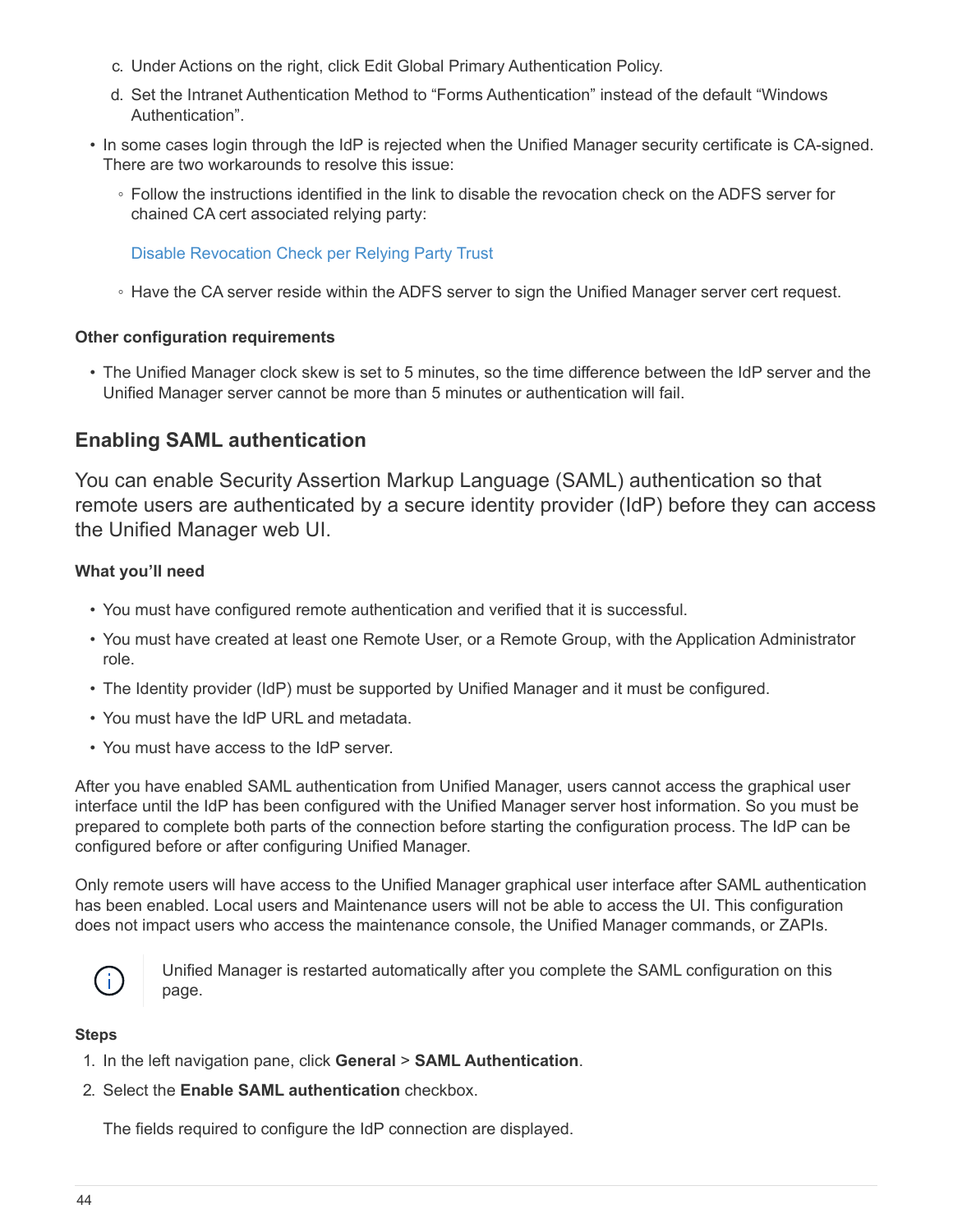3. Enter the IdP URI and the IdP metadata required to connect the Unified Manager server to the IdP server.

If the IdP server is accessible directly from the Unified Manager server, you can click the **Fetch IdP Metadata** button after entering the IdP URI to populate the IdP Metadata field automatically.

4. Copy the Unified Manager host metadata URI, or save the host metadata to an XML text file.

You can configure the IdP server with this information at this time.

5. Click **Save**.

A message box displays to confirm that you want to complete the configuration and restart Unified Manager.

6. Click **Confirm and Logout** and Unified Manager is restarted.

The next time authorized remote users attempt to access the Unified Manager graphical interface they will enter their credentials in the IdP login page instead of the Unified Manager login page.

If not already completed, access your IdP and enter the Unified Manager server URI and metadata to complete the configuration.



When using ADFS as your identity provider, the Unified Manager GUI does not honor the ADFS timeout and will continue to work until the Unified Manager session timeout is reached. You can change the GUI session timeout by clicking **General** > **Feature Settings** > **Inactivity Timeout**.

## **Changing the identity provider used for SAML authentication**

You can change the identity provider (IdP) that Unified Manager uses to authenticate remote users.

## **What you'll need**

- You must have the IdP URL and metadata.
- You must have access to the IdP.

The new IdP can be configured before or after configuring Unified Manager.

#### **Steps**

- 1. In the left navigation pane, click **General** > **SAML Authentication**.
- 2. Enter the new IdP URI and the IdP metadata required to connect the Unified Manager server to the IdP.

If the IdP is accessible directly from the Unified Manager server, you can click the **Fetch IdP Metadata** button after entering the IdP URL to populate the IdP Metadata field automatically.

- 3. Copy the Unified Manager metadata URI, or save the metadata to an XML text file.
- 4. Click **Save Configuration**.

A message box displays to confirm that you want to change the configuration.

5. Click **OK**.

Access the new IdP and enter the Unified Manager server URI and metadata to complete the configuration.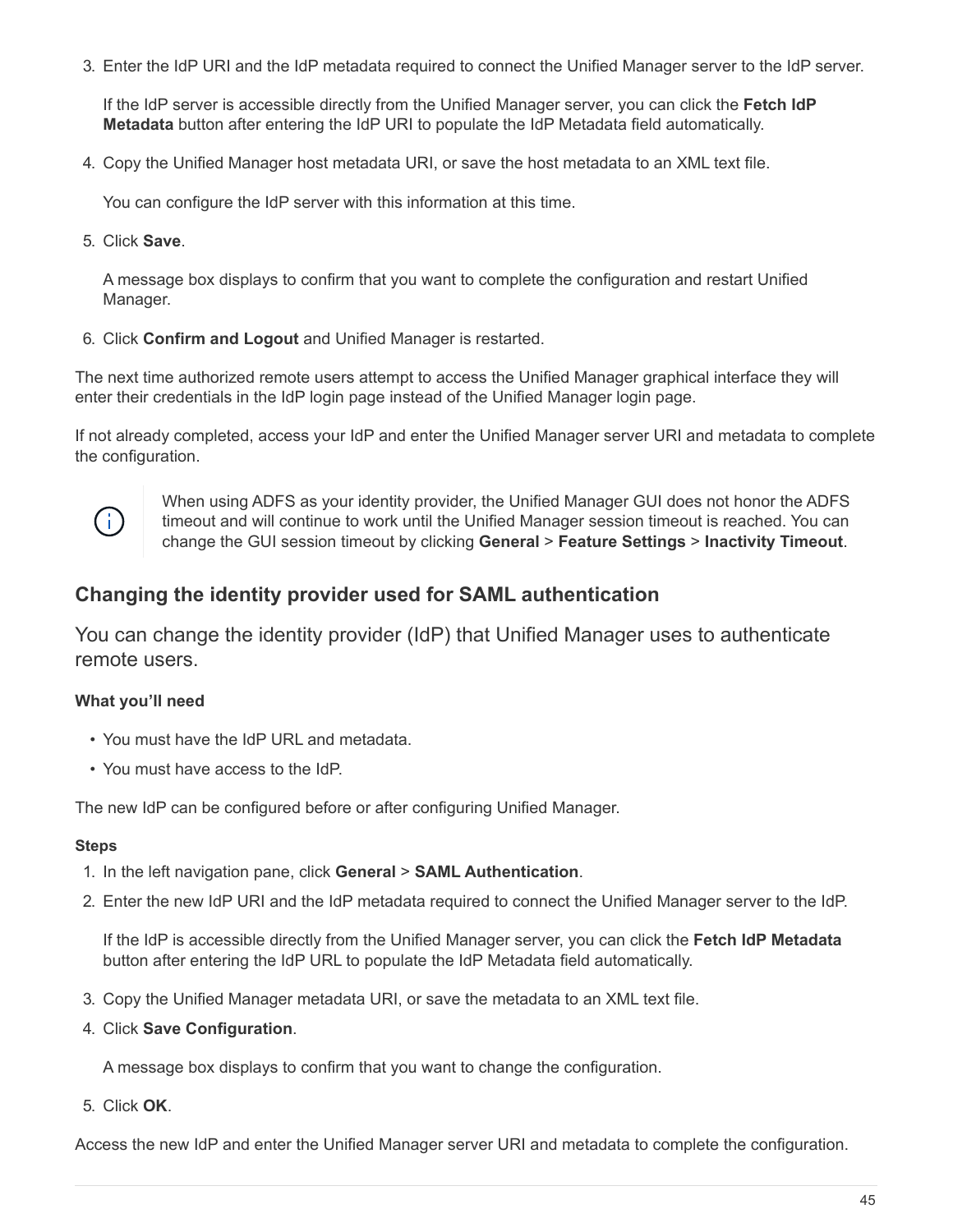The next time authorized remote users attempt to access the Unified Manager graphical interface they will enter their credentials in the new IdP login page instead of the old IdP login page.

# **Updating SAML authentication settings after Unified Manager security certificate change**

Any change to the HTTPS security certificate installed on the Unified Manager server requires that you update the SAML authentication configuration settings. The certificate is updated if you rename the host system, assign a new IP address for the host system, or manually change the security certificate for the system.

After the security certificate is changed and the Unified Manager server is restarted, SAML authentication will not function and users will not be able to access the Unified Manager graphical interface. You must update the SAML authentication settings on both the IdP server and on the Unified Manager server to re-enable access to the user interface.

## **Steps**

- 1. Log into the maintenance console.
- 2. In the **Main Menu**, enter the number for the **Disable SAML authentication** option.

A message displays to confirm that you want to disable SAML authentication and restart Unified Manager.

- 3. Launch the Unified Manager user interface using the updated FQDN or IP address, accept the updated server certificate into your browser, and log in using the maintenance user credentials.
- 4. In the **Setup/Authentication** page, select the **SAML Authentication** tab and configure the IdP connection.
- 5. Copy the Unified Manager host metadata URI, or save the host metadata to an XML text file.
- 6. Click **Save**.

A message box displays to confirm that you want to complete the configuration and restart Unified Manager.

- 7. Click **Confirm and Logout** and Unified Manager is restarted.
- 8. Access your IdP server and enter the Unified Manager server URI and metadata to complete the configuration.

| <b>Identity provider</b> | <b>Configuration steps</b>                                                                                                                   |
|--------------------------|----------------------------------------------------------------------------------------------------------------------------------------------|
| <b>ADFS</b>              | a. Delete the existing relying party trust entry in the<br>ADFS management GUI.                                                              |
|                          | b. Add a new relying party trust entry using the<br>saml sp metadata.xml from the updated<br>Unified Manager server.                         |
|                          | c. Define the three claim rules that are required for<br>Unified Manager to parse ADFS SAML<br>responses for this relying party trust entry. |
|                          | d. Restart the ADFS Windows service.                                                                                                         |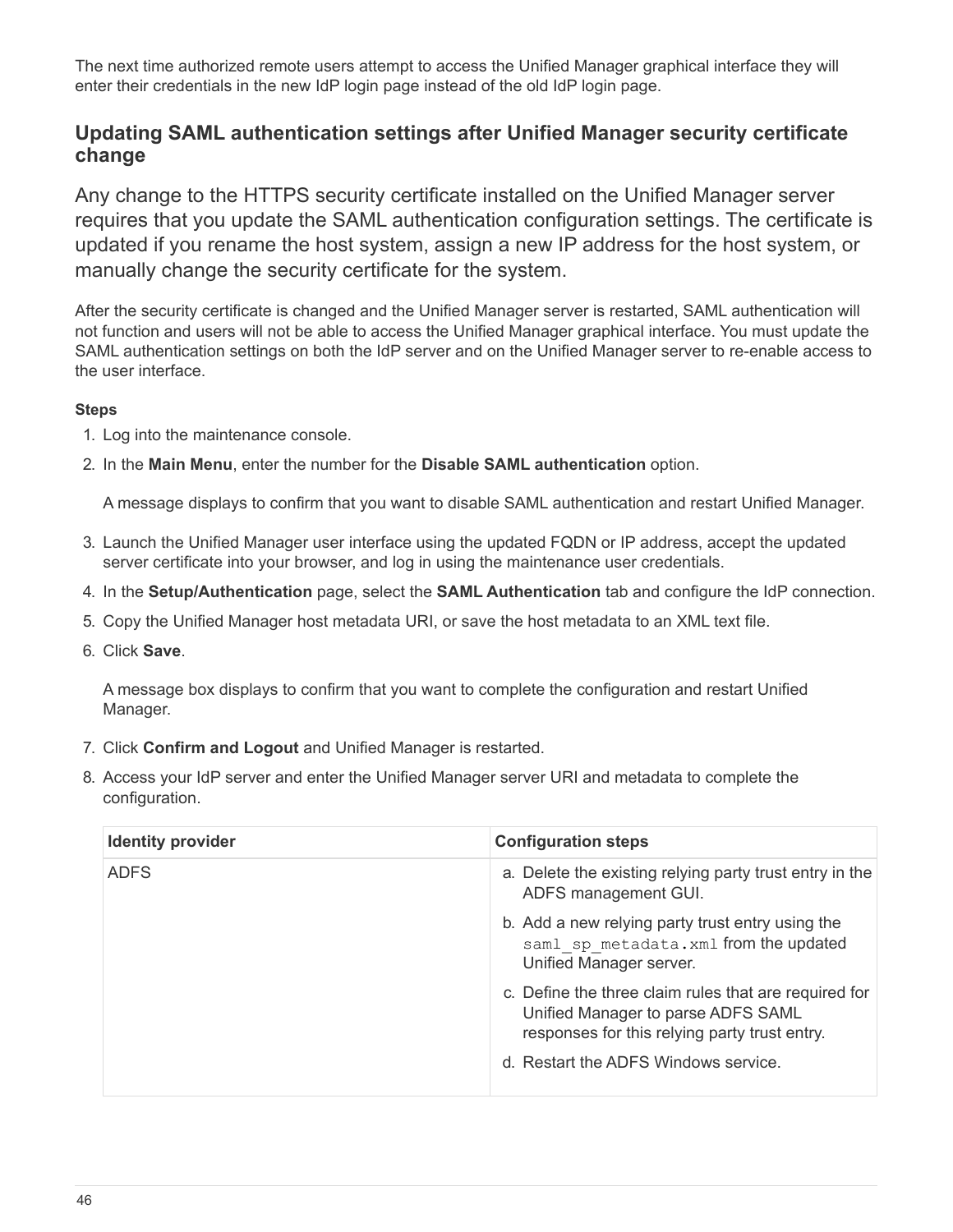| <b>Identity provider</b> | <b>Configuration steps</b>                                                                                                                                                                               |
|--------------------------|----------------------------------------------------------------------------------------------------------------------------------------------------------------------------------------------------------|
| Shibboleth               | a. Update the new FQDN of Unified Manager<br>server into the attribute-filter. xml and<br>relying-party. xml files.<br>b. Restart the Apache Tomcat web server and wait<br>for port 8005 to come online. |

9. Log in to Unified Manager and verify that SAML authentication works as expected through your IdP.

# **Disabling SAML authentication**

You can disable SAML authentication when you want to stop authenticating remote users through a secure identity provider (IdP) before they can log into the Unified Manager web UI. When SAML authentication is disabled, the configured directory service providers, such as Active Directory or LDAP, perform sign-on authentication.

After you disable SAML authentication, Local users and Maintenance users will be able to access the graphical user interface in addition to configured Remote users.

You can also disable SAML authentication using the Unified Manager maintenance console if you do not have access to the graphical user interface.



Unified Manager is restarted automatically after SAML authentication is disabled.

#### **Steps**

- 1. In the left navigation pane, click **General** > **SAML Authentication**.
- 2. Uncheck the **Enable SAML authentication** checkbox.
- 3. Click **Save**.

A message box displays to confirm that you want to complete the configuration and restart Unified Manager.

4. Click **Confirm and Logout** and Unified Manager is restarted.

The next time remote users attempt to access the Unified Manager graphical interface they will enter their credentials in the Unified Manager login page instead of the IdP login page.

Access your IdP and delete the Unified Manager server URI and metadata.

## **Disabling SAML authentication from the maintenance console**

You may need to disable SAML authentication from the maintenance console when there is no access to the Unified Manager GUI. This could happen in cases of misconfiguration or if the IdP is not accessible.

## **What you'll need**

You must have access to the maintenance console as the maintenance user.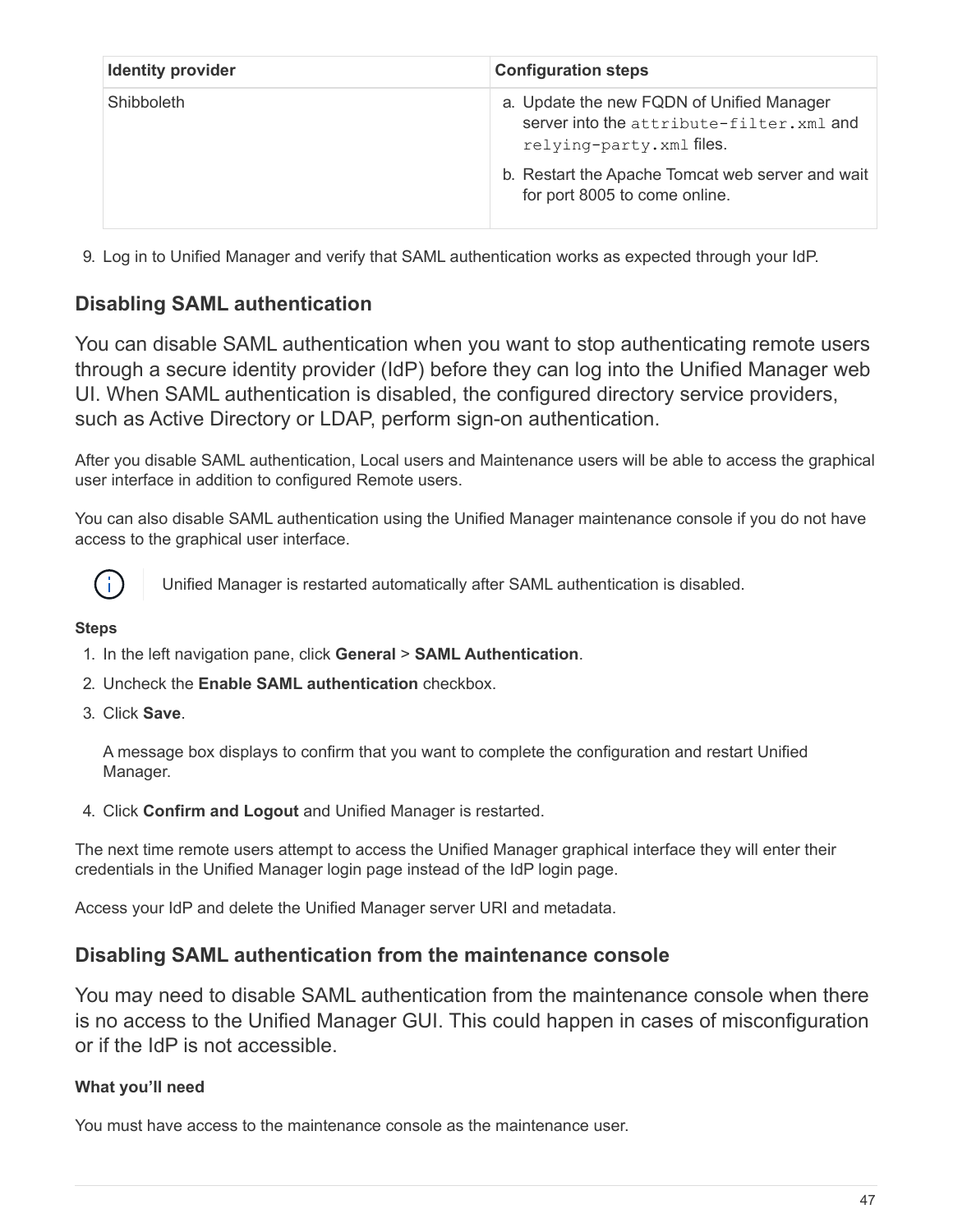When SAML authentication is disabled, the configured directory service providers, such as Active Directory or LDAP, perform sign-on authentication. Local users and Maintenance users will be able to access the graphical user interface in addition to configured Remote users.

You can also disable SAML authentication from the Setup/Authentication page in the UI.



Unified Manager is restarted automatically after SAML authentication is disabled.

## **Steps**

- 1. Log into the maintenance console.
- 2. In the **Main Menu**, enter the number for the **Disable SAML authentication** option.

A message displays to confirm that you want to disable SAML authentication and restart Unified Manager.

3. Type **y**, and then press Enter and Unified Manager is restarted.

The next time remote users attempt to access the Unified Manager graphical interface they will enter their credentials in the Unified Manager login page instead of the IdP login page.

If required, access your IdP and delete the Unified Manager server URL and metadata.

# **SAML Authentication page**

You can use the SAML Authentication page to configure Unified Manager to authenticate remote users using SAML though a secure identity provider (IdP) before they can to log in to the Unified Manager web UI.

- You must have the Application Administrator role to create or modify the SAML configuration.
- You must have configured remote authentication.
- You must have configured at least one remote user or remote group.

After remote authentication and remote users have been configured, you can select the Enable SAML authentication checkbox to enable authentication using a secure identity provider.

## • **IdP URI**

The URI to access the IdP from the Unified Manager server. Example URIs are listed below.

ADFS example URI:

https://win2016-dc.ntap2016.local/federationmetadata/2007- 06/federationmetadata.xml

Shibboleth example URI:

https://centos7.ntap2016.local/idp/shibboleth

#### • **IdP Metadata**

The IdP metadata in XML format.

If the IdP URL is accessible from the Unified Manager server, you can click the **Fetch IdP Metadata** button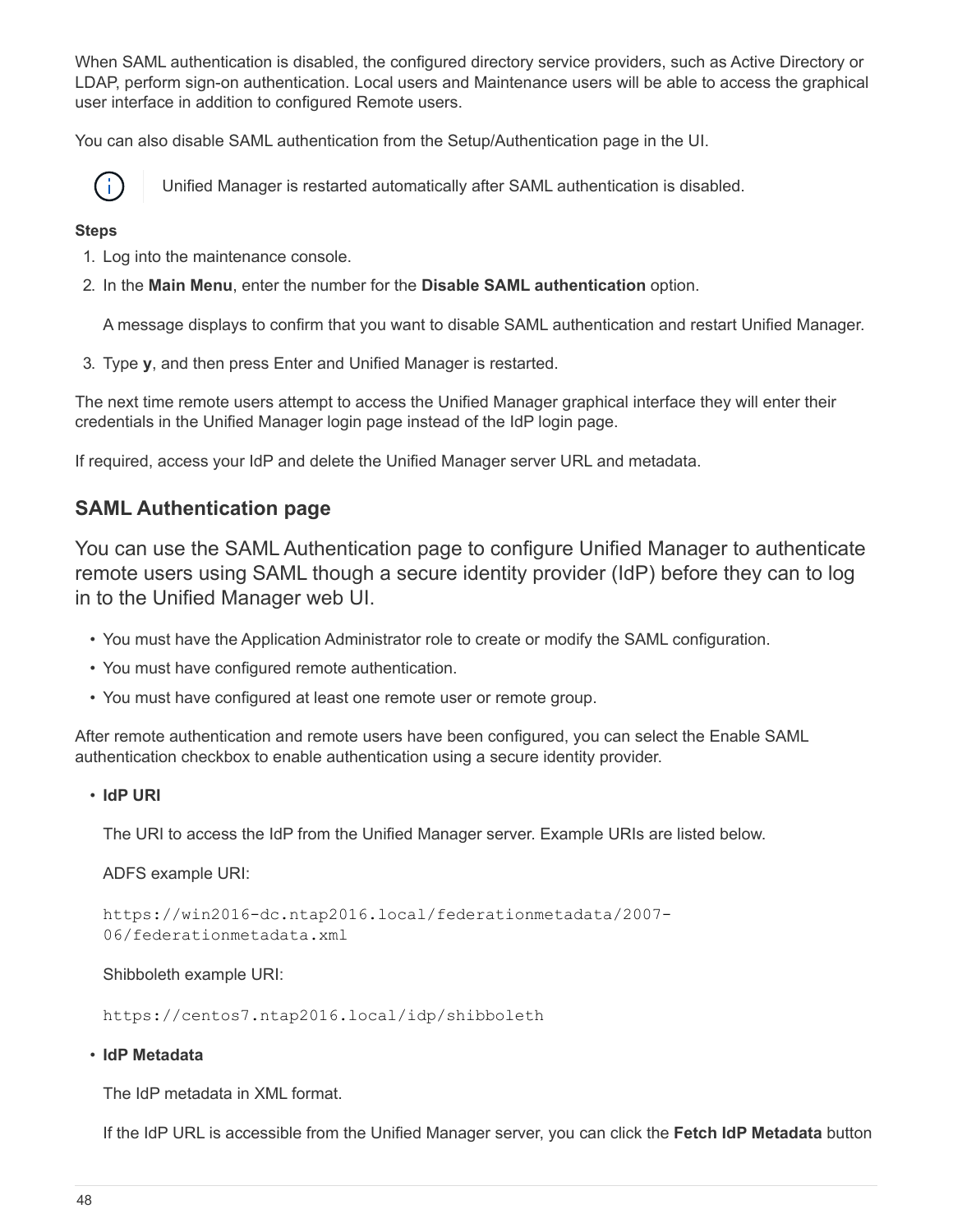to populate this field.

• **Host System (FQDN)**

The FQDN of the Unified Manager host system as defined during installation. You can change this value if necessary.

• **Host URI**

The URI to access the Unified Manager host system from the IdP.

• **Host Metadata**

The host system metadata in XML format.

# <span id="page-50-0"></span>**Managing authentication**

You can enable authentication using either LDAP or Active Directory on the Unified Manager server and configure it to work with your servers to authenticate remote users.

For enabling remote authentication, setting up authentication services, and adding authentication severs, see the previous section on **Configuring Unified Manager to send alert notifications**.

# **Editing authentication servers**

You can change the port that the Unified Manager server uses to communicate with your authentication server.

## **What you'll need**

You must have the Application Administrator role.

## **Steps**

- 1. In the left navigation pane, click **General** > **Remote Authentication**.
- 2. Check the **Disable Nested Group Lookup** box.
- 3. In the **Authentication Servers** area, select the authentication server that you want to edit, and then click **Edit**.
- 4. In the **Edit Authentication Server** dialog box, edit the port details.
- 5. Click **Save**.

# **Deleting authentication servers**

You can delete an authentication server if you want to prevent the Unified Manager server from communicating with the authentication server. For example, if you want to change an authentication server that the management server is communicating with, you can delete the authentication server and add a new authentication server.

## **What you'll need**

You must have the Application Administrator role.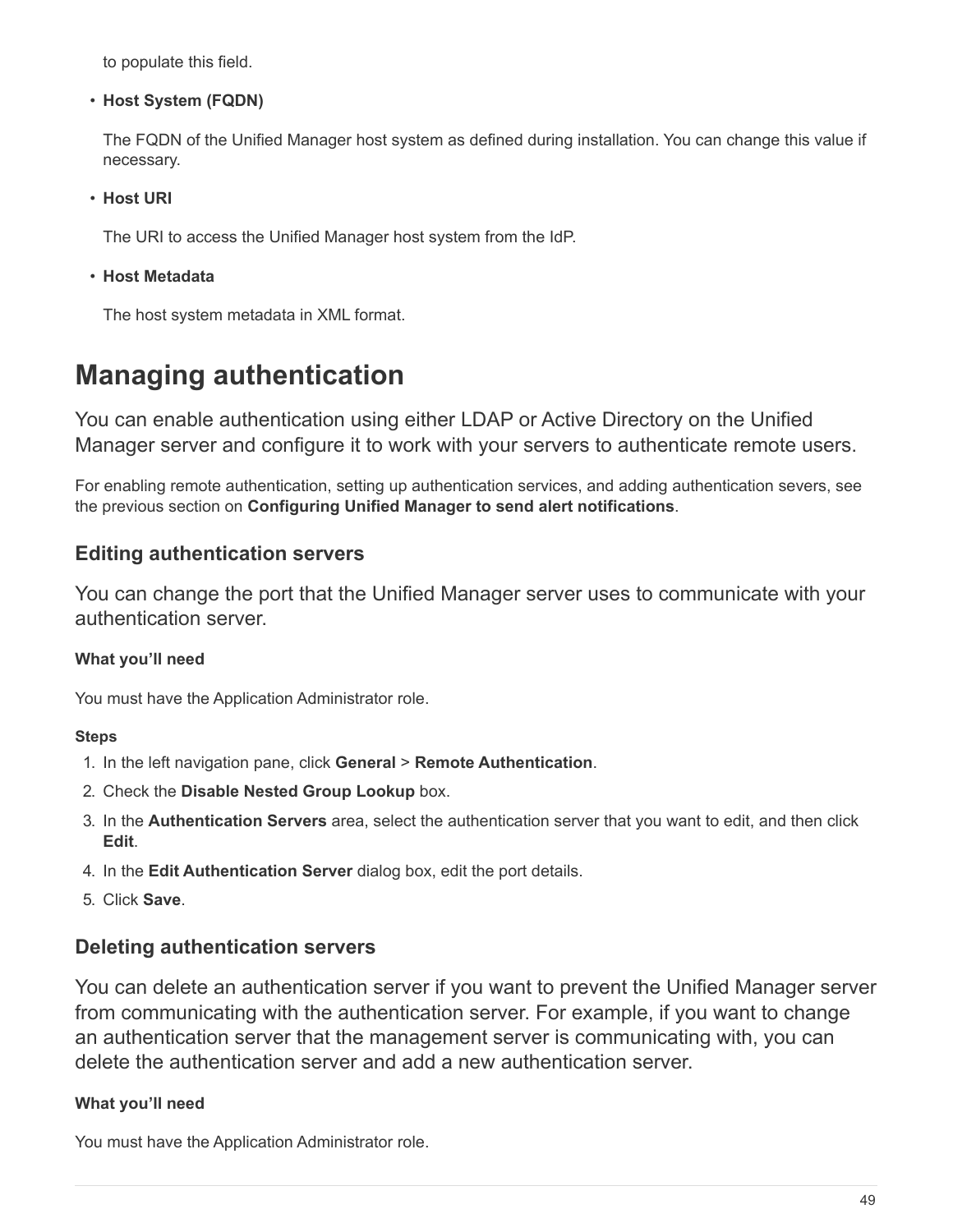When you delete an authentication server, remote users or groups of the authentication server will no longer be able to access Unified Manager.

## **Steps**

- 1. In the left navigation pane, click **General** > **Remote Authentication**.
- 2. Select one or more authentication servers that you want to delete, and then click **Delete**.
- 3. Click **Yes** to confirm the delete request.

If the **Use Secure Connection** option is enabled, then the certificates associated with the authentication server are deleted along with the authentication server.

# **Authentication with Active Directory or OpenLDAP**

You can enable remote authentication on the management server and configure the management server to communicate with your authentication servers so that users within the authentication servers can access Unified Manager.

You can use one of the following predefined authentication services or specify your own authentication service:

• Microsoft Active Directory



You cannot use Microsoft Lightweight Directory Services.

• OpenLDAP

You can select the required authentication service and add the appropriate authentication servers to enable the remote users in the authentication server to access Unified Manager. The credentials for remote users or groups are maintained by the authentication server. The management server uses the Lightweight Directory Access Protocol (LDAP) to authenticate remote users within the configured authentication server.

For local users who are created in Unified Manager, the management server maintains its own database of user names and passwords. The management server performs the authentication and does not use Active Directory or OpenLDAP for authentication.

# **Audit Logging**

You can detect whether the audit logs have been compromised with using Audit Logs. All the activities performed by a user are monitored and logged in the Audit Logs. The audits are performed for all user interface and publicly exposed APIs' functionalities of Active IQ Unified Manager.

You can use the Audit Log: File View to view and access all the audit log files available in your Active IQ Unified Manager. The files in the Audit Log: File View are listed based on their creation date. This view displays information of all the audit log that are captured from the installation or upgrade to the present in the system. Whenever you perform an action in Unified Manager, the information is updated and is available in the logs. The status of each log file is captured using the "File Integrity Status" attribute which gets actively monitored to detect tampering or deletion of the log file. The audit logs can have one of the following states when the audit logs are available in the system: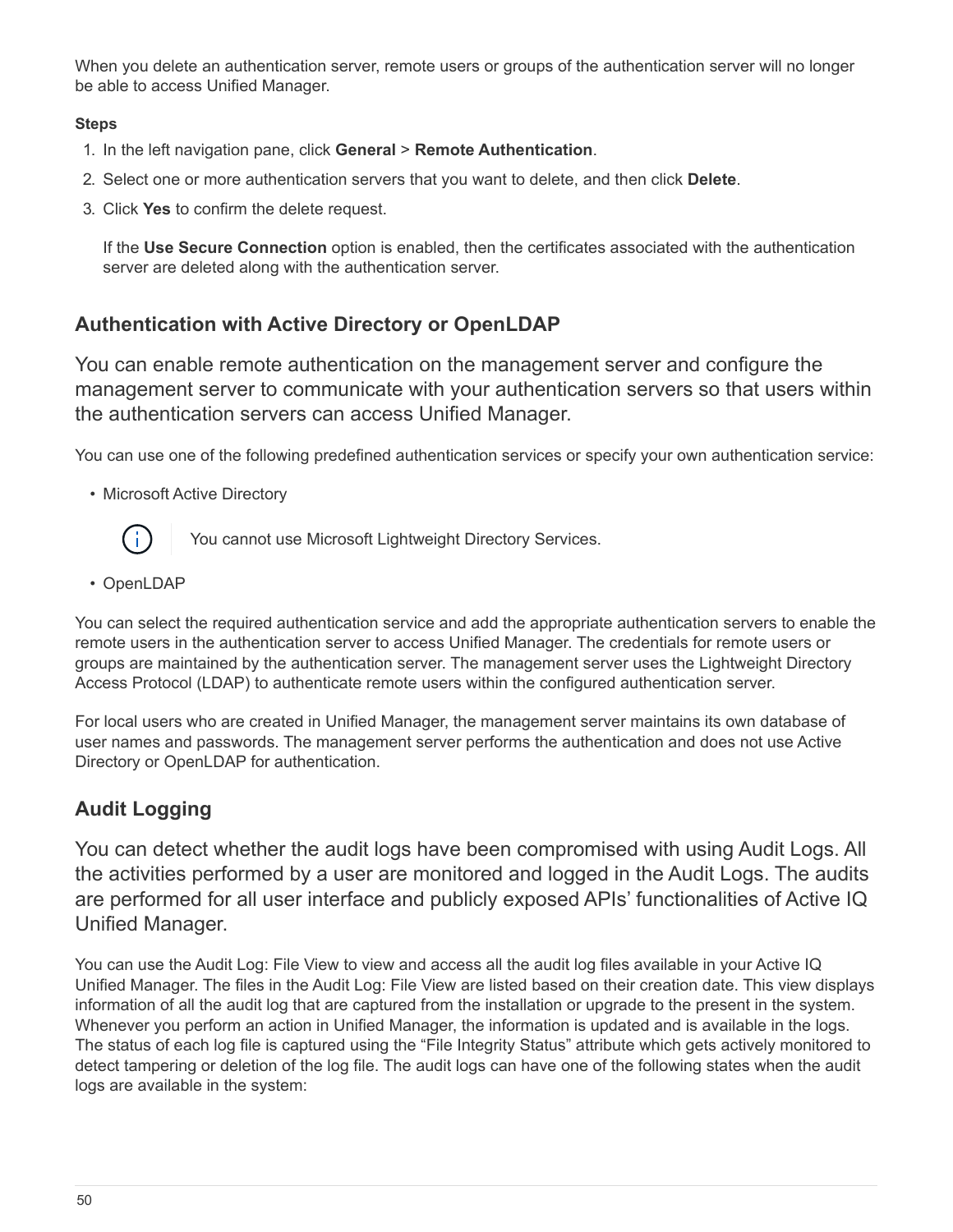| <b>State</b>      | <b>Description</b>                                                                  |
|-------------------|-------------------------------------------------------------------------------------|
| <b>ACTIVE</b>     | File in which logs are being currently logged.                                      |
| <b>NORMAL</b>     | File which is inactive, compressed and stored in the<br>system.                     |
| <b>TAMPERED</b>   | File which has been compromised by a user who has<br>manually edited the file.      |
| MANUAL DELETE     | File which got deleted by an authorized user.                                       |
| ROLLOVER DELETE   | File which got deleted due to Rolling off based on<br>Rolling Configuration Policy. |
| UNEXPECTED DELETE | File which got deleted due to unknown reasons.                                      |

The Audit Log page includes the following command buttons:

- Configure
- Delete
- Download

The **DELETE** button enables you to delete any of the audit logs listed in the Audit Logs view. You can delete an audit log and optionally provide a reason to delete the file which helps in future to determine a valid delete. The REASON column lists the reason along with the name of the user who performed the delete operation.



Deleting a log file will cause deletion of file from the system but the entry in the DB table will not be deleted.

You can download the audit logs from Active IQ Unified Manager using the **DOWNLOAD** button in the Audit Logs section and export the audit log files. The files that are marked "NORMAL" or "TAMPERED" are downloaded in a compressed .gzip format.

When a full Autosupport bundle is generated, the support bundle includes both archived and active audit log files. But when a light support bundle is generated, it includes only the active audit logs. The archived audit logs are not included.

## **Configuring audit logs**

You can use the **Configure** button in the Audit Logs section to configure rolling policy for Audit Log files and to also enable remote logging for the Audit Logs.

You can set the values in the **MAX FILE SIZE** and **AUDIT LOG RETENTION DAYS** as per the desired amount and frequency of data that you want to store in the system. The value in the field **TOTAL AUDIT LOG SIZE** is the size of the total audit log data present in the system. The roll over policy is determined by the values in the field **AUDIT LOG RETENTION DAYS**, **MAX FILE SIZE**, and **TOTAL AUDIT LOG SIZE**. When the size of the audit log backup reaches the value configured in **TOTAL AUDIT LOG SIZE**, then the file that was archived first is deleted. This means that the oldest file is deleted. But the file entry continues to be available in the database and is marked as "Rollover Delete". The **AUDIT LOG RETENTION DAYS** value is for the number of the days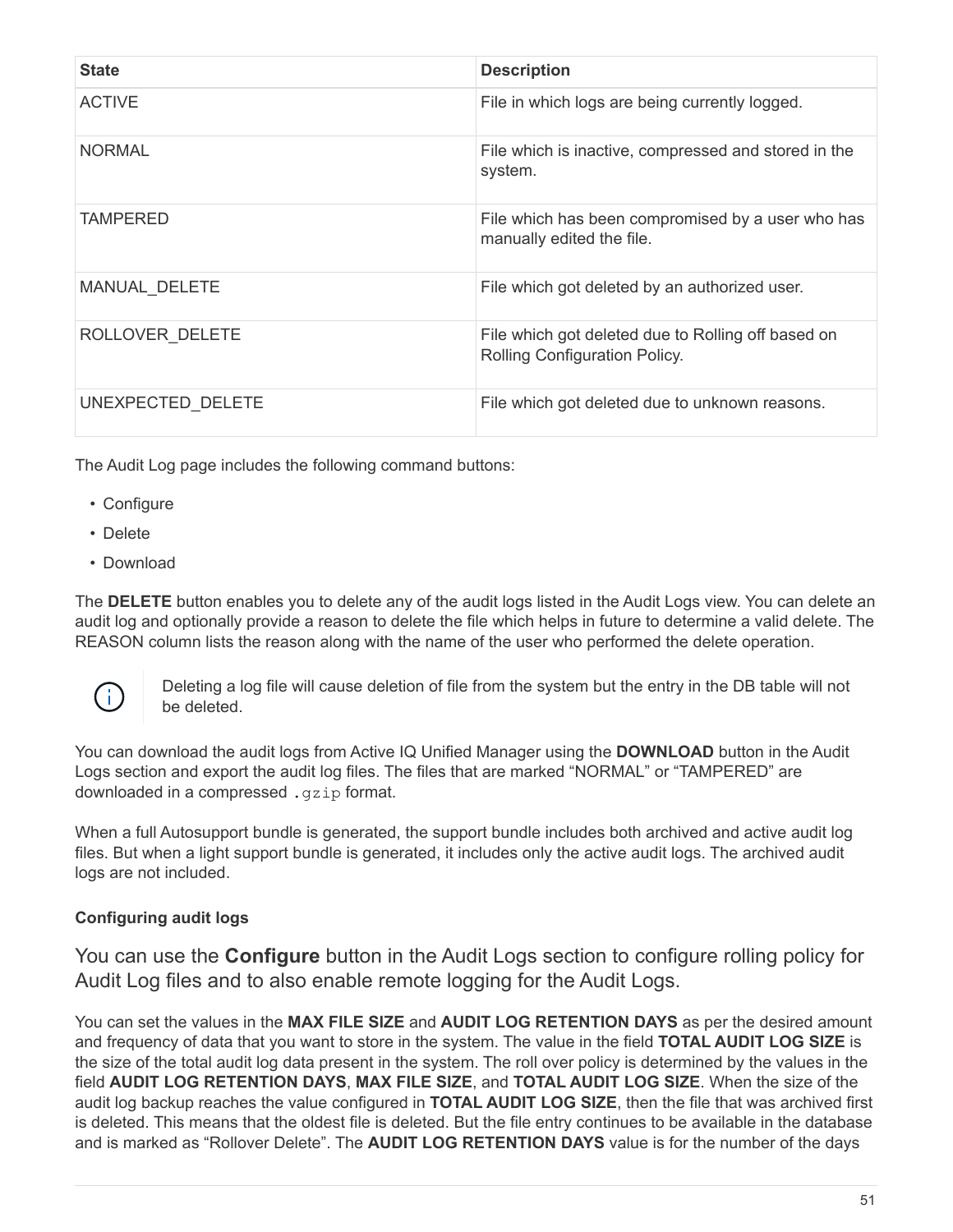the audit log files are preserved. Any file older than the value set in this field is rolled over.

## **Steps**

- 1. Click **Audit Logs** > > **Configure**.
- 2. Enter values in the **MAX FILE SIZE**, **TOTAL AUDIT LOG SIZE**, and **AUDIT LOG RETENTION DAYS**.

If you want to enable remote logging, then you should select the **Enable Remote Logging**.

## **Enabling remote logging of audit logs**

You can select the **Enable Remote Logging** checkbox on the Configure Audit Logs dialog box to enable remote audit logging. You can use this feature to transfer audit logs to a remote Syslog server. This will enable you to manage your audit logs when there are space constraints.

The remote logging of audit logs provides a tamper-proof backup in case the audit log files on the Active IQ Unified Manager server are tampered.

## **Steps**

1. In the **Configure Audit Logs** dialog box, select the **Enable Remote Logging** checkbox.

Additional fields to configure remote logging are displayed.

- 2. Enter the **HOSTNAME** and **PORT** of the remote server you want to connect to.
- 3. In the **SERVER CA CERTIFICATE** field, click **BROWSE** to select a public certificate of the target server.

The certificate should be uploaded in . pem format. This certificate should be obtained from the target Syslog server and should not have expired. The certificate should contain the selected "hostname" as part of the SubjectAltName (SAN) attribute.

4. Enter the values for the following fields: **CHARSET**, **CONNECTION TIMEOUT**, **RECONNECTION DELAY**.

The values should be in milliseconds for these fields.

- 5. Select the required Syslog format and TLS protocol version in the **FORMAT** and **PROTOCOL** fields.
- 6. Select the **Enable Client Authentication** checkbox if the target Syslog server requires certificate based authentication.

You will need to download client authentication certificate and upload it to the Syslog server before saving the Audit Log configuration, otherwise the connection will fail. Depending on the type of Syslog server, you might need to create a hash of the client authentication certificate.

Example: syslog-ng requires a  $\langle$ hash> of the certificate to be created using the command openssl  $x509$ -noout -hash -in cert.pem, and then you should symbolically link the client authentication certificate to a file named after the <hash> .0.

7. Click **Save** to configure the connection with your server and enable remote logging.

You will be redirected to the Audit Logs page.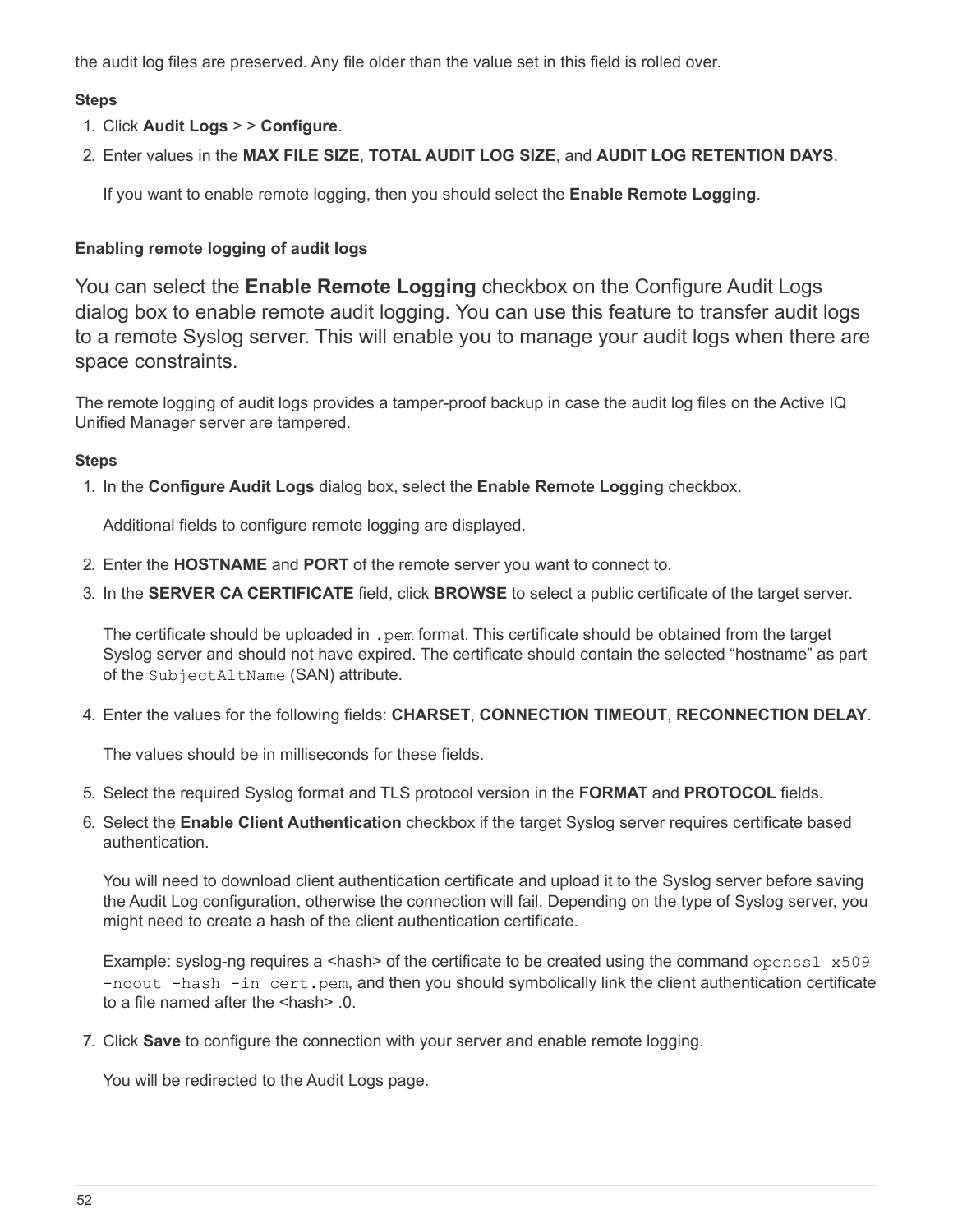# **Remote Authentication page**

You can use the Remote Authentication page to configure Unified Manager to communicate with your authentication server to authenticate remote users who attempt to log into the Unified Manager web UI.

You must have the Application Administrator or Storage Administrator role.

After you select the Enable remote authentication checkbox, you can enable remote authentication using an authentication server.

## • **Authentication Service**

Enables you to configure the management server to authenticate users in directory service providers, such as Active Directory, OpenLDAP, or specify your own authentication mechanism. You can specify an authentication service only if you have enabled remote authentication.

#### ◦ **Active Directory**

▪ Administrator Name

Specifies the administrator name of the authentication server.

▪ Password

Specifies the password to access the authentication server.

**• Base Distinguished Name** 

Specifies the location of the remote users in the authentication server. For example, if the domain name of the authentication server is ou@domain.com, then the base distinguished name is **cn=ou,dc=domain,dc=com**.

**• Disable Nested Group Lookup** 

Specifies whether to enable or disable the nested group lookup option. By default this option is disabled. If you use Active Directory, you can speed up authentication by disabling support for nested groups.

**• Use Secure Connection** 

Specifies the authentication service used for communicating with authentication servers.

## ◦ **OpenLDAP**

**• Bind Distinguished Name** 

Specifies the bind distinguished name that is used along with the base distinguished name to find remote users in the authentication server.

▪ Bind Password

Specifies the password to access the authentication server.

**• Base Distinguished Name**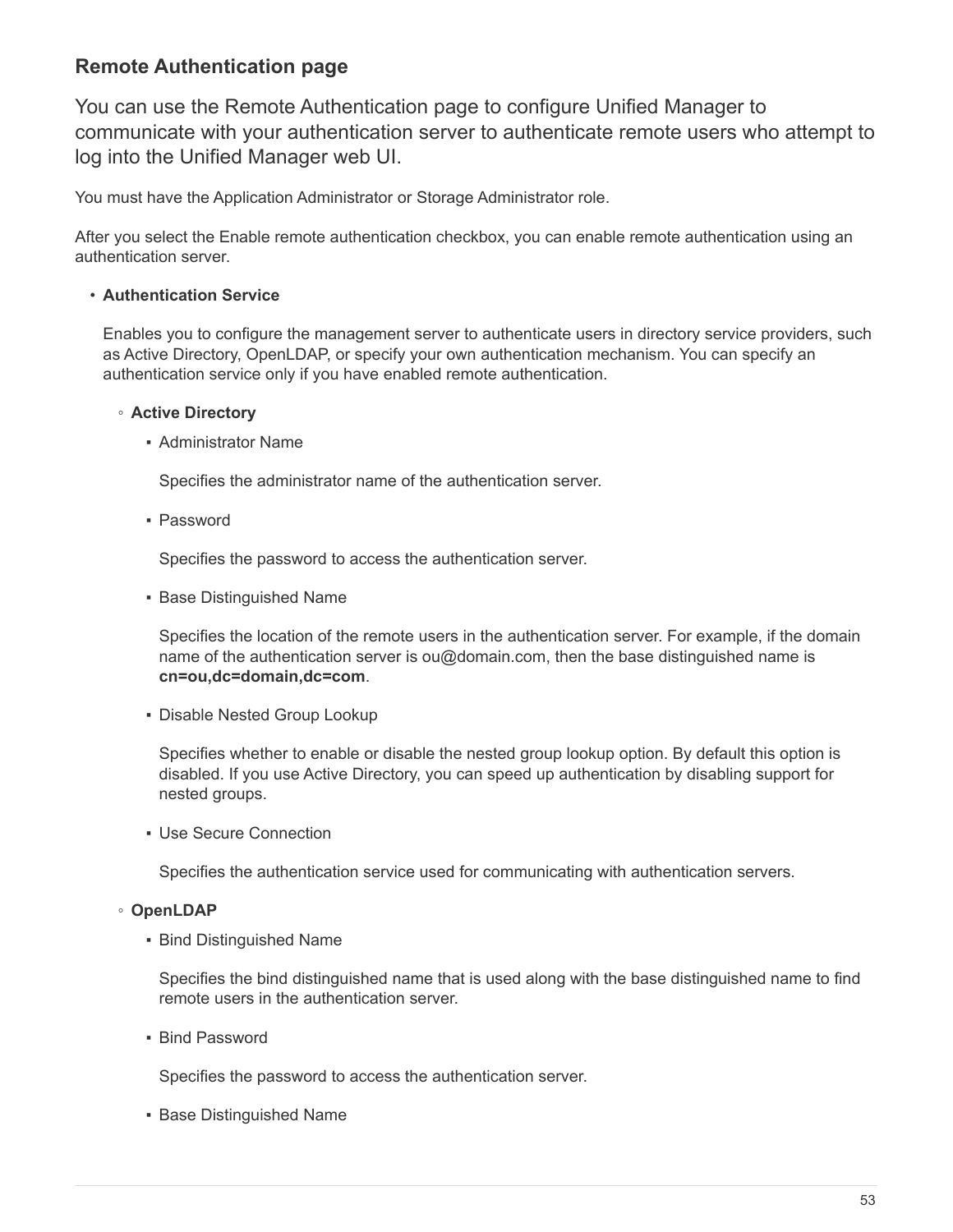Specifies the location of the remote users in the authentication server. For example, if the domain name of the authentication server is ou@domain.com, then the base distinguished name is **cn=ou,dc=domain,dc=com**.

**• Use Secure Connection** 

Specifies that Secure LDAP is used for communicating with LDAPS authentication servers.

#### ◦ **Others**

**• Bind Distinguished Name** 

Specifies the bind distinguished name that is used along with the base distinguished name to find remote users in the authentication server that you have configured.

▪ Bind Password

Specifies the password to access the authentication server.

**• Base Distinguished Name** 

Specifies the location of the remote users in the authentication server. For example, if the domain name of the authentication server is ou@domain.com, then the base distinguished name is **cn=ou,dc=domain,dc=com**.

• Protocol Version

Specifies the Lightweight Directory Access Protocol (LDAP) version that is supported by your authentication server. You can specify whether the protocol version must be automatically detected or set the version to 2 or 3.

▪ User Name Attribute

Specifies the name of the attribute in the authentication server that contains user login names to be authenticated by the management server.

▪ Group Membership Attribute

Specifies a value that assigns the management server group membership to remote users based on an attribute and value specified in the user's authentication server.

▪ UGID

If the remote users are included as members of a GroupOfUniqueNames object in the authentication server, this option enables you to assign the management server group membership to the remote users based on a specified attribute in that GroupOfUniqueNames object.

**• Disable Nested Group Lookup** 

Specifies whether to enable or disable the nested group lookup option. By default this option is disabled. If you use Active Directory, you can speed up authentication by disabling support for nested groups.

▪ Member

Specifies the attribute name that your authentication server uses to store information about the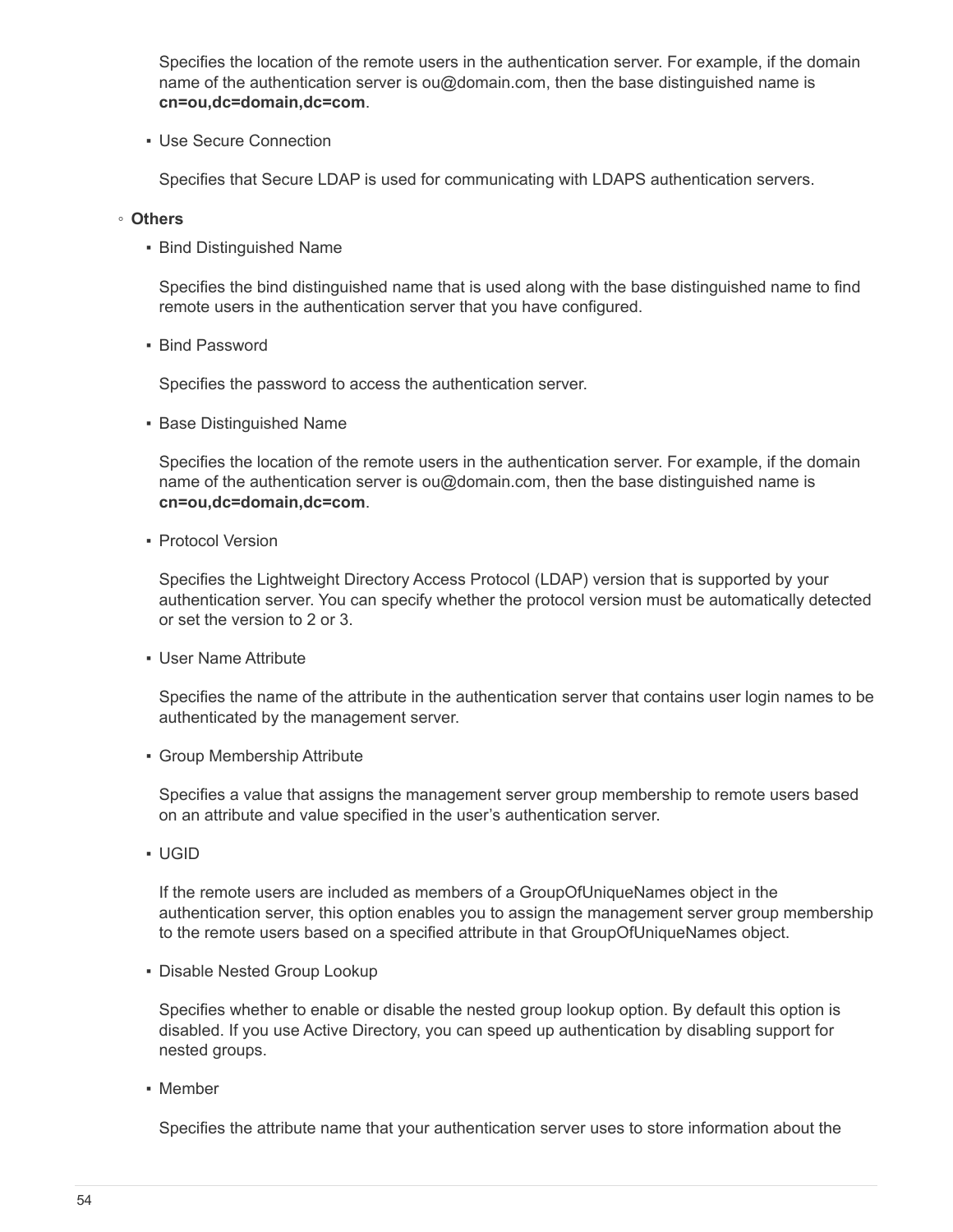individual members of a group.

▪ User Object Class

Specifies the object class of a user in the remote authentication server.

▪ Group Object Class

Specifies the object class of all groups in the remote authentication server.

▪ Use Secure Connection

Specifies the authentication service used for communicating with authentication servers.



If you want to modify the authentication service, ensure that you delete any existing authentication servers and add new authentication servers.

#### **Authentication Servers area**

The Authentication Servers area displays the authentication servers that the management server communicates with to find and authenticate remote users. The credentials for remote users or groups are maintained by the authentication server.

#### • **Command buttons**

Enables you to add, edit, or delete authentication servers.

◦ Add

Enables you to add an authentication server.

If the authentication server that you are adding is part of a high-availability pair (using the same database), you can also add the partner authentication server. This enables the management server to communicate with the partner when one of the authentication servers is unreachable.

◦ Edit

Enables you to edit the settings for a selected authentication server.

◦ Delete

Deletes the selected authentication servers.

#### • **Name or IP Address**

Displays the host name or IP address of the authentication server that is used to authenticate the user on the management server.

• **Port**

Displays the port number of the authentication server.

#### • **Test Authentication**

This button validates the configuration of your authentication server by authenticating a remote user or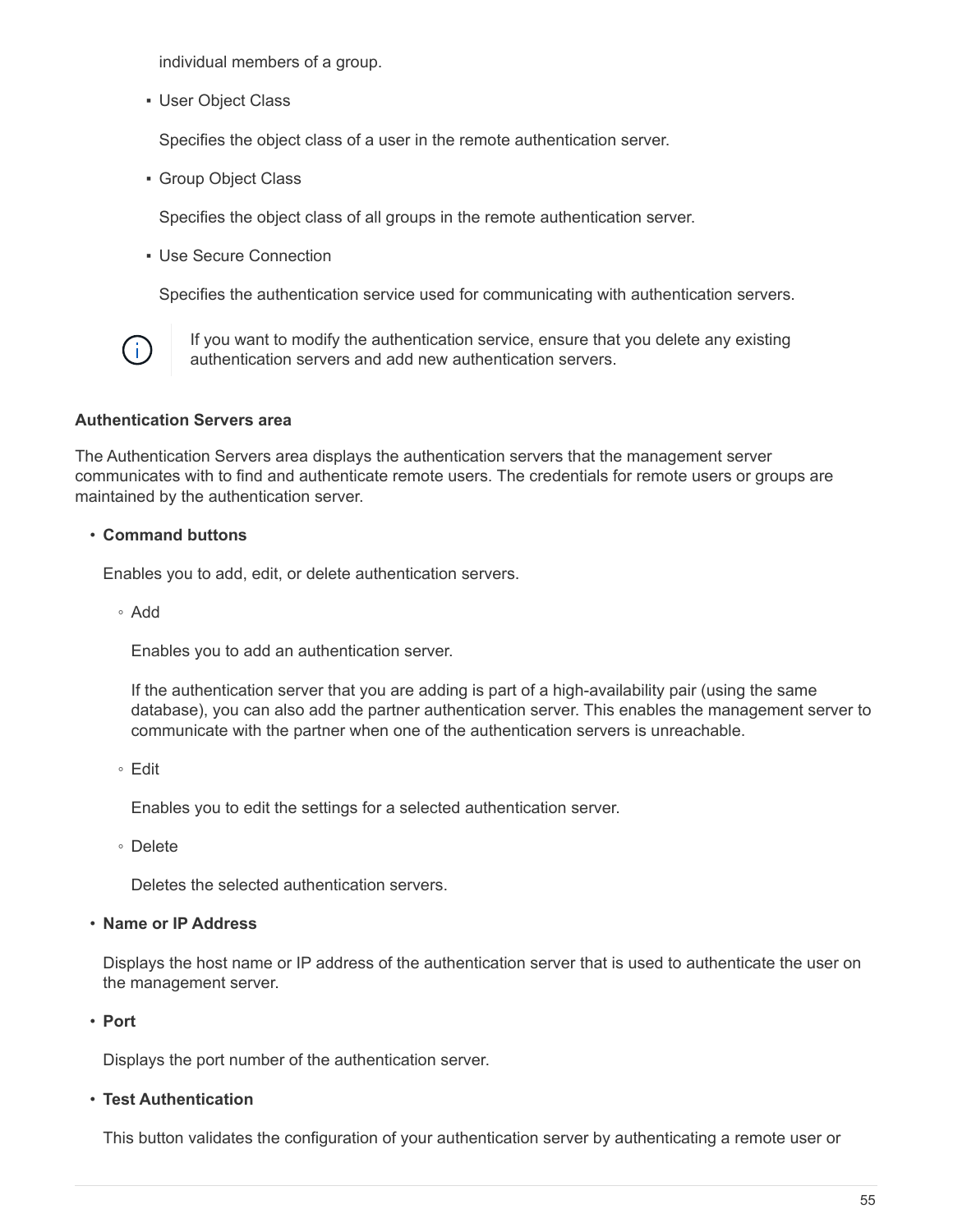group.

While testing, if you specify only the user name, the management server searches for the remote user in the authentication server, but does not authenticate the user. If you specify both the user name and password, the management server searches and authenticates the remote user.

You cannot test the authentication if remote authentication is disabled.

# <span id="page-57-0"></span>**Managing security certificates**

You can configure HTTPS in the Unified Manager server to monitor and manage your clusters over a secure connection.

# **Viewing the HTTPS security certificate**

You can compare the HTTPS certificate details to the retrieved certificate in your browser to ensure that your browser's encrypted connection to Unified Manager is not being intercepted.

## **What you'll need**

You must have the Operator, Application Administrator, or Storage Administrator role.

Viewing the certificate enables you to verify the content of a regenerated certificate, or to view Subject Alt Names (SAN) from which you can access Unified Manager.

## **Step**

1. In the left navigation pane, click **General** > **HTTPS Certificate**.

The HTTPS certificate is displayed at the top of the page

If you need to view more detailed information about the security certificate than what is displayed on the HTTPS Certificate page, you can view the connection certificate in your browser.

# **Downloading an HTTPS certificate signing request**

You can download a certification signing request for the current HTTPS security certificate so that you can provide the file to a Certificate Authority to sign. A CA-signed certificate helps prevent man-in-the-middle attacks and provides better security protection than a self-signed certificate.

## **What you'll need**

You must have the Application Administrator role.

- 1. In the left navigation pane, click **General** > **HTTPS Certificate**.
- 2. Click **Download HTTPS Certificate Signing Request**.
- 3. Save the <hostname>.csr file.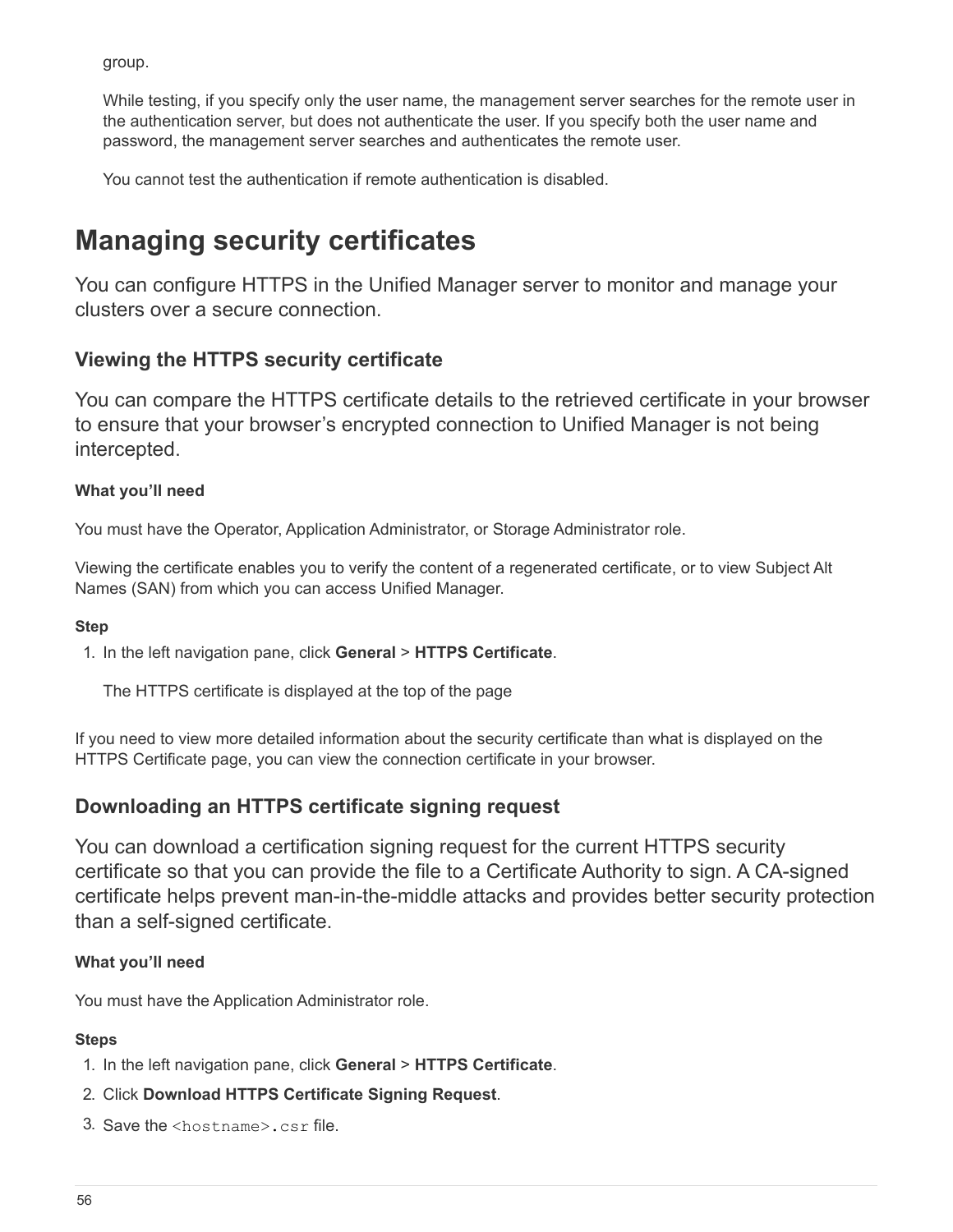You can provide the file to a Certificate Authority to sign, and then install the signed certificate.

# **Installing a CA signed and returned HTTPS certificate**

You can upload and install a security certificate after a Certificate Authority has signed and returned it. The file that you upload and install must be a signed version of the existing self-signed certificate. A CA-signed certificate helps prevent man-in-the middle attacks and provides better security protection than a self-signed certificate.

## **What you'll need**

You must have completed the following actions:

- Downloaded the Certificate Signing Request file and had it signed by a Certificate Authority
- Saved the certificate chain in PEM format
- Included all certificates in the chain, from the Unified Manager server certificate to the root signing certificate, including any intermediate certificates present

You must have the Application Administrator role.



If the validity of certificate for which a CSR was created is more than 397 days, then the validity will be reduced to 397 days by the CA before signing and returning the certificate

#### **Steps**

- 1. In the left navigation pane, click **General** > **HTTPS Certificate**.
- 2. Click **Install HTTPS Certificate**.
- 3. In the dialog box that is displayed, click **Choose file…** to locate the file to upload.
- 4. Select the file, and then click **Install** to install the file.

[Installing a HTTPS certificate generated using external tools](#page-59-0)

## **Example certificate chain**

The following example shows how the certificate chain file might appear: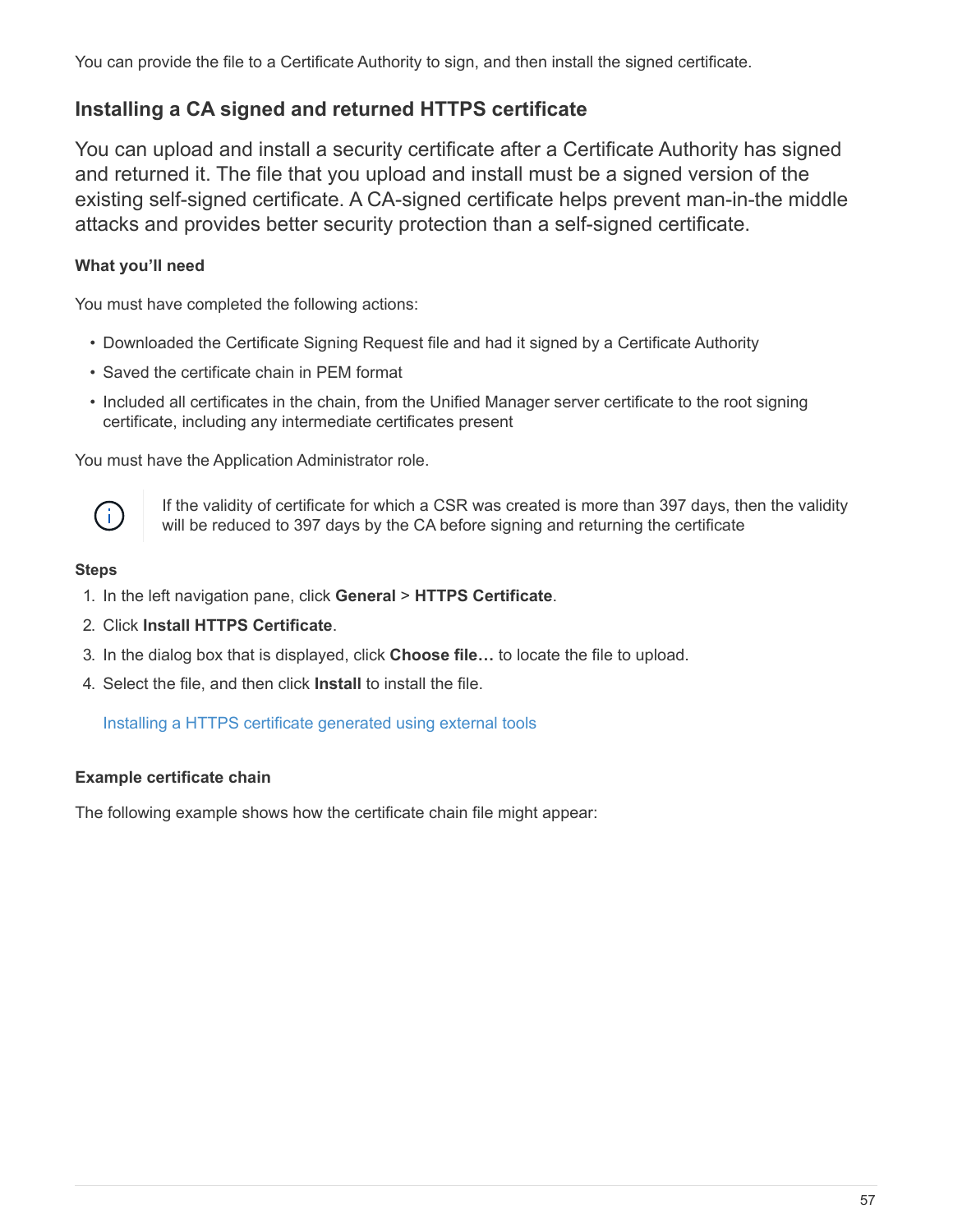```
-----BEGIN CERTIFICATE-----
<*Server certificate*>
-----END CERTIFICATE-----
-----BEGIN CERTIFICATE-----
<*Intermediate certificate \#1 (if present)*>
-----END CERTIFICATE-----
-----BEGIN CERTIFICATE-----
<*Intermediate certificate \#2 (if present)*>
-----END CERTIFICATE-----
-----BEGIN CERTIFICATE-----
<*Root signing certificate*>
-----END CERTIFICATE-----
```
## <span id="page-59-0"></span>**Installing a HTTPS certificate generated using external tools**

You can install certificates that are self signed or CA signed and are generated using an external tool like OpenSSL, BoringSSL, LetsEncrypt.

You should load the private key along with the certificate chain because these certificates are externally generated public-private key pair. The permitted key-pair algorithms are "RSA" and "EC". The **Install HTTPS Certificate** option is available in the HTTPS Certificates page under the General section. The file you upload should be in the following input format.

- 1. Private Key of the server that belongs to the Active IQ UM host
- 2. Certificate of the server that matches with the private key
- 3. Certificate of the CAs in reverse till the root, which are used to sign the above certificate

#### **Format for loading a certificate with an EC key pair**

The permitted curves are "prime256v1" and "secp384r1". Sample of certificate with an externally generated EC pair:

 -----BEGIN EC PRIVATE KEY----- <EC private key of Server> -----END EC PRIVATE KEY-----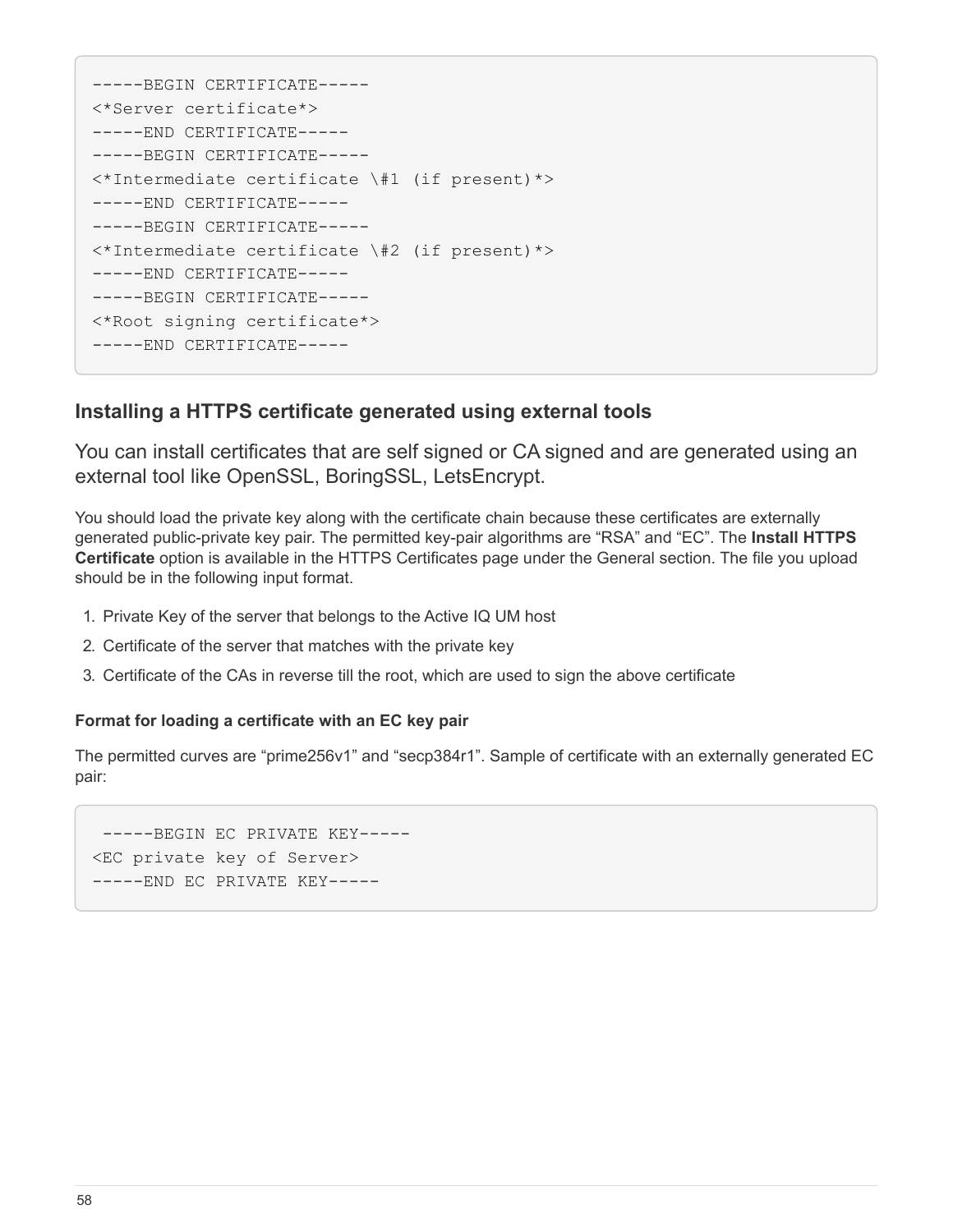```
 -----BEGIN CERTIFICATE-----
 <Server certificate>
 -----END CERTIFICATE-----
 -----BEGIN CERTIFICATE-----
 <Intermediate certificate #1 (if present)>
 -----END CERTIFICATE-----
 -----BEGIN CERTIFICATE-----
 <Intermediate certificate #2 (if present)>
 -----END CERTIFICATE-----
 -----BEGIN CERTIFICATE-----
 <Root signing certificate>
 -----END CERTIFICATE-----
```
#### **Format for loading a certificate with an RSA key pair**

The allowed key sizes for the RSA key-pair belonging to the host certificate are 2048, 3072, and 4096. certificate with an externally generated **RSA key pair**:

```
-----BEGIN RSA PRIVATE KEY-----
 <RSA private key of Server>
 -----END RSA PRIVATE KEY-----
 -----BEGIN CERTIFICATE-----
 <Server certificate>
  -----END CERTIFICATE-----
 -----BEGIN CERTIFICATE-----
 <Intermediate certificate #1 (if present)>
 -----END CERTIFICATE-----
 -----BEGIN CERTIFICATE-----
 <Intermediate certificate #2 (if present)>
 -----END CERTIFICATE-----
 -----BEGIN CERTIFICATE-----
 <Root signing certificate>
  -----END CERTIFICATE-----
```
After the certificate is uploaded, you should restart the Active IQ Unified Manager instance for the changes to take effect.

#### **Checks while uploading externally generated certificates**

The system performs checks while uploading a certificate generated using external tools. If any of the checks fail, then the certificate is rejected. There are also validation included for the certificates that are generated from the CSR within the product and for certificates that are generated using external tools.

- The private key in the input is validated against the host certificate in the input.
- The Common Name (CN) in the host certificate is checked against the FQDN of the host.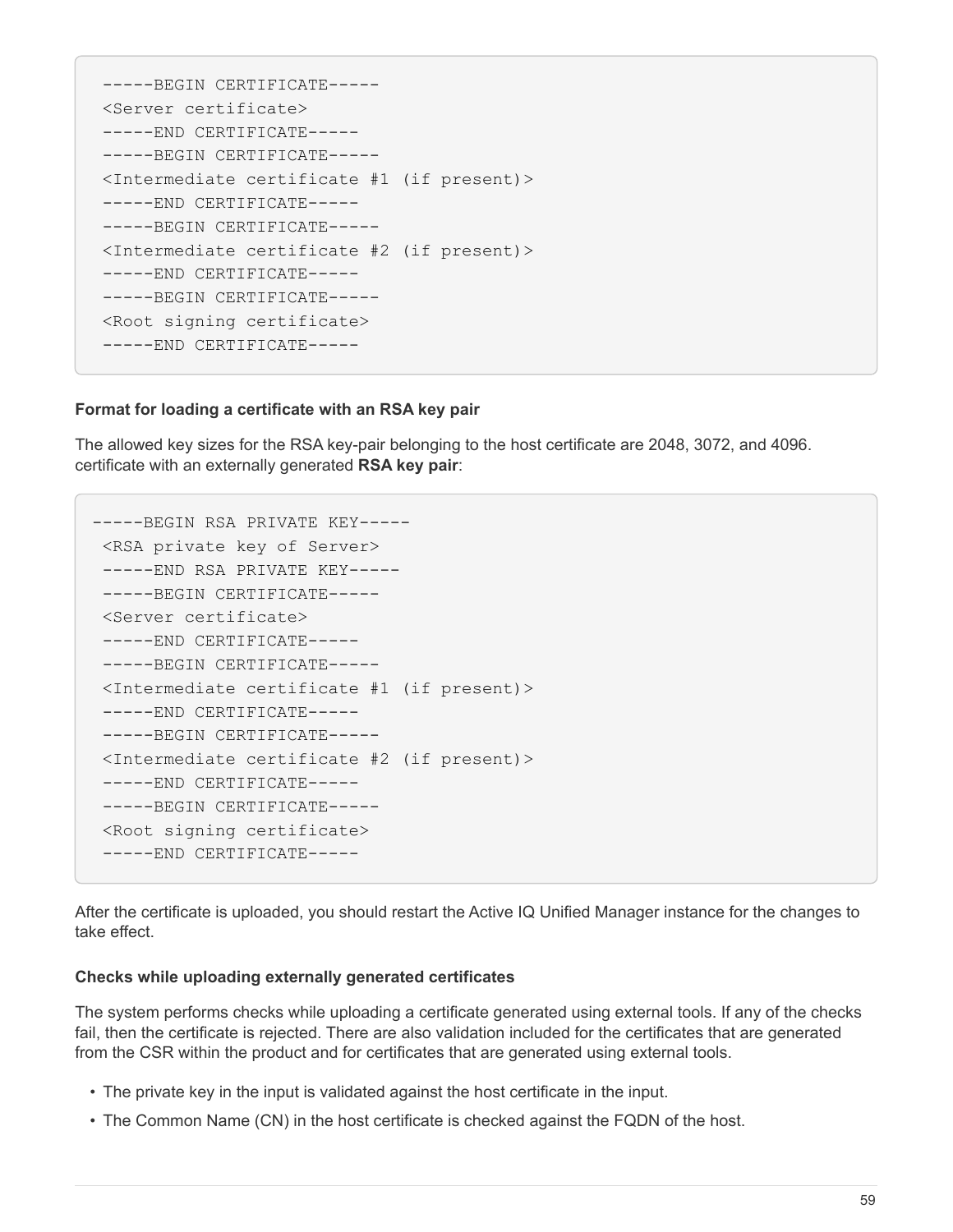- The Common Name (CN) of the host certificate should not be empty or blank and should not be set to localhost.
- The validity start date should not be in future and the validity expiry date of the certificate should not be in the past.
- If Intermediate CA or CA exists the validity start date of certificate should not be in future and the validity expiry date should not be in the past.



The private key in the input should not be encrypted. If there are any private keys that are encrypted, then they are rejected by the system.

Example 1

```
----BEGIN ENCRYPTED PRIVATE KEY-----
<Encrypted private key>
-----END ENCRYPTED PRIVATE KEY-----
```
Example 2

```
-----BEGIN RSA PRIVATE KEY-----
Proc-Type: 4,ENCRYPTED
<content here>
-----END RSA PRIVATE KEY-----
```
Example 3

```
-----BEGIN EC PRIVATE KEY-----
Proc-Type: 4,ENCRYPTED
<content here>
-----END EC PRIVATE KEY-----
```
## **Page descriptions for certificate management**

You can use the HTTPS Certificate page to view the current security certificates and to generate new HTTPS certificates.

#### **HTTPS Certificate page**

The HTTPS Certificate page enables you to view the current security certificate, download a certificate signing request, generate a new HTTPS certificate, or install a new HTTPS certificate.

If you have not generated a new HTTPS certificate, the certificate that appears on this page is the certificate that was generated during installation.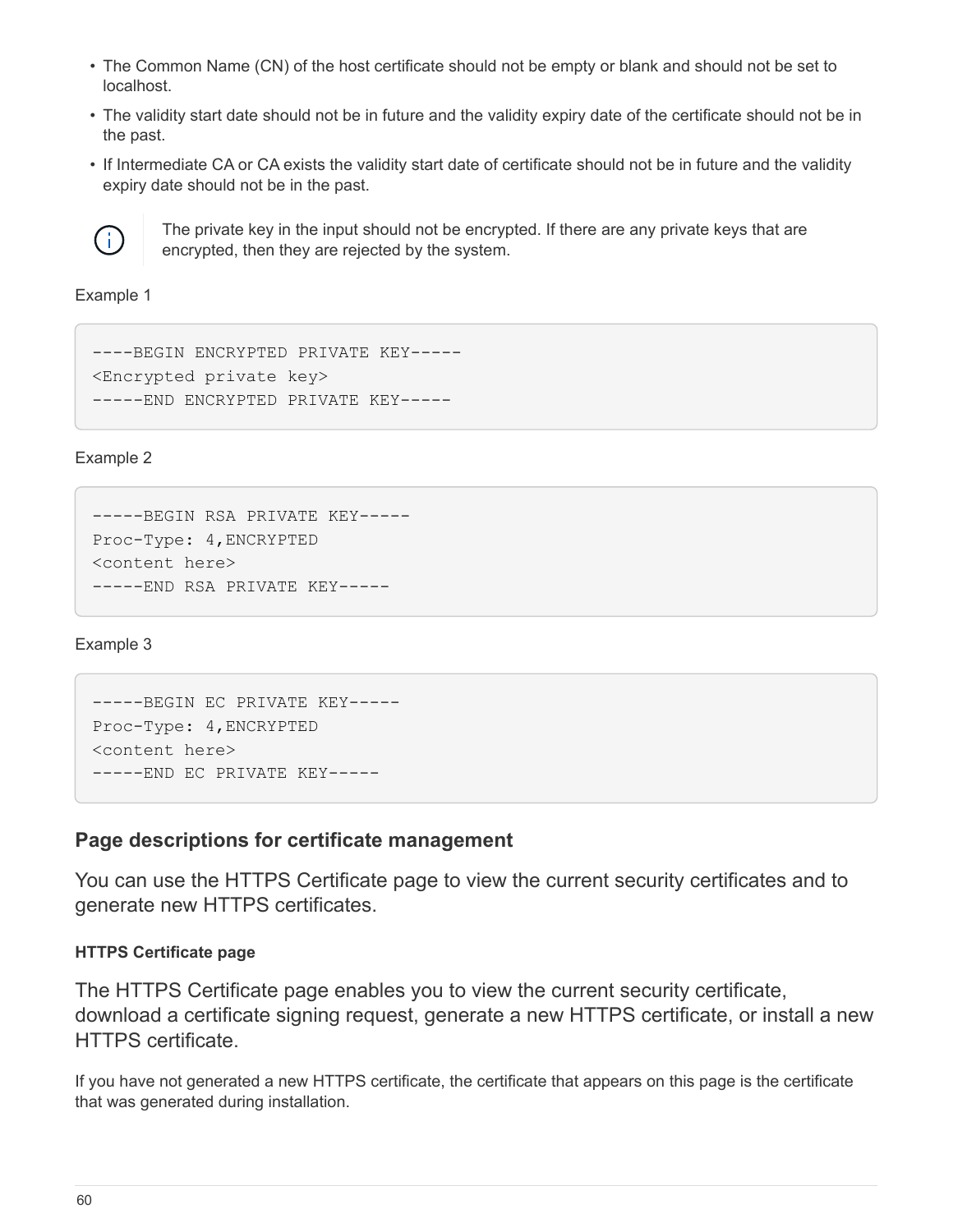#### **Command buttons**

The command buttons enable you to perform the following operations:

#### • **Download HTTPS Certificate Signing Request**

Downloads a certification request for the currently installed HTTPS certificate. Your browser prompts you to save the <hostname>.csr file so that you can provide the file to a Certificate Authority to sign.

#### • **Install HTTPS Certificate**

Enables you to upload and install a security certificate after a Certificate Authority has signed and returned it. The new certificate is in effect after you restart the management server.

#### • **Regenerate HTTPS Certificate**

Enables you to generate an HTTPS certificate, which replaces the current security certificate. The new certificate is in effect after you restart Unified Manager.

## **Regenerate HTTPS Certificate dialog box**

The Regenerate HTTPS Certificate dialog box enables you to customize the security information and then generate a new HTTPS certificate with that information.

The current certificate information appears on this page.

The "Regenerate Using Current Certificate Attributes" and "Update the Current Certificate Attributes" selection enables you to regenerate the certificate with the current information or generate a certificate with new information.

## • **Common Name**

Required. The fully qualified domain name (FQDN) that you wish to secure.

In Unified Manager high availability configurations, use the virtual IP address.

• **Email**

Optional. An email address to contact your organization; typically the email address of the certificate administrator or IT department.

• **Company**

Optional. Typically the incorporated name of your company.

• **Department**

Optional. The name of the department in your company.

• **City**

Optional. The city location of your company.

• **State**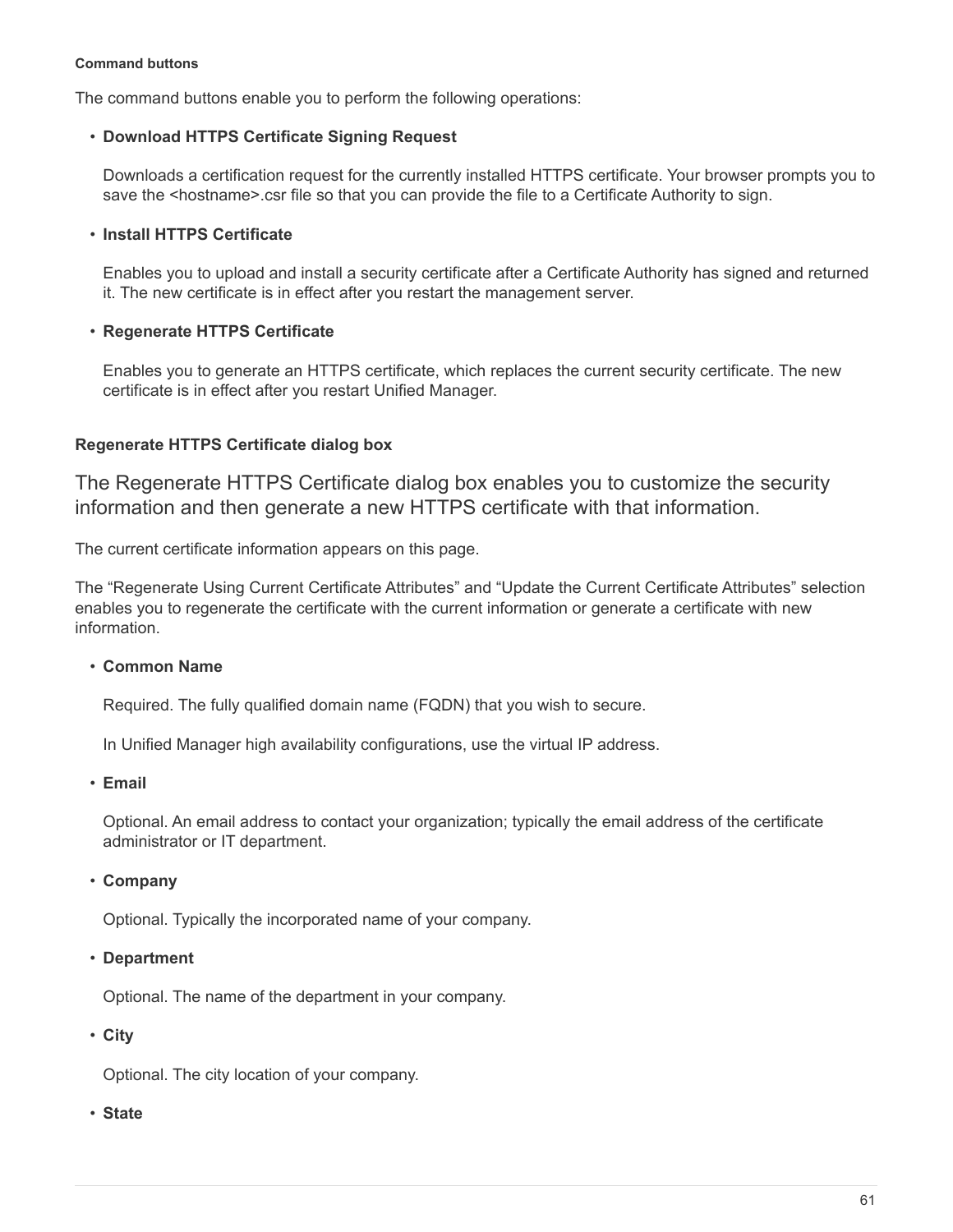Optional. The state or province location, not abbreviated, of your company.

#### • **Country**

Optional. The country location of your company. This is typically a two-letter ISO code of the country.

#### • **Alternative Names**

Required. Additional, non-primary domain names that can be used to access this server in addition to the existing localhost or other network addresses. Separate each alternate name with a comma.

Select the "Exclude local identifying information (e.g. localhost)" checkbox if you want to remove the local identifying information from the Alternative Names field in the certificate. When this checkbox is selected only what you enter in the field is used in the Alternative Names field. When left blank the resulting certificate will not have an Alternative Names field at all.

#### • **KEY SIZE (KEY ALGORITHM: RSA)**

The key algorithm is set to RSA. You can select from one of the key sizes: 2048, 3072 or 4096 bits. The default key size is set to 2048 bits.

#### • **VALIDITY PERIOD**

The default validity period is 397 days. If you have upgraded from a previous version, you might see the previous certificate validity unchanged.